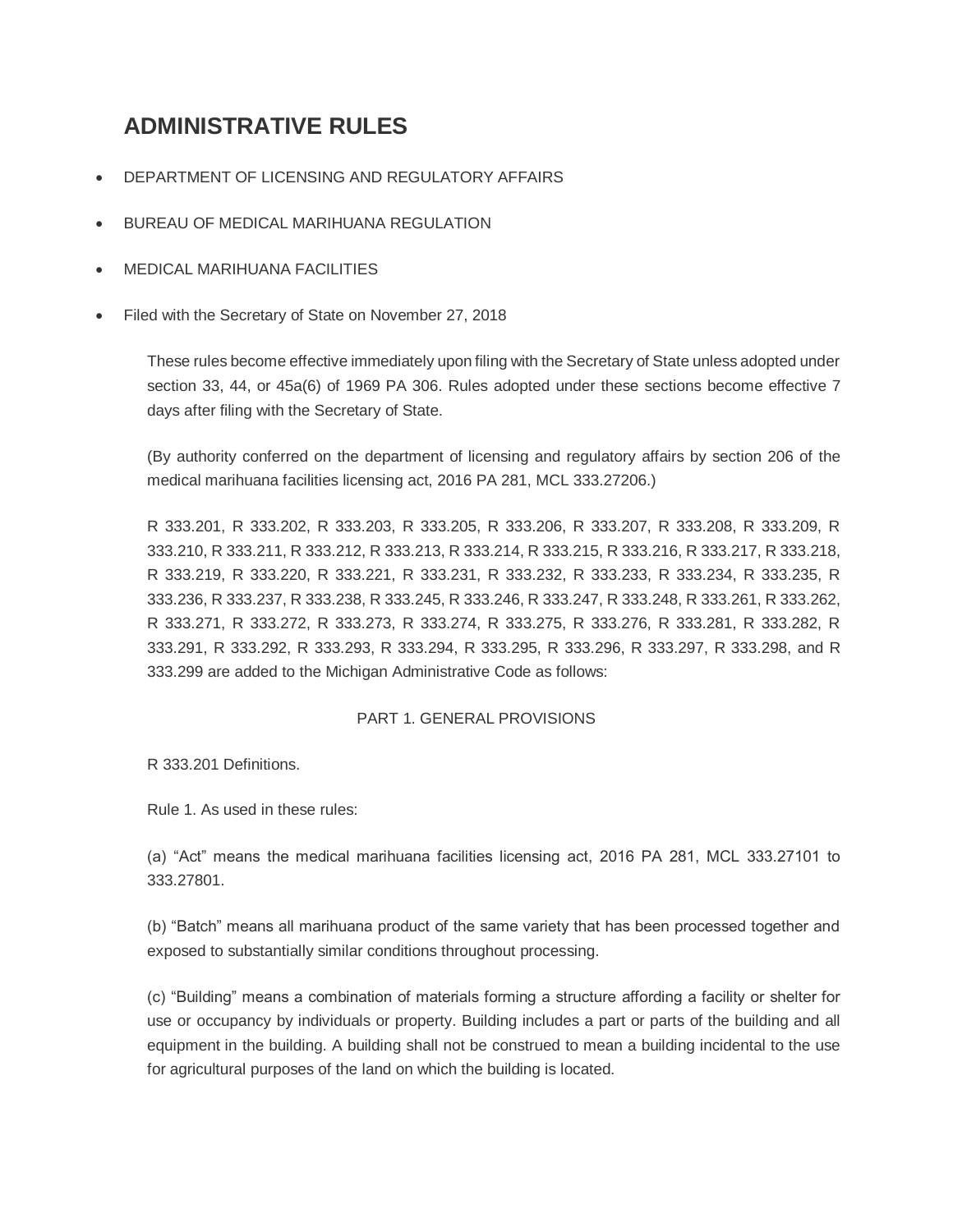(d) "Bureau" means the bureau of medical marihuana regulation in the department of licensing and regulatory affairs.

(e) "Bureau of fire services" or "BFS" means the bureau of fire services in the department of licensing and regulatory affairs.

(f) "Department" means the department of licensing and regulatory affairs.

(g) "Director" means the director of the department of licensing and regulatory affairs or his or her designee.

(h) "Employee" means a person performing work or service for compensation.

(i) "Harvest batch" means a designated quantity of harvested marihuana, all of which is identical in strain and has been grown and harvested together and exposed to substantially similar conditions throughout cultivation.

(j) "Immature plant" means a nonflowering marihuana plant that is no taller than 8 inches from the growing or cultivating medium and no wider than 8 inches produced from a cutting, clipping, tissue culture, or seedling that is in a growing or cultivating medium or in a growing or cultivating container.

(k) "Limited access area" means a building, room, or other contiguous area of a marihuana facility where marihuana is grown, cultivated, stored, weighed, packaged, sold, or processed for sale and that is under the control of the licensee.

(l) "Marihuana facility" means a location at which a licensee is licensed to operate under the act and these rules.

(m) "Marihuana product" means marihuana or a marihuana-infused product, or both, as those terms are defined in the act unless otherwise provided for in these rules.

(n) "Marihuana tracking act" means the marihuana tracking act, 2016 PA 282, MCL 333.27901 to 333.27904.

(o) "Michigan medical marihuana act" means the Michigan medical marihuana act, 2008 IL 1, MCL 333.26421 to 333.26430.

(p) "Package tag" means an RFID tag supplied through the statewide monitoring system for the purpose of identifying a package containing a marihuana product.

(q) "Plant tag" means an RFID tag supplied through the statewide monitoring system for the purpose of identifying an individual marihuana plant.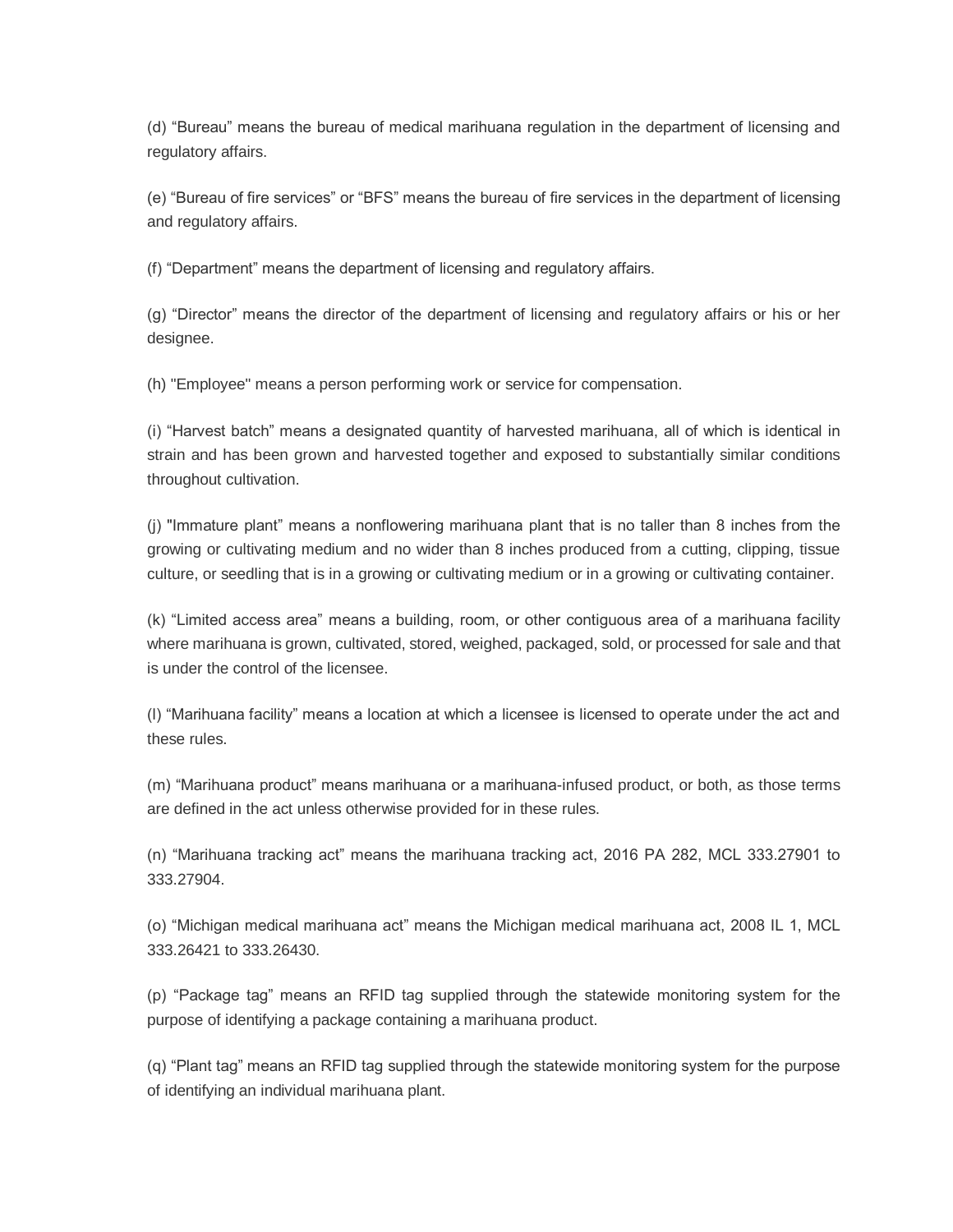(r) "Proposed marihuana facility" means a location at which an applicant plans to operate under the act and these rules if the applicant is issued a state operating license.

(s) "Restricted access area" means a designated and secure area at a marihuana facility where marihuana products are sold, possessed for sale, and displayed for sale.

(t) "Same location" means separate state operating licenses that are issued to multiple marihuana facilities that are authorized to operate at a single property but with separate business suites, partitions, or addresses.

(u) "Stacked license" means more than 1 state operating license issued to a single licensee to operate as a grower of class C-1,500 marihuana plants as specified in each license at a marihuana facility.

(v) "Tag" or "RFID tag" means the unique identification number or Radio Frequency Identification (RFID) issued to a licensee by the department for tracking, identifying and verifying marihuana plants, marihuana products, and packages of marihuana product in the statewide monitoring system.

R 333.202 Terms; meanings.

Rule 2. Terms defined in the act have the same meanings as used in these rules unless otherwise indicated.

R 333.203 Adoption by reference.

Rule 3. The following codes, standards, or regulations of nationally recognized organizations or associations are adopted by reference in these rules:

(a) National fire protection association (NFPA) standard 1, 2018 edition, entitled "Fire Code" is adopted by reference as part of these rules. Copies of the adopted provisions are available for inspection and distribution from the National Fire Protection Association, 1 Batterymarch Park, P.O. Box 9101, Quincy, Massachusetts, 02169, telephone number 1-800-344-3555, for the price of \$99.50.

(b) Cannabis Inflorescence: Standards of Identity, Analysis, and Quality Control monograph Revision 2014 published by the American Herbal Pharmacopoeia. A copy of that publication may be obtained from the American Herbal Pharmacopoeia, P.O. Box 66809, Scotts Valley, California 95067, or at the internet address http://www.herbal-ahp.org/, for the price of \$44.95.

(c) Safe Quality Food (SQF) Code, 7.2 edition available at http://www.sqfi.com/wpcontent/uploads/SQF-Code\_Ed-7.2-July.pdf.

(d) The International Organization for Standardization (ISO), ISO 22000 / ISO/TS 22002-1:2009 - food safety bundle, available for purchase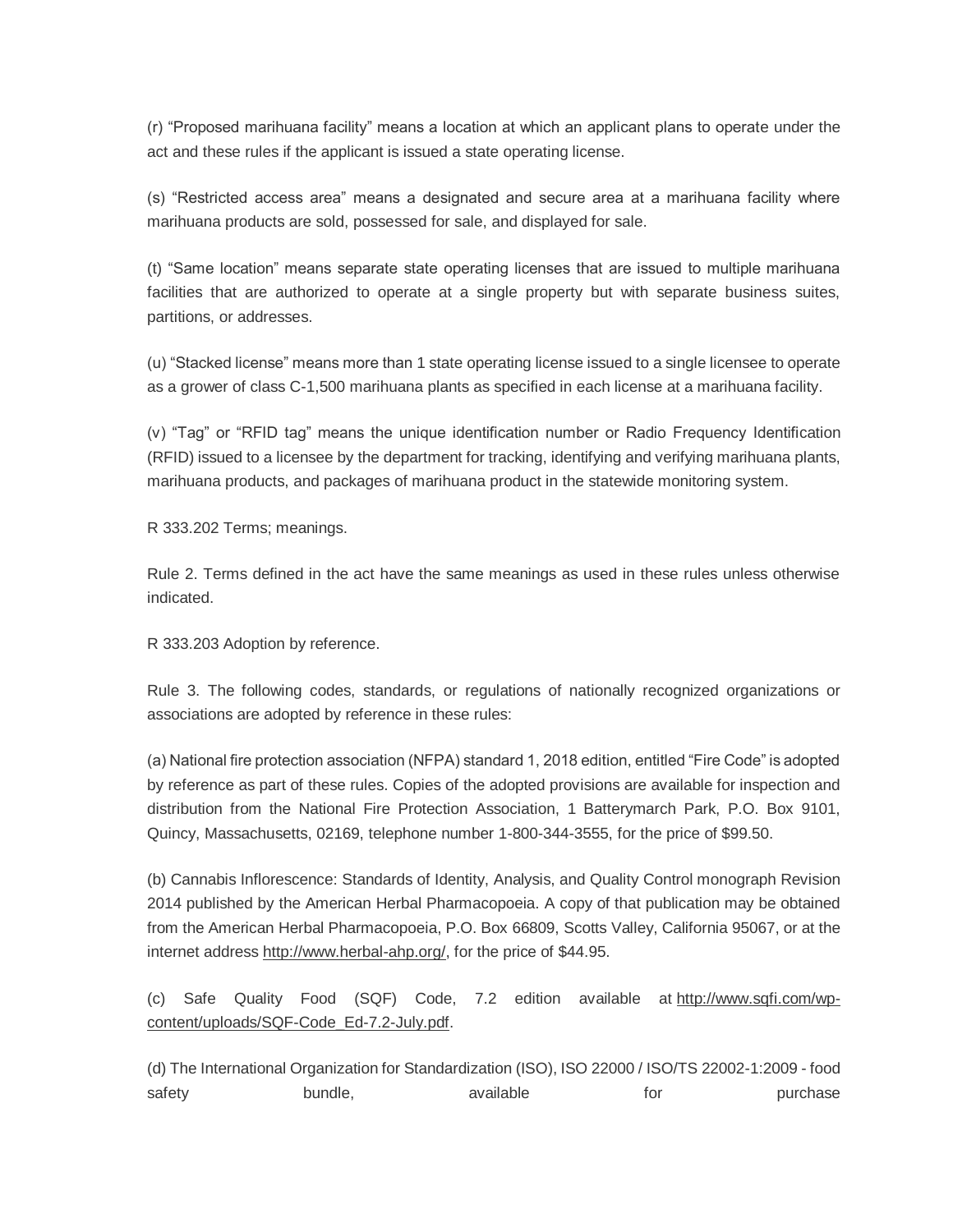at:https://webstore.ansi.org/RecordDetail.aspx?sku=ISO+22000+%2f+ISO%2fTS+22002-1+- +Food+Safety+Bundle, for the price of \$275.00.

(e) International Organization for Standardization (ISO), ISO/IEC 17025:2005 or 17025:2017, general requirements for the competence of testing and calibration laboratories available at: https://webstore.ansi.org/RecordDetail.aspx?sku=ISO%2fIEC+17025%3a2017, for the price of \$162.00.

(f) The standards adopted in subdivisions (a) to (e) of this rule are available for inspection and distribution at the Bureau of Medical Marihuana Regulation, located at 2407 North Grand River Avenue, Lansing, MI 48906. Copies of these standards may be obtained from the bureau at cost plus shipping and handling.

### PART 2. STATE OPERATING LICENSE

R 333.205 Application procedure; requirements.

Rule 5. (1) A person may apply for a state operating license on the form created by the department accompanied by the application fee as prescribed in these rules. Each question on the application must be answered by the applicant in its entirety and all information requested and required by the act and these rules must be submitted in the application. Failure to comply with these rules and the application requirements in the act is grounds for denial of the application.

(2) A person may submit a partial application under R 333.206 on the condition that it is to prequalify to complete the remaining application requirements. This application will have a pending status until all application requirements in R 333.207 are completed. The department shall not issue a license at this stage of the application process. The finding of prequalification status for a pending application is valid for a period of 1 year after the department issued a notice of prequalification status for a pending application unless otherwise determined by the department. After 1 year has expired, the applicant may be required to submit a new application and pay a new application fee.

(3) The department may delay an application while additional information is requested including, but not limited to, requests for additional disclosures and documentation to be furnished to the department.

(4) As used in this rule, R 333.206, and R 333.207, the term "applicant" includes an officer, director, and managerial employee of the applicant and a person who holds any direct or indirect ownership interest in the applicant as provided in section 102 of the act, MCL 333.27102.

R 333.206 Application requirements; financial and criminal background.

Rule 6. (1) The first part of the application is a financial background and full criminal history background check of each applicant.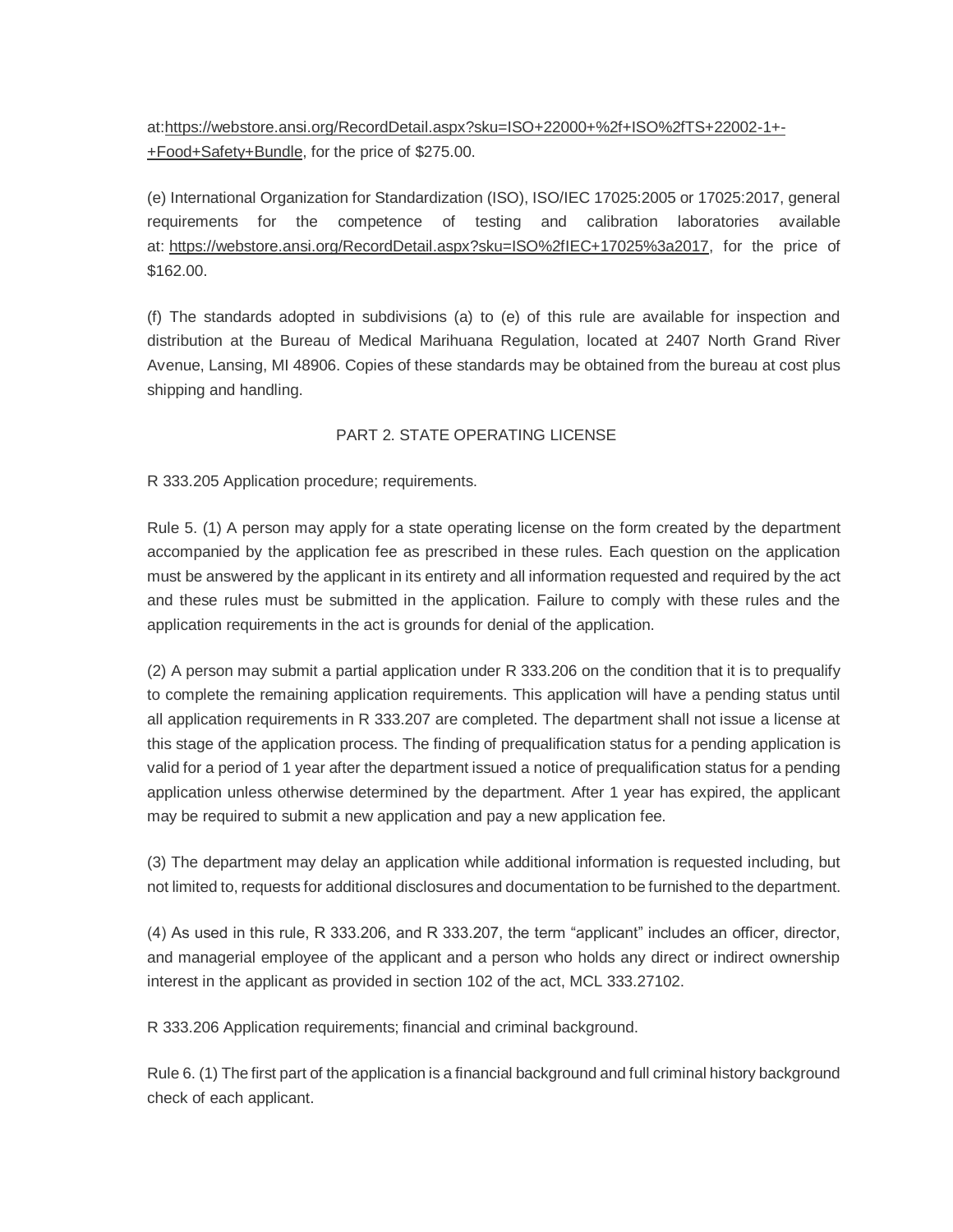(2) An applicant shall disclose the identity of every person having any ownership interest in the applicant with respect to which the license is sought including, but not limited to, date of birth, government issued identification, and any other documents required by the act.

(3) Each applicant shall disclose the financial information required in the act and these rules in a form created by the department including, but not limited to, all of the following:

(a) Financial statements, including information regarding all of the following:

(i) A pecuniary interest.

(ii) Any deposit of value of the applicant or made directly or indirectly to the applicant, or both.

(iii) Financial accounts, including but not limited to, all of the following:

(A) Funds.

(B) Savings, checking, or other accounts including all applicable account information, such as the name of the financial institution, names of the account holders, account type, account balances, and a list of all loans, amounts, securities, or lender information.

(b) Property ownership information, including, but not limited to, deeds, leases, rental agreements, real estate trusts, purchase agreements, or institutional investors.

(c) Tax information, including, but not limited to, W-2 and 1099 forms, and any other information required by the department.

(d) For in-state and out-of-state applicants, the applicant's business organizational documents filed with this state, local county, or foreign entity, if applicable, including proof of registration to do business in this state and certificate of good standing from this state or foreign entity, if applicable.

(e) Disclosure by the applicant of the identity of any other person who meets either of the following:

(i) Controls, directly or indirectly, the applicant.

(ii) Is controlled, directly or indirectly, by the applicant or by a person who controls, directly or indirectly, the applicant.

(f) Written consent by the applicant to a financial background investigation as authorized under the act and these rules.

(g) Disclosure by the applicant of any true parties of interest as required in section 404 of the act, MCL 333.27404.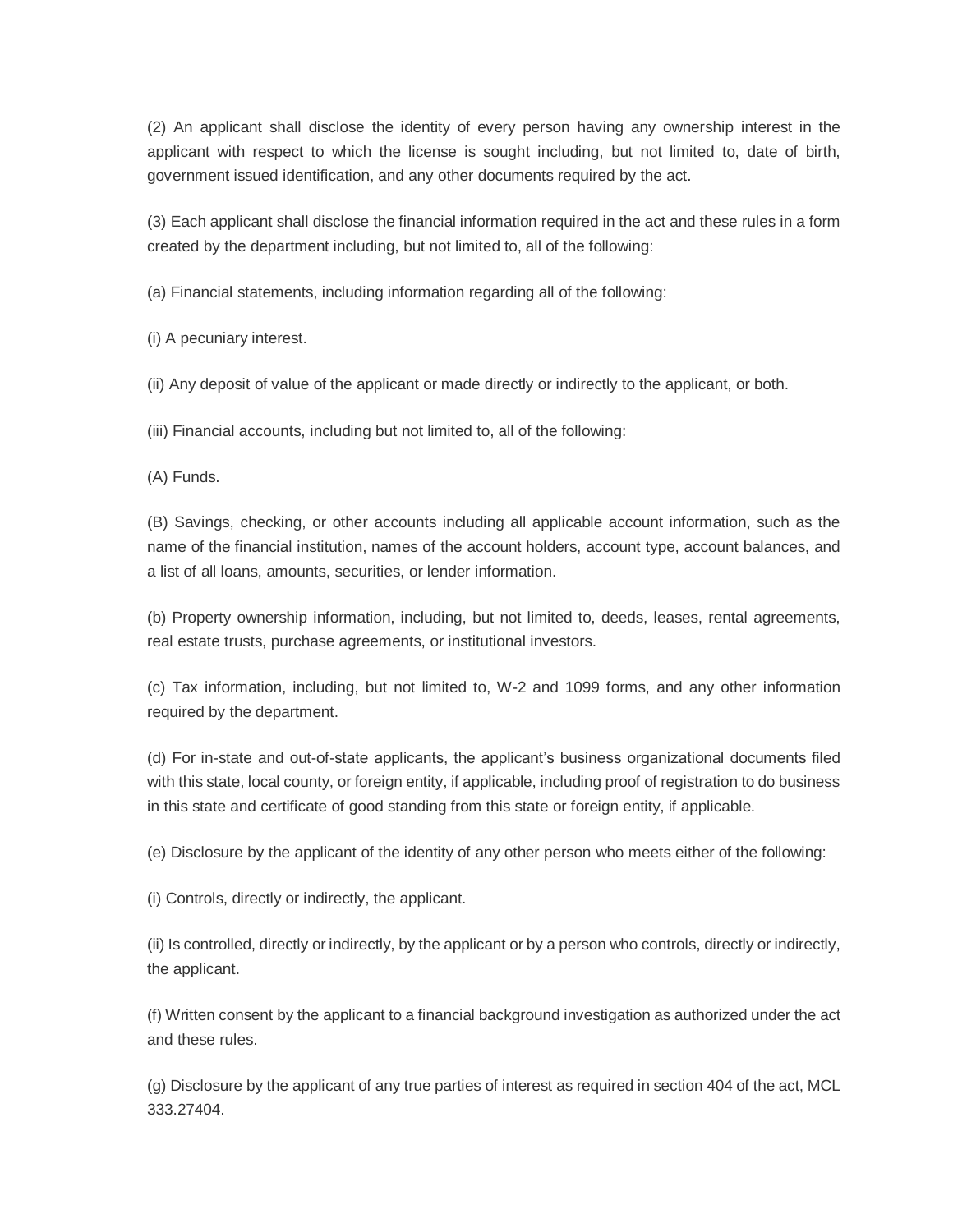(h) Disclosure by the applicant of the stockholders or other persons having a 1% or greater beneficial interest in the proposed marihuana facility as required in section 303 of the act, MCL 333.27303.

(i) The sources and total amount of the applicant's capitalization to operate and maintain the proposed marihuana facility in compliance with R 333.212.

(j) A financial statement attested by a certified public accountant (CPA), on a form created by the department, including a foreign-attested CPA statement, or its equivalent if applicable, on capitalization pursuant to R 333.212.

(k) Information on the financial ability of the applicant to purchase and maintain adequate liability and casualty insurance in compliance with R 333.211.

(l) Any other documents, disclosures, or attestations created or requested by the department that are not inconsistent with the act or these rules.

(4) Each applicant shall disclose to the department his or her criminal history background information and regulatory compliance as provided under the act and these rules in a form created by the department, including, but not limited to, all the following:

(a) An attestation in writing that the person consents to inspections, examinations, searches, and seizures that are permitted under the act and these rules.

(b) Written consent to a criminal history check, submission of a passport quality photograph, and handwriting exemplar as required under section 402 of the act, MCL 333.27402.

(c) One set of fingerprints to the department of state police in accordance with section 402 of the act, MCL 333.27402, and these rules for each applicant, each person having any ownership interest in the proposed marihuana facility.

(d) An attestation affirming a continuing duty to provide information requested by the department and to cooperate in any investigation, inquiry, or hearing.

(e) An attestation acknowledging that sanctions may be imposed for violations on a licensee while licensed or after the license has expired, as provided in the act and these rules.

(f) Disclosure of noncompliance with any regulatory requirements in this state or any other jurisdiction.

(g) Disclosure of an application or issuance of any commercial license or certificate issued in this state or any other jurisdiction that meets the requirements under section 401(1)(e) of the act, MCL 333.27401(1)(e).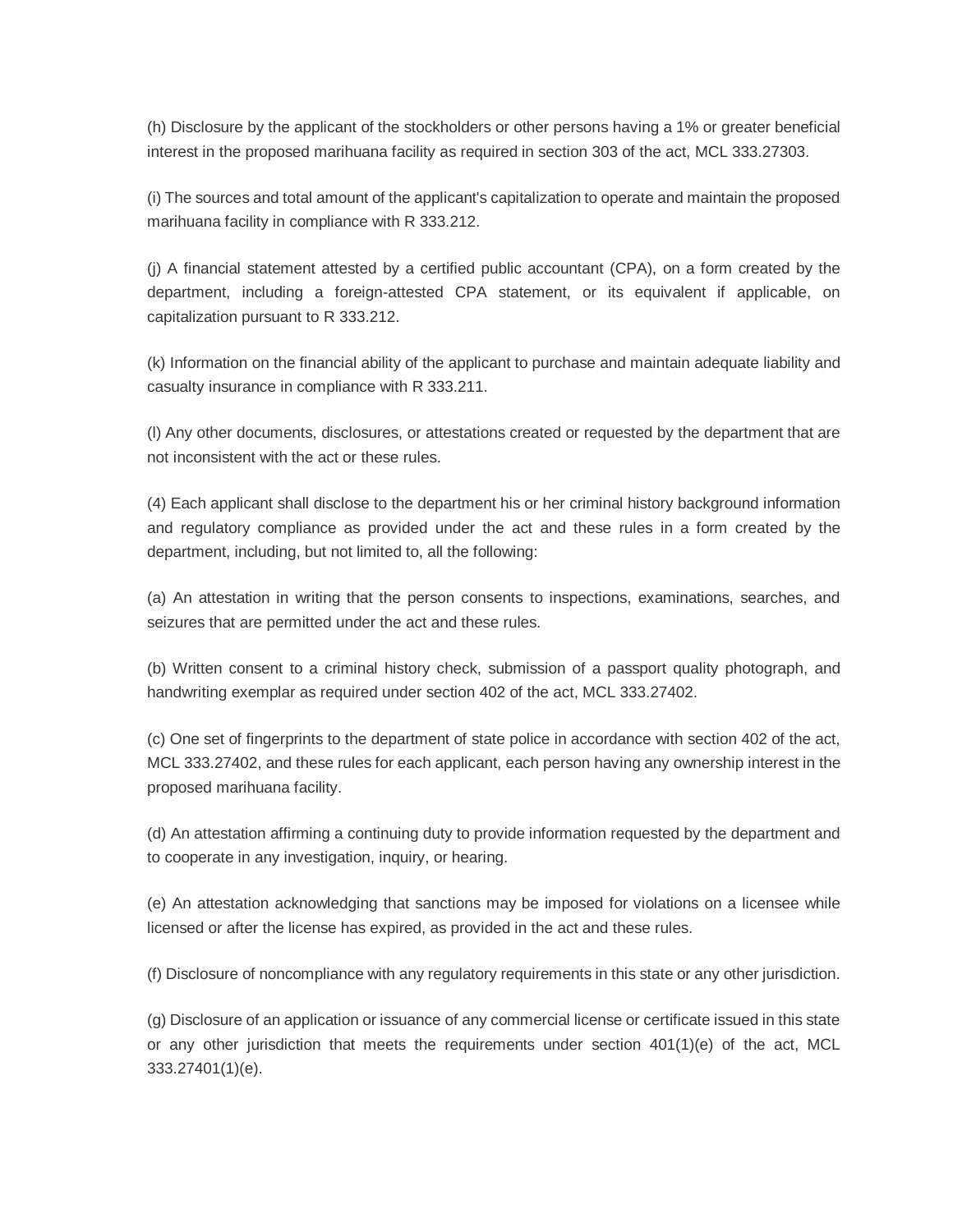(h) Any other documents, disclosures, or attestations created or requested by the department that are not inconsistent with the act or these rules.

(5) An applicant shall submit in the application any information requested and required by the act and these rules.

R 333.207 Application requirements; complete application.

Rule 7. A complete application for a state operating license must include all the information specified in R 333.206 and all of the following:

(a) A description of the type of marihuana facility, including all of the following:

(i) An estimate of or actual number of employees.

(ii) The projected or actual gross receipts.

(iii) A business plan.

(iv) The proposed location of the marihuana facility.

(v) A security plan, as required under the act and these rules.

(b) A copy of the proposed marihuana facility plan, as required under R 333.209.

(c) An applicant shall pass the prelicensure inspection as determined by the department and as required in R 333.210.

(d) Confirmation of compliance with the municipal ordinance as required in section 205 of the act, MCL 333.27205, and these rules. For purposes of these rules, confirmation of compliance must be on an attestation form prepared by the department that contains all of the following information:

(i) Written affirmation that the municipality has adopted an ordinance under section 205 of the act, MCL 333.27205, including, if applicable, a description of any limitations on the number of each type of marihuana facility.

(ii) Description of any zoning regulations within the municipality that apply to the proposed marihuana facility.

(iii) The signature of the clerk of the municipality or his or her designee on the attestation form attesting that the information stated in the document is correct.

(iv) The signature of the applicant.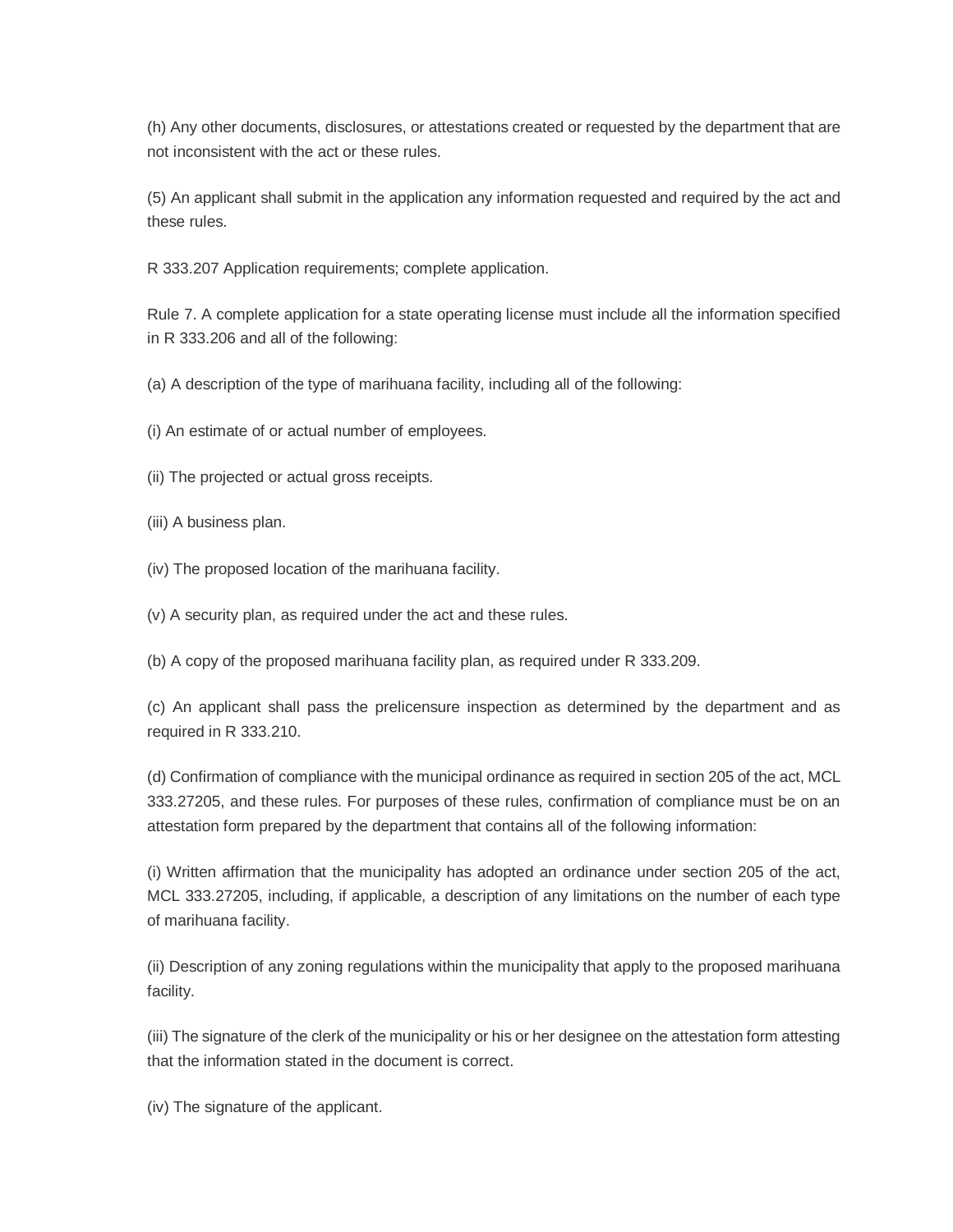(v) The marihuana facility name and address.

(vi) Attestation that any changes that occur with the municipal ordinance or any violations of a municipal or zoning ordinance will be reported to the department.

(e) The disclosure of the true party of interest as required in section 404 of the act, MCL 333.27404, and these rules.

(f) The disclosure of persons that have a beneficial interest as required in section  $303(1)(g)$  of the act, MCL 333.27303.

(g) Additional information and documents requested by the department not inconsistent with the act and these rules.

(h) Any other documents, disclosures, or attestations created or requested by the department that are not inconsistent with the act and these rules.

R 333.208 Application; fees; assessment.

Rule 8. (1) An applicant for a state operating license shall submit an application that is accompanied by the nonrefundable application fee of \$6,000.00 upon initial application, as required under these rules.

(2) If the costs of the investigation and processing the application exceed the application fee, the applicant shall pay the additional amount.

(3) An applicant shall pay the regulatory assessment, if applicable, on or before the date the licensee begins operating and annually thereafter, pursuant to section 603 of the act, MCL 333.27603, and these rules.

(4) The department shall not issue a license until a complete application is submitted, the fees required under these rules are paid, and the department determines that the applicant is qualified to receive a license under the act and these rules.

R 333.209 Marihuana facility plan.

Rule 9. (1) An applicant shall submit a marihuana facility plan for the proposed marihuana facility as required in R 333.207 and upon request by the department. Upon the request of the department, an applicant or licensee may be required to submit a revised marihuana facility plan.

(2) The marihuana facility plan must include, but is not limited to, all of the following: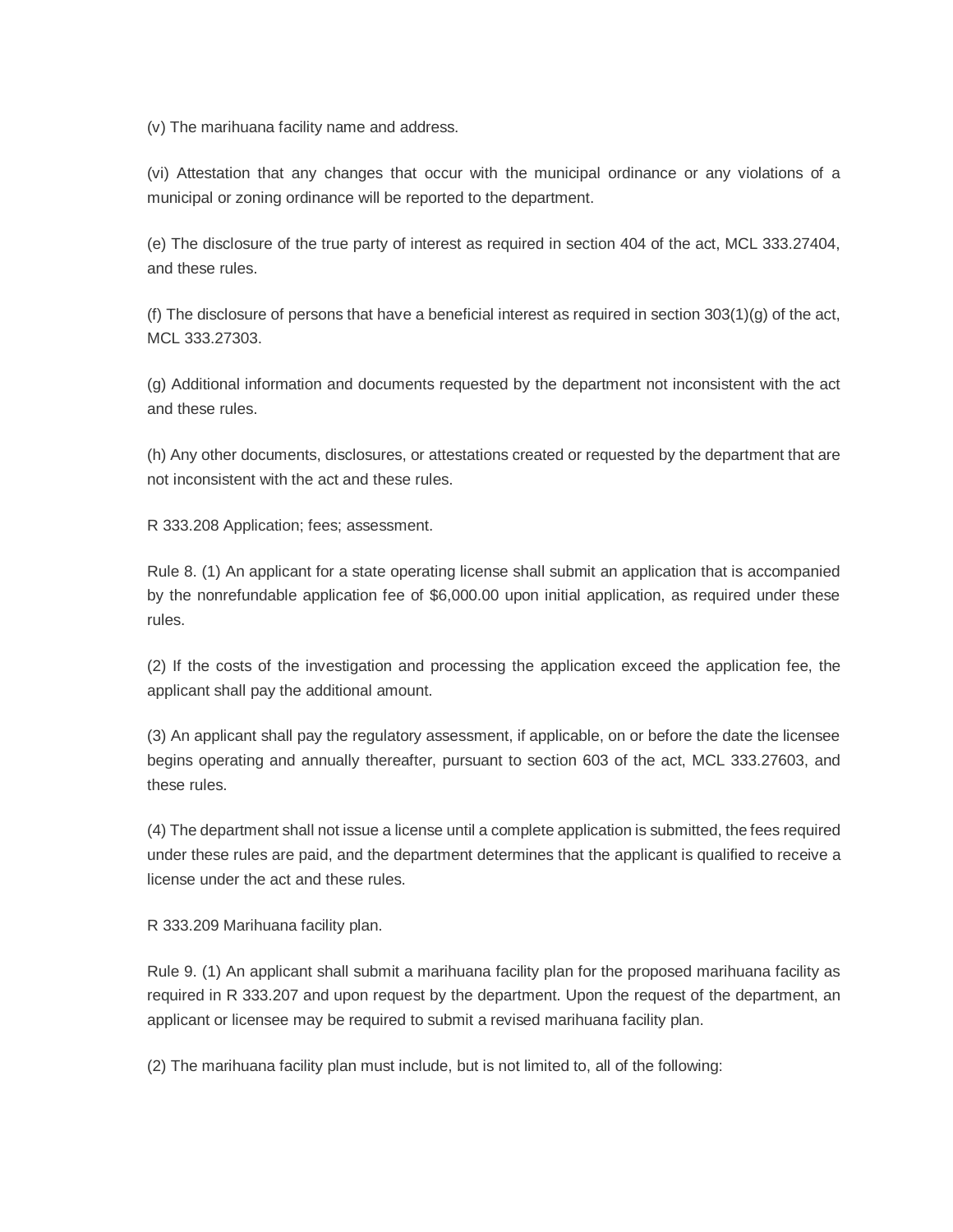(a) The type of proposed marihuana facility, the location of the marihuana facility, a description of the municipality where the marihuana facility will be located, and any of the following, if applicable:

(i) A statement in the marihuana facility plan that a combination of state operating licenses will operate as separate marihuana facilities at the same location, as provided under R 333.232.

(ii) A statement in the marihuana facility plan that the applicant has or intends to apply to stack a license at the proposed marihuana facility as provided under R 333.220.

(b) A diagram of the marihuana facility including, but not limited to, all of the following:

- (i) The proposed facility's size and dimensions.
- (ii) Specifications of the marihuana facility.
- (iii) Physical address.
- (iv) Location of common entryways, doorways, or passageways.
- (v) Means of public entry or exit.
- (vi) Limited-access areas within the marihuana facility.

(vii) An indication of the distinct areas or structures for separate marihuana facilities at the same location as provided in R 333.232.

- (c) A detailed floor plan and layout that includes all of the following:
- (i) Dimensions of the marihuana facility including interior and exterior rooms.
- (ii) Maximum storage capabilities.
- (iii) Number of rooms.
- (iv) Dividing structures.
- (v) Fire walls.
- (vi) Entrances and exits.
- (vii) Locations of hazardous material storage.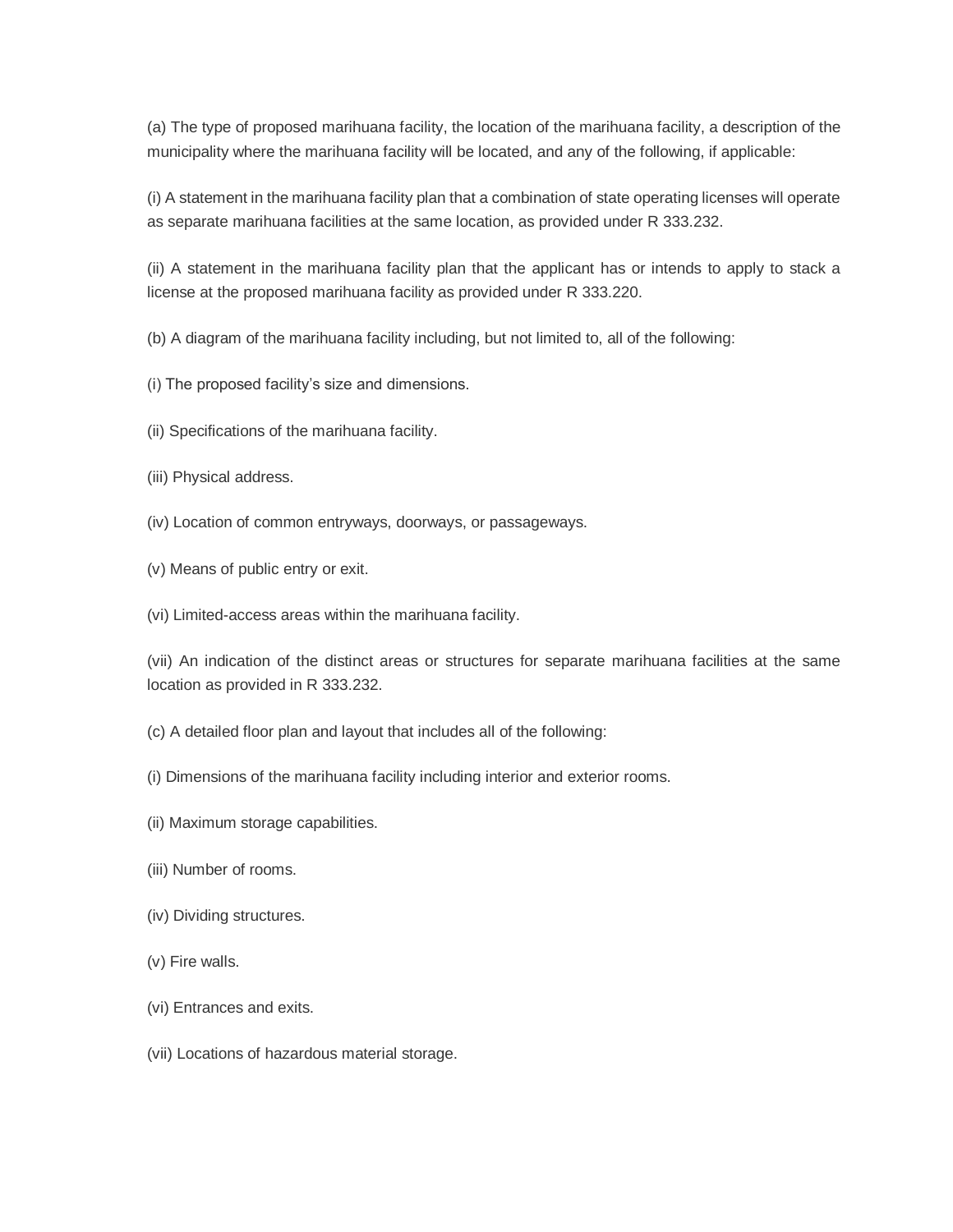(viii) Quantities of hazardous materials, such as chemical, flammable/combustible liquids and gases, and the expected daily consumption of the hazardous materials.

(d) Means of egress, including, but not limited to, delivery and transfer points.

(e) Construction details for structures and fire-rated construction for required walls.

(f) Building structure information, including but not limited to, new, pre-existing, free-standing, or fixed.

(g) Building type information, including but not limited to, commercial, warehouse, industrial, retail, converted property, house, building, mercantile building, pole barn, greenhouse, laboratory, or center.

(h) Zoning classification and zoning information.

(i) If the proposed marihuana facility is in a location that contains multiple tenants and any applicable occupancy restrictions.

(j) A proposed security plan that demonstrates the proposed marihuana facility meets the security requirements specified in R 333.235.

(k) Any other information required by the department if not inconsistent with the act and these rules.

(3) Any changes or modifications to the marihuana facility plan under this rule must be reported to the department and may require preapproval by the department.

(4) The department may provide a copy of the marihuana facility plan to the BFS, local fire department, and local law enforcement for use in pre-incident review and planning.

(5) The department may reinspect the marihuana facility to verify the plan at any time and may require that the plan be resubmitted upon renewal.

R 333.210 Prelicensure investigation; proposed marihuana facility inspection.

Rule 10. (1) An applicant for a state operating license shall submit to a prelicensure physical inspection of a proposed marihuana facility, as determined by the department.

(2) The department shall establish an inspection process to confirm that the applicants and proposed marihuana facilities meet the requirements of the act and these rules.

(3) The department shall investigate an applicant in accordance with the act and these rules.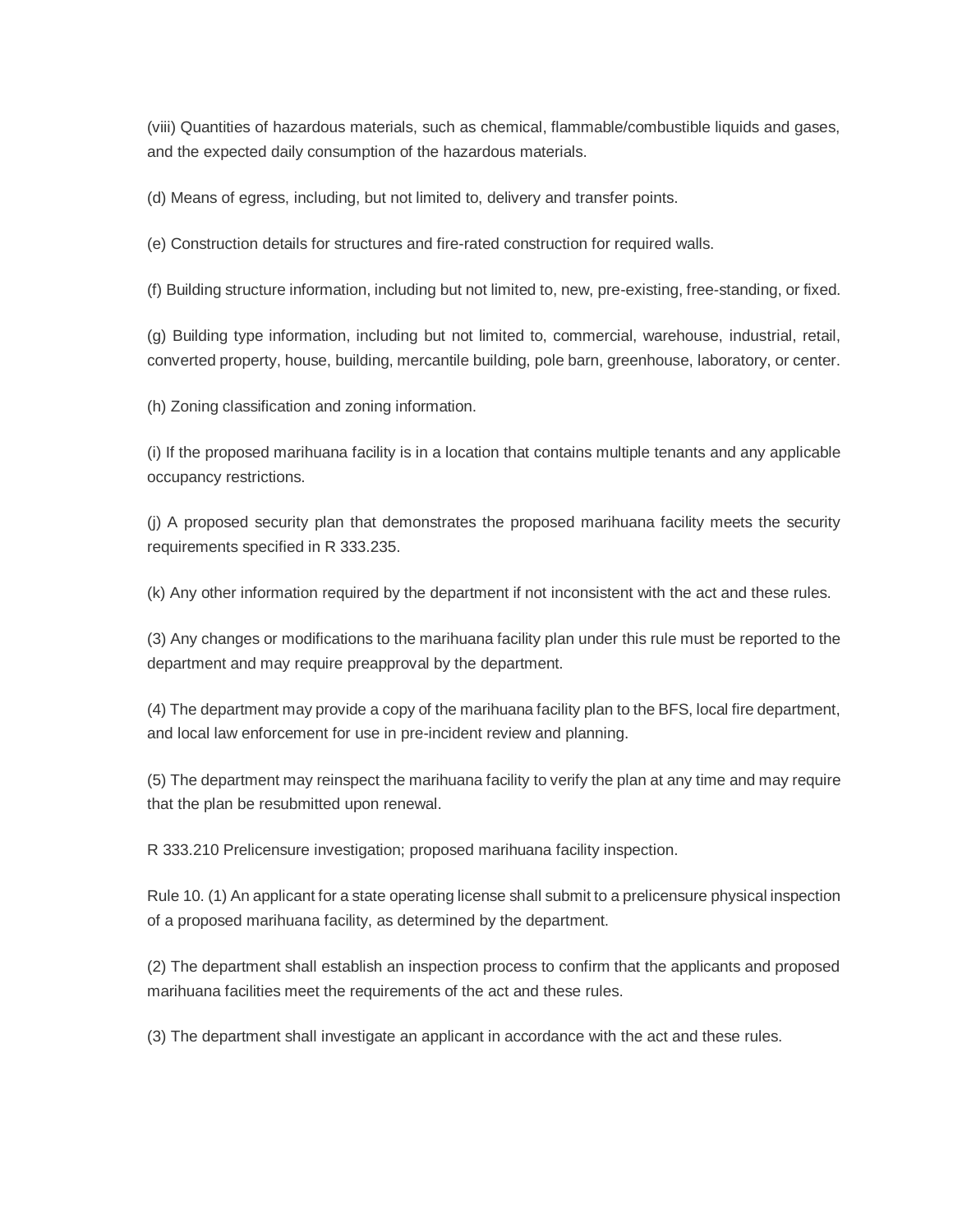(4) The department, through its investigators, agents, auditors, or the state police, shall conduct inspections and examinations of an applicant and a proposed marihuana facility in accordance with the act and these rules.

(5) An applicant shall submit proof to the department of both of the following:

(a) A certificate of use and occupancy as required pursuant to section 13 of the Stille-DeRossett-Hale single state construction code act, 1972 PA 230, MCL 125.1513, and these rules.

(b) A fire safety inspection as specified in R 333.234.

R 333.211 Proof of financial responsibility; insurance.

Rule 11. (1) Before a license is issued or renewed, the licensee or renewal applicant shall file a proof of financial responsibility for liability for bodily injury on the form prescribed in section 408 of the act, MCL 333.27408, for an amount not less than \$100,000.00. If the proof required in this subrule is a bond, the bond must be in a format acceptable to the department.

(2) In addition to the proof of financial responsibility requirements contained in subrule (1) of this rule, a renewal applicant or licensee shall also carry commercial general liability insurance covering premises liability for an amount not less than \$100,000.00. An applicant shall provide proof of commercial general liability insurance covering premises liability to the department no later than 60 days after a state operating license is issued or renewed.

(3) A secure transporter shall show proof of auto insurance, vehicle registration, and registration as a commercial motor vehicle, as applicable, for any transporting vehicles used to transport marihuana product as required by the act and these rules.

R 333.212 Capitalization requirements.

Rule 12. (1) An applicant shall disclose the sources and total amount of capitalization to operate and maintain a proposed marihuana facility.

(2) The total amounts of capitalization based on the type of marihuana facility specified in the application for a state operating license are as follows:

- (a) Grower: Class A \$150,000.00.
- (b) Grower: Class B \$300,000.00.
- (c) Grower: Class C \$500,000.00.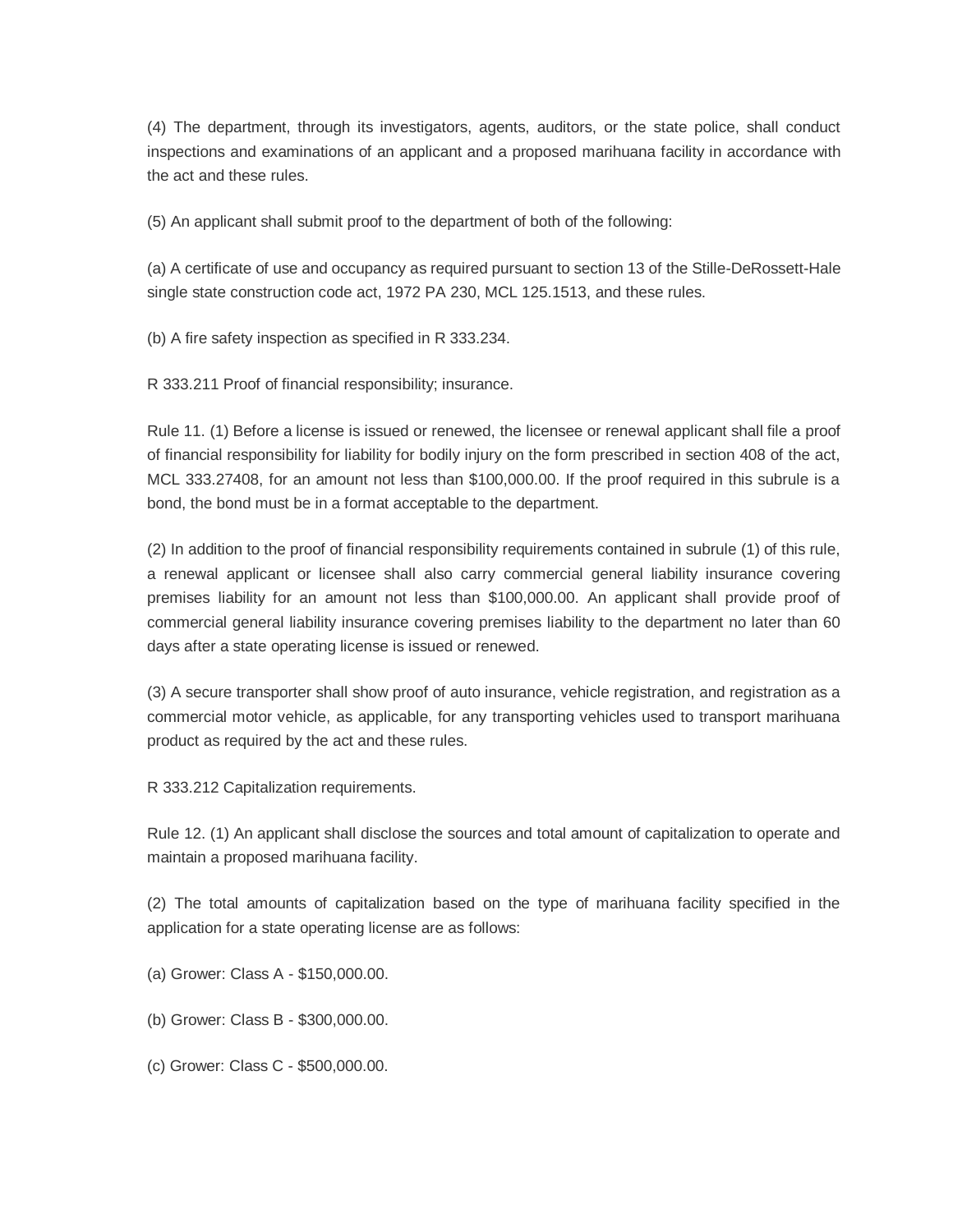- (d) Processor: \$300,000.00.
- (e) Provisioning Center: \$300,000.00.
- (f) Secure Transporter: \$200,000.00.
- (g) Safety Compliance Facility: \$200,000.00.

(3) An applicant shall provide proof to the department of the capitalization amounts specified in subrule (2)(a) to (g) of this rule from both of the following sources:

(a) Not less than 25% is in liquid assets to cover the initial expenses of operating and maintaining the proposed marihuana facility, as specified in the application. For purposes of this subdivision, liquid assets include assets easily convertible to cash, including, but not limited to, cash, certificates of deposit, 401(k) plans, stocks, and bonds.

(b) Proof of the remaining capitalization to cover the initial expenses of operating and maintaining the proposed marihuana facility may include, but is not limited to, additional liquid assets as described in subdivision (a) of this subrule or equity in real property, supplies, equipment, fixtures, or any other nonliquid asset.

(4) The applicant shall provide proof that there is no lien or encumbrance, except for a mortgage encumbering the real property, on the asset provided as a source of capitalization. For purposes of this subrule, if the encumbrance is a mortgage on the real property then the applicant shall disclose the value of the equity of the real property less any mortgage.

(5) The capitalization amounts and sources must be validated by Certified Public Accountant (CPA) attested financial statements. The applicant shall disclose any of the capitalization sources that are foreign and a foreign CPA or its equivalent shall attest to the validation, and a domestic CPA shall attest to that foreign validation.

R 333.213 Denial of issuance of license; additional reasons.

Rule 13. (1) If an applicant fails to comply with the act or these rules, a license may be denied by the department as provided under the act and these rules.

(2) In addition to the reasons for denial in the act, a license may be denied by the department as provided in the act and these rules for any of the following reasons:

(a) The applicant's marihuana facility plan does not fully comply with the act or these rules.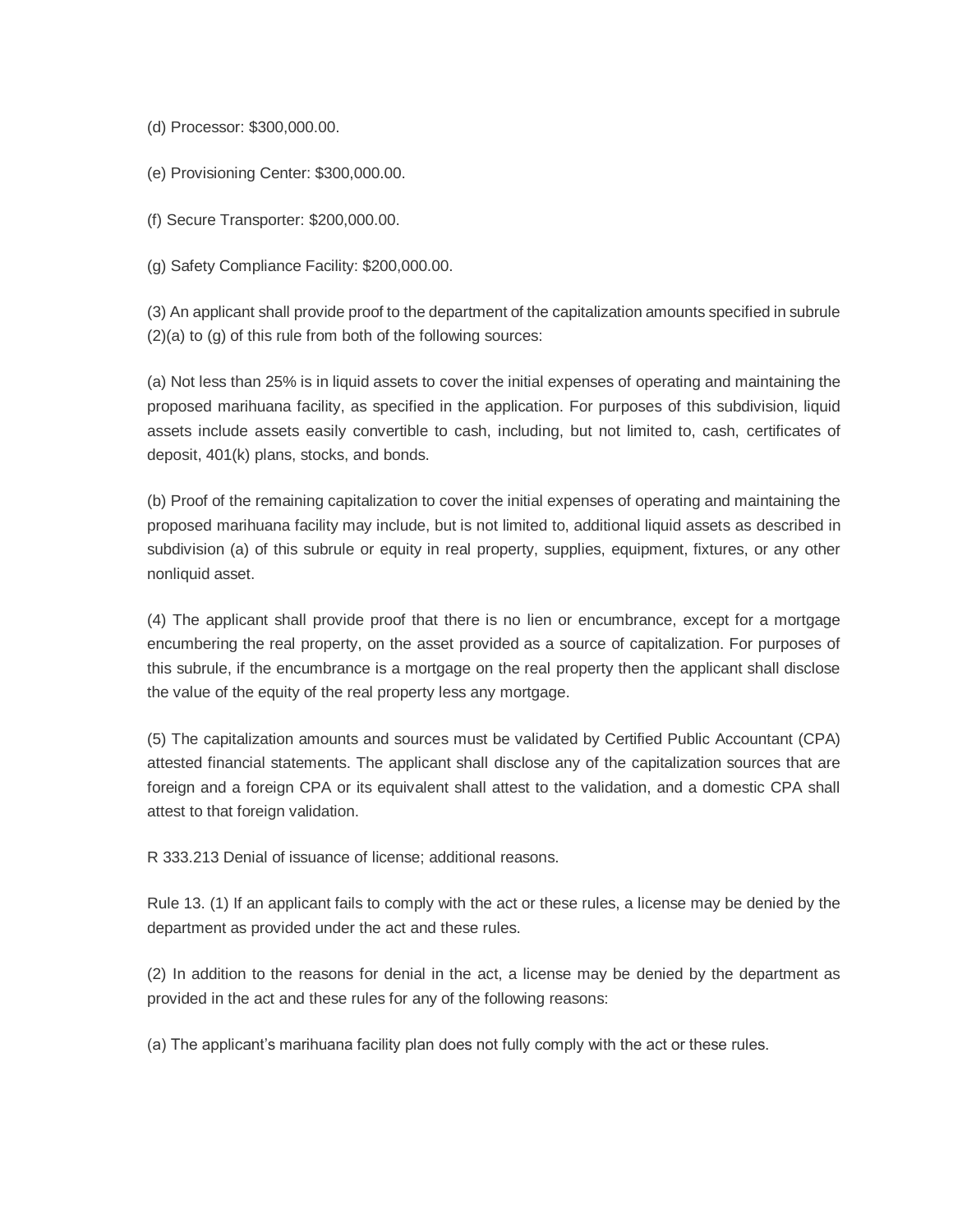(b) The applicant's proposed marihuana facility or marihuana facility is substantially different from the marihuana facility plan pursuant to R 333.209 and these rules.

(c) The department is unable to access the proposed marihuana facility for prelicensure physical inspection or the applicant denied the department access to the proposed marihuana facility.

(d) The applicant made a material misrepresentation on the application.

(e) The applicant failed to correct any deficiencies within the application in accordance with section 403 of the act, MCL 333.27403, and these rules.

(f) The applicant failed to satisfy the confirmation of compliance by a municipality in accordance with section 205 of the act, MCL 333.27205, and these rules.

(g) The applicant is operating a proposed marihuana facility or marihuana facility without a license after December 15, 2017, that would otherwise require a state operating license under the act and these rules. This subdivision does not apply to an applicant that applied no later than February 15, 2018, has a valid temporary operation attestation from the municipality in which the proposed marihuana facility is operating on file with the department, and is operating a proposed marihuana facility pursuant to the emergency rules filed October 1, 2018, while in effect, and any extension, if applicable.

R 333.214 Renewal of license.

Rule 14. (1) A license is issued for a 1-year period and is renewable annually. A licensee may apply to renew a license on a form established by the department. The licensee shall pay the regulatory assessment upon renewal. The state operating license may be renewed if not less than 90 days before expiration of the license, the licensee has submitted the renewal form required by the department and the licensee pays the department for any additional background investigation charge assessed by the department under these rules. The department shall include on the renewal form, without limitation, a statement requesting renewal of the license and all of the following information:

(a) To the extent that information has changed or not been previously reported, updated personal, business, and financial information, as the department may require, related to the eligibility, suitability, and general fitness of the licensee to continue to hold the license for which renewal is requested under the act and these rules, including, without limitation, information regarding the identification, integrity, moral character, reputation, and relevant business experience, ability, and probity, and financial experience, ability, and responsibility of the licensee and each person required to be qualified for renewal of the license under the act and these rules. To the extent that the information has changed or not been previously reported, updated information on the marihuana facility.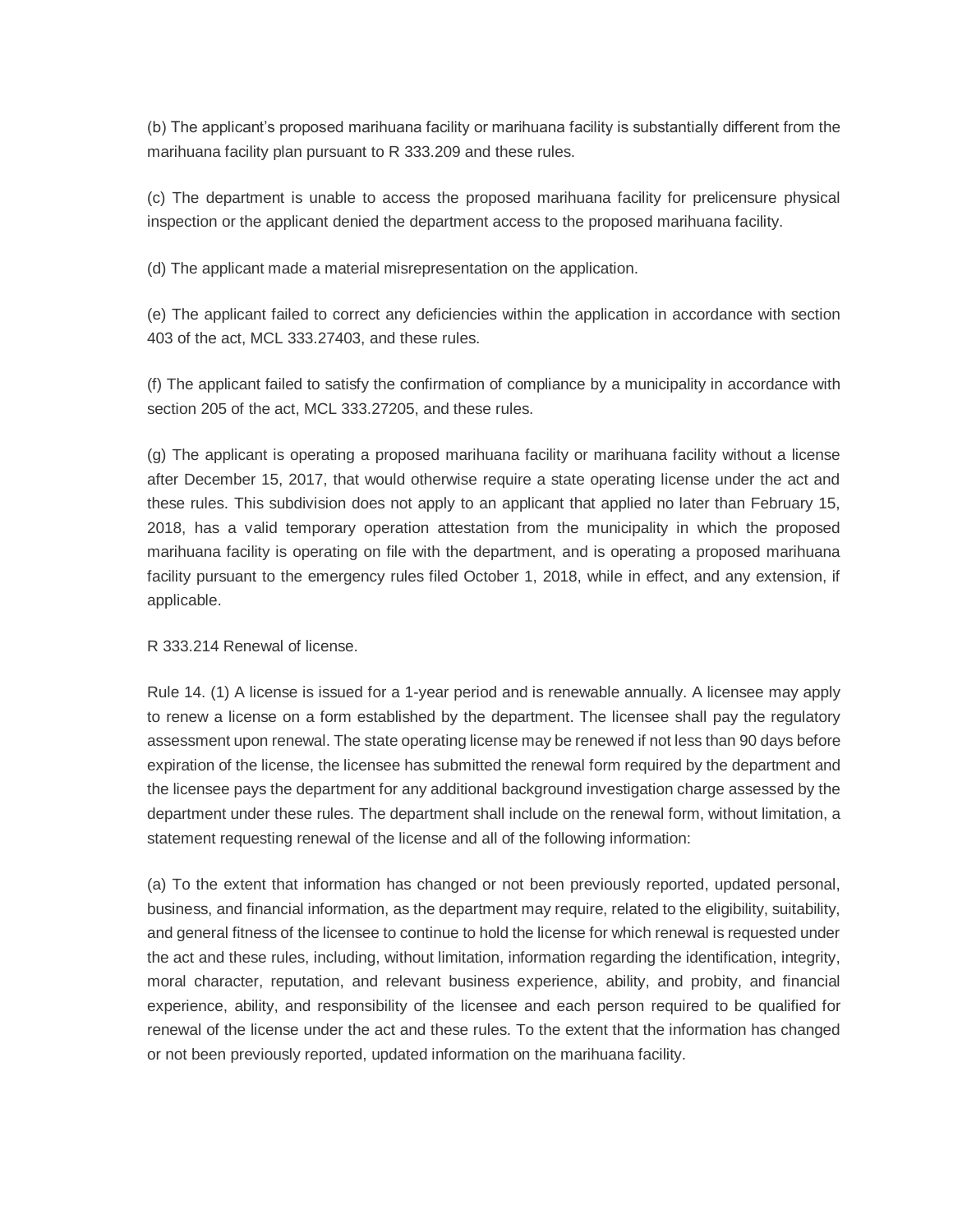(b) A statement under oath by the licensee that the information provided in the licensee's annual renewal form is current, complete, true, and accurate, and that the licensee has fulfilled its obligation under the act and these rules to notify the department of any change in information provided in its original license application and subsequent annual renewal form or forms previously filed, if applicable.

(c) Attestation by the municipality on a form created by the department regarding a licensee who submits an application for license renewal which shall include, but not be limited to both of the following:

(i) A description of a violation, if applicable, of an ordinance or a zoning regulation adopted pursuant to section 205 of the act, MCL 333.27205, committed by the licensee, but only if the violation relates to activities licensed under the act, the Michigan medical marihuana act, or these rules.

(ii) Whether there has been a change to an ordinance or a zoning regulation adopted pursuant to section 205 of the act, MCL 333.27205, since the license was issued to the licensee and a description of the change.

(d) Attestation by the licensee that the licensee's annual renewal form provides all information and documentation prescribed and required by the department to establish and determine that the licensee is eligible, qualified, and suitable to have its state operating license renewed and is ready and able to continue conducting its marihuana facility in compliance with the act and these rules throughout the new 1-year time period for which the license is to be renewed.

(e) Other relevant information and documentation that the department may require to determine the licensee's eligibility, suitability, and qualification to have its license renewed under the licensing standards of the act and this part.

(2) If a license renewal application is not submitted by the license expiration date, the license may be renewed within 60 days after its expiration date upon submission of the required application, payment of the regulatory assessment under section 603 of the act, MCL 333.27603, and satisfaction of any renewal requirements. The licensee may continue to operate during the 60 days after the license expiration date if the licensee submits renewal application to the department and complies with the other requirements for renewal.

(3) Failure to comply with any of the provisions in the act and these rules may result in the nonrenewal of a license. A state operating license shall not be renewed unless the department has determined that the individual qualifications of each person required by the act and these rules is eligible, qualified, and suitable as part of the license renewal in accordance with the relevant licensing standards set forth in the act and these rules.

(4) The licensee shall meet the requirements of the act and any other renewal requirements set forth in these rules.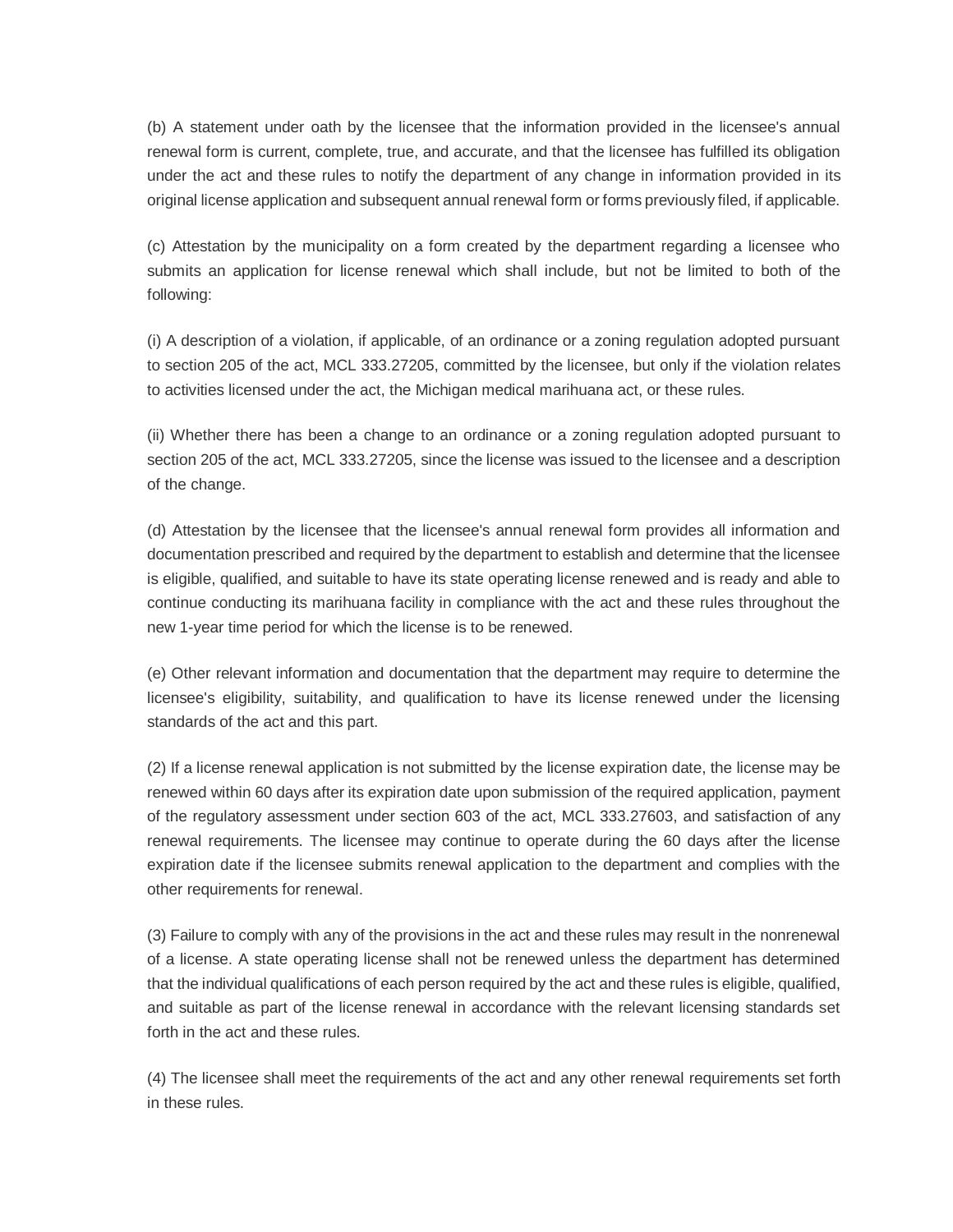(5) The department may refuse to renew a state operating license and issue a notice of nonrenewal if the licensee fails to apply for renewal in accordance with section 402 of the act, MCL 333.27402 and this rule. In addition, the department may refuse to renew a state operating license and issue a notice of nonrenewal if the department determines, after reviewing the licensee's annual renewal form, that the license should not be renewed because the licensee's annual renewal form does not provide the information and documentation required by the department to determine that the licensee is eligible, qualified, and suitable to continue to be licensed and ready and able to continue conducting its marihuana facility operation in compliance with the act and these rules.

(6) A state operating licensee who is served with a notice of nonrenewal under this rule may request a hearing under these rules.

(7) If the licensee does not request a hearing in writing within 21 days after service of the notice of nonrenewal, the notice of nonrenewal becomes the final order of the department.

(8) A person who has not applied for license renewal for any and all licenses that are due for renewal shall cease and desist operation and is subject to any sanctions or fines, or both, in accordance with the act or these rules.

R 333.215 Notification and reporting.

Rule 15. (1) Applicants and licensees have a continuing duty to provide the department with up-todate contact information and shall notify the department in writing of any changes to the mailing addresses, phone numbers, electronic mail addresses, and other contact information they provide the department.

(2) Applicants and licensees shall report any changes to the marihuana facility operations that are required in R 333.231 to R 333.238 and as required in the act and these rules, as applicable.

(3) Applicants and licensees shall report material changes to the department before making a material change that may require prior authorization by the department. Material changes, include, but are not limited to, the following:

(a) Change in owners, officers, members, or managers.

(b) Change of location. Upon notification of a change in location, the department may determine that a new license and new inspection are required for the change of location.

(c) A description of a violation of an ordinance or a zoning regulation adopted pursuant to section 205 of the act, MCL 333.27205, committed by the licensee, but only if the violation relates to activities licensed under the act, the Michigan medical marihuana act, and these rules.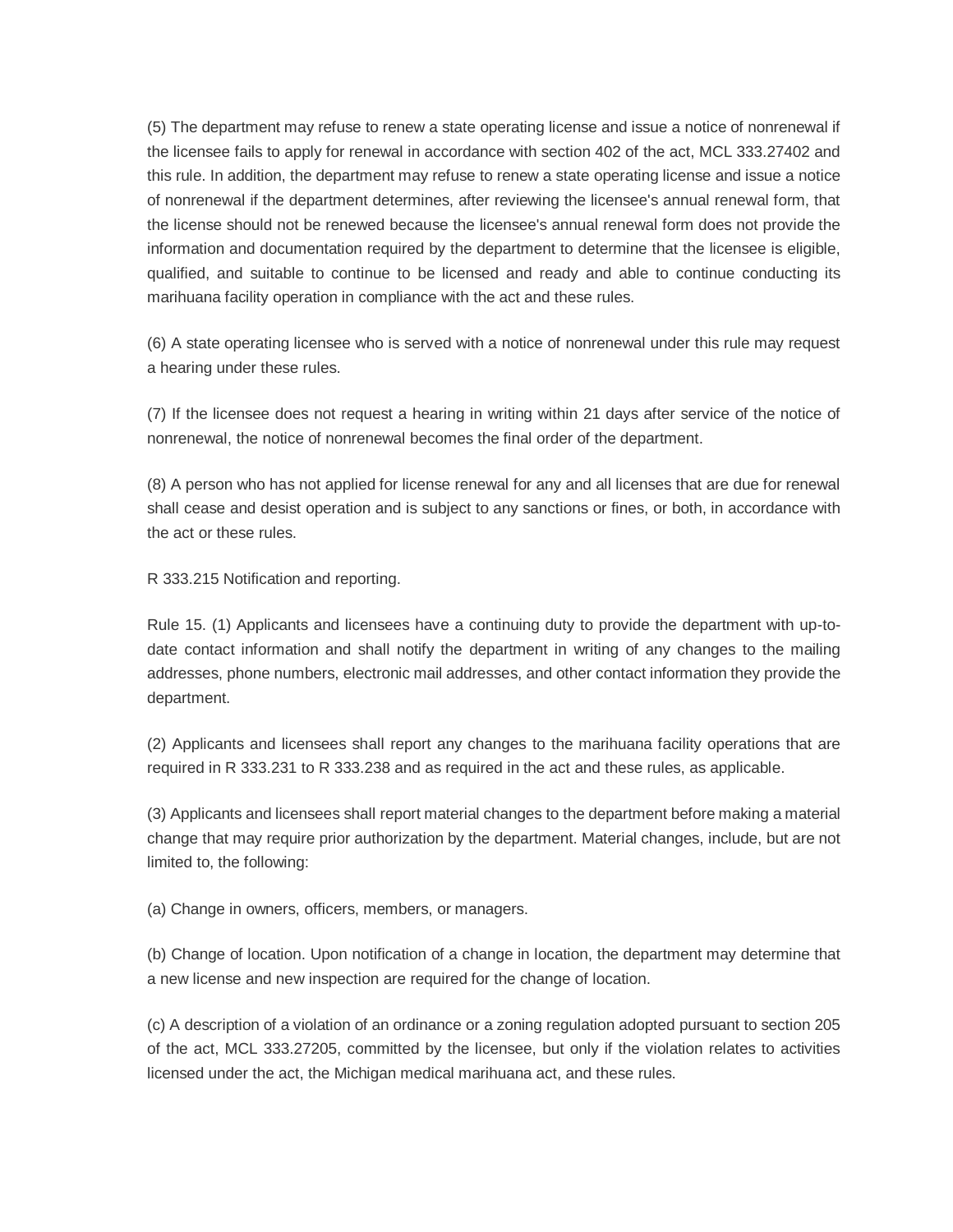(d) The addition or removal of persons named in the application or disclosed.

(e) Change in entity name.

(f) Any attempted transfer, sale, or other conveyance of an interest in a license.

(g) Any change or modification to the marihuana facility for prelicensure or post-licensure that was not preinspected, inspected, or part of the marihuana facility plan or final inspection including, but not limited to, operational or method changes requiring inspection under these rules, additions or reductions in equipment or processors at a marihuana facility, increase or decrease in the size or capacity of the marihuana facility, alterations of ingress or egress, and changes that impact security, fire and building safety.

(4) An applicant or licensee shall notify the department within 1 business day of becoming aware of or should have been aware of all the following:

(a) Adverse reactions to a marihuana product sold or transferred by any licensee.

(b) Criminal convictions, charges, or civil judgements against an applicant or licensee in this state or any other state.

(c) Regulatory disciplinary action taken or determined against an applicant or licensee by this state or any other state, including any pending action.

(5) Failure to report material changes pursuant to subrule (3) of this rule or notifications under subrule (4) of this rule may result in sanctions or fines, or both.

R 333.216 Notifications of diversion, theft, loss, or criminal activity pertaining to marihuana product.

Rule 16. (1) A licensee and an applicant shall notify the department, state police, and local law enforcement authorities within 24 hours of becoming aware of or should have been aware of the theft or loss of any marihuana product or criminal activity at the marihuana facility.

(2) Failure to notify as required under subrule (1) of this rule may result in sanctions or fines, or both.

R 333.217 Inspection; investigation.

Rule 17. (1) The department shall do all of the following with respect to inspections and investigations of applicants, licensees, proposed marihuana facilities, and marihuana facility operations: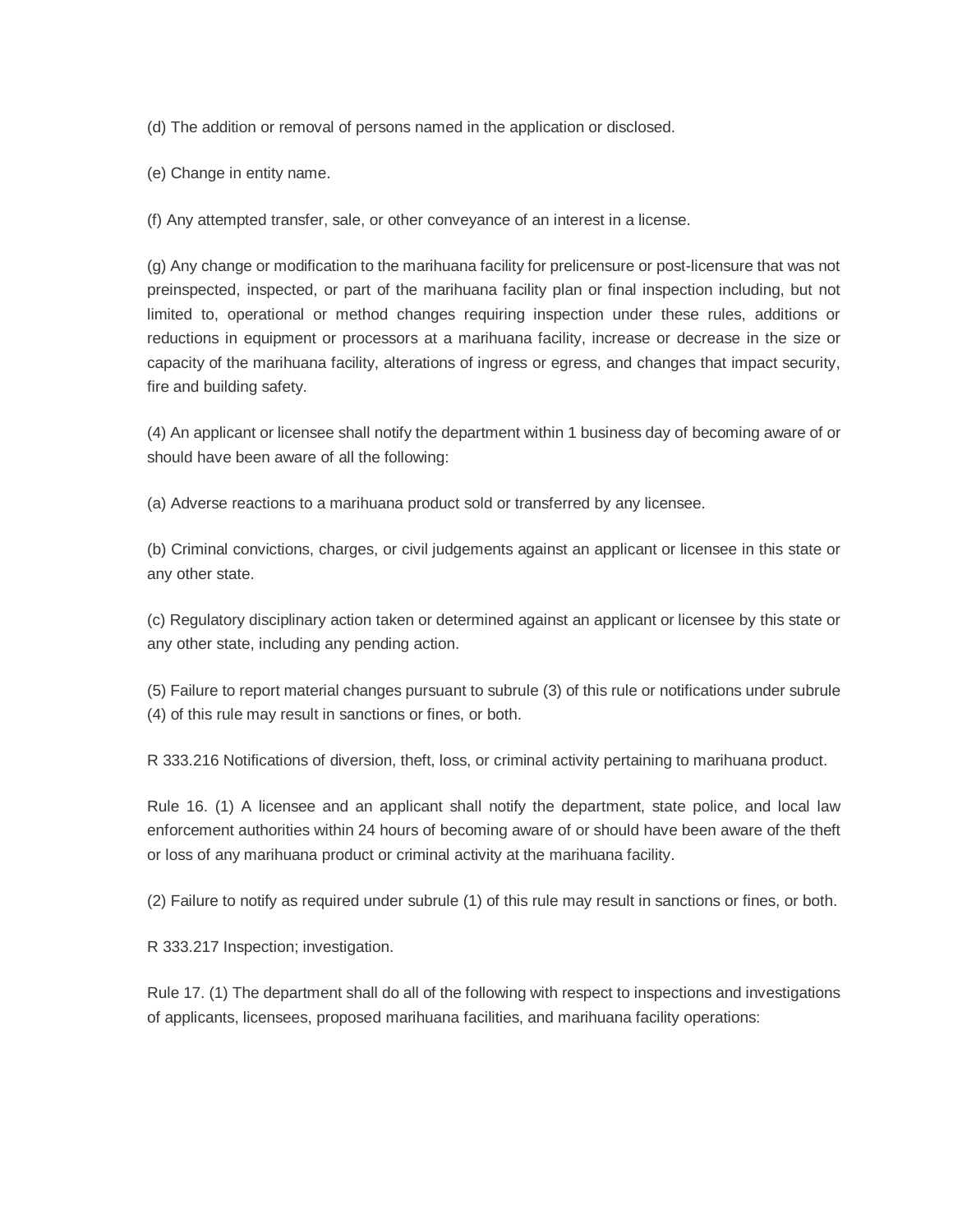(a) Oversee and conduct inspections through its investigators, agents, auditors, or the state police of proposed marihuana facilities and marihuana facilities as provided in section 303 of the act, MCL 333.27303, to ensure compliance with the act and these rules.

(b) Investigate individuals employed by marihuana facilities.

(c) Inspect and examine marihuana facilities and proposed marihuana facilities.

(d) Inspect, examine, and audit records of the licensee.

(2) The department may at any time, through its investigators, agents, auditors, or the state police, without a warrant and without notice to the licensee, enter the proposed marihuana facility or marihuana facility, offices, or other places of business of a licensee, if evidence of compliance or noncompliance is likely to be found in accordance with the act and these rules.

(3) The department, through its investigators, agents, auditors, or the state police, may place an administrative hold on a marihuana product and order that no sales or transfers occur during an investigation for an alleged violation or violation of the act or these rules.

(4) The department, through its investigators, agents, auditors, or the state police, may inspect, examine, and audit relevant records of the licensee. If a licensee fails to cooperate with an investigation, the department through its investigators, agents, auditors, or the state police may impound, seize, assume physical control of, or summarily remove records from a proposed marihuana facility or marihuana facility.

(5) The department through its investigators, agents, auditors, or the state police may eject or exclude, or authorize the ejection or exclusion of, an individual from a proposed marihuana facility or marihuana facility if that individual violates the act, a final order, or these rules.

(6) The department through its investigators, agents, auditors, or the state police may take any reasonable or appropriate action to enforce the act and rules.

(7) This rule does not limit the application of any other remedies or sanctions that are available through local, state, and federal laws, the act, and these rules.

(8) For purposes of this rule, the term "record" means books, ledgers, documents, writings, photocopies, correspondence, electronic records, videotapes, surveillance footage, electronic storage media, electronically stored records, money receptacles, equipment in which records are stored, including data or information in the statewide monitoring system, or any other document that is used for recording information.

R 333.218 Persons subject to penalty; violations.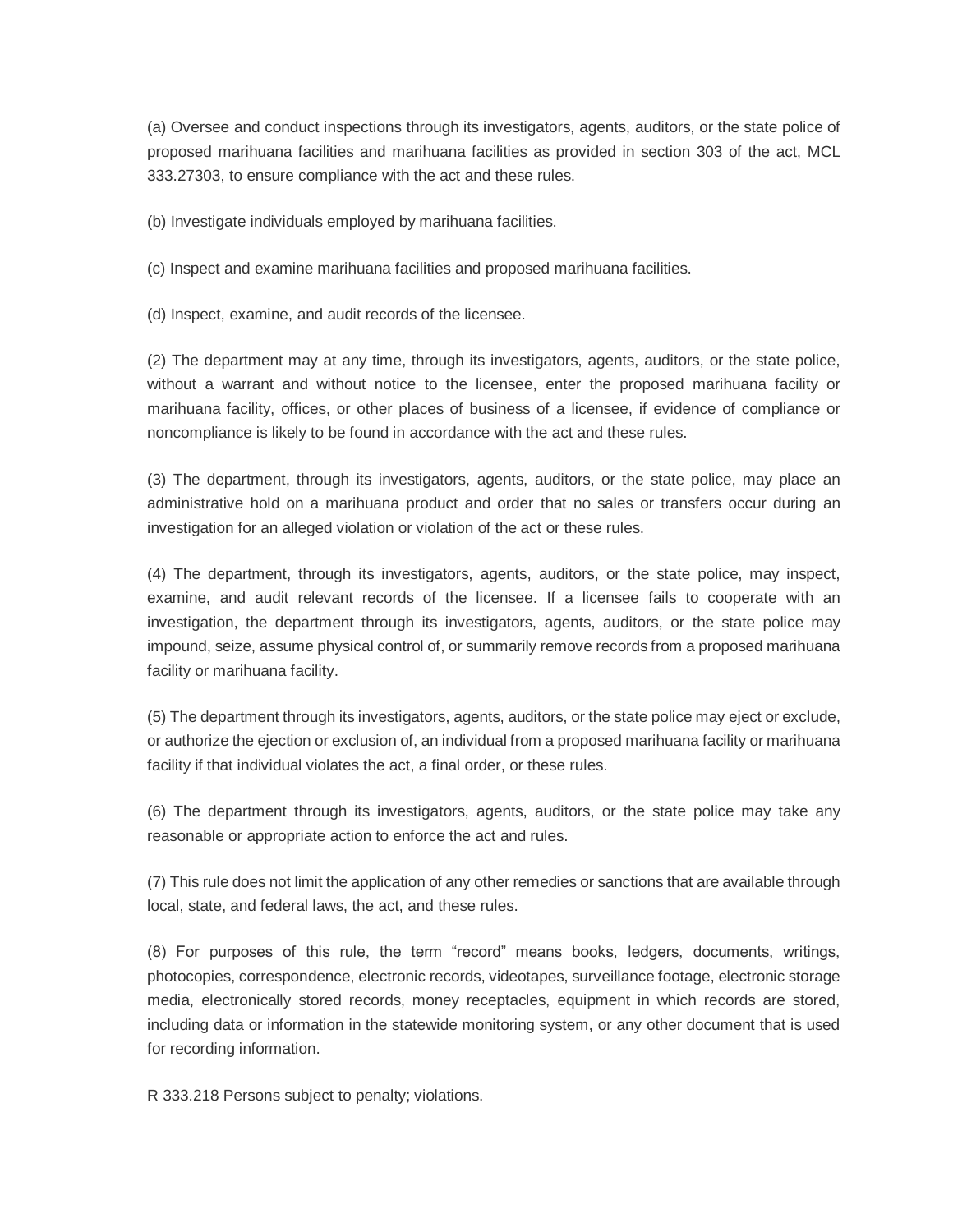Rule 18. (1) If the department through its investigators, agents, auditors, or the state police during the physical site inspection determine violations of the act or these rules exist, the department shall notify the person, applicant, or licensee of the violation during the physical site inspection or thereafter and the person, applicant or licensee may be responsible for sanctions or fines, or both.

(2) The department may issue a notice of a violation or fine, or both, for any violations of the act and applicable rules, including those observed by the department through its investigators, agents, auditors, or the state police while in the performance of their duties.

(3) If the department through its investigators, agents, auditors, or the state police determine a violation of the act or these rules exists, these violations must be cited in a format established by the department. After a notice of violation or fine, or both, is issued to a person, applicant, or licensee, the department may hold a compliance conference or a hearing if applicable as prescribed in the act and these rules.

(4) The department may forward information regarding violations of the act or these rules or any other state or federal law to the state police, department of attorney general, and the prosecutor for the jurisdiction in which the alleged violation of the act or rules has occurred.

(5) The department may take action for failure to pay any fine within the time written on the violation notice pursuant to the act or these rules.

R 333.219 Sanctions; fines.

Rule 19. (1) A person, applicant, or licensee found in violation of these rules or the act may be subject to sanctions, including, but not limited to, any of the following:

(a) License denial.

(b) Limitations on a license. (c) Fines.

(d) Revocation, suspension, nonrenewal, or an administrative hold on a license. (e) Orders to cease operations.

(2) A violation of these rules, the act, the marihuana tracking act, or any ordinance adopted under section 205 of the act, MCL 333.27205, may result in 1 or more of the following:

(a) A license may be denied, limited, revoked, or restricted.

(b) A licensee or an employee of a licensee may be removed.

(c) Civil fines of up to \$5,000.00 may be imposed against an individual.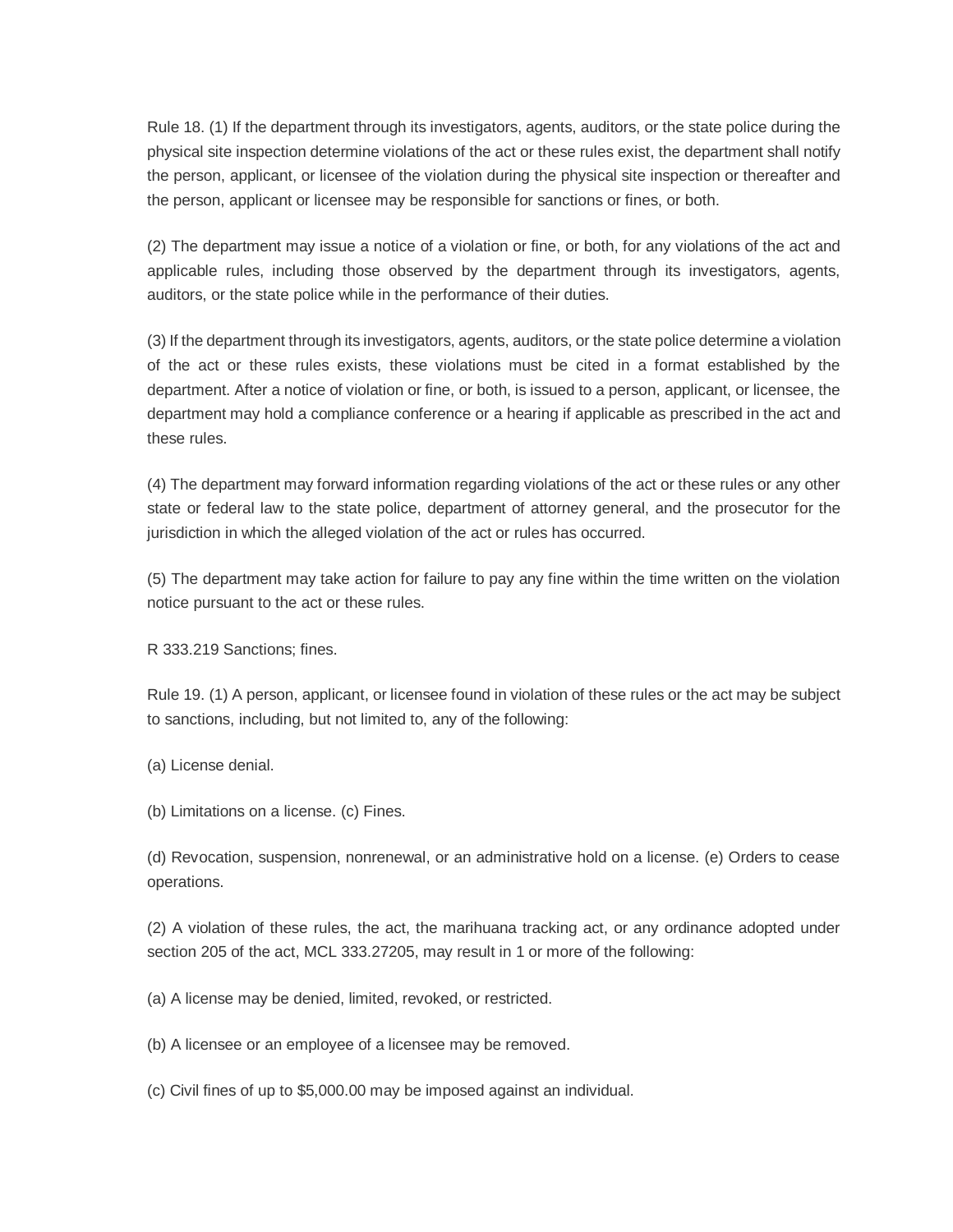(d) Civil fines up to \$10,000.00 or an amount equal to the daily gross receipts, whichever is greater, against a licensee for each violation of the act, these rules, or an order.

(e) Civil fines may be assessed for each day the licensee is not in compliance with the act or these rules. Assessment of a civil fine is not a bar to the investigation, arrest, charging, or prosecution of an individual for any other violation of the act or these rules.

(3) A license may be suspended without notice or hearing upon a determination that the safety or health of patrons or employees is jeopardized by continuing a marihuana facility's operation as provided in the act or these rules.

(4) A person operating without a state operating license shall cease operation and may be subject to, including but not limited to, sanctions or fines, or both, in accordance with the act or these rules and may be referred to the state police and department of attorney general.

(5) The attempted transfer, sale, or other conveyance of an interest in a license without prior approval are grounds for suspension or revocation of the license or for other sanction as provided in sections 406 and 409 of the act, MCL 333.27406 and MCL 333.27409, or these rules.

(6) The department may impose any other remedies, sanctions, or penalties not inconsistent with the act or these rules.

R 333.220 Stacked license.

Rule 20. A grower that has already been issued a state operating license specified as a class C-1,500 marihuana plants may apply to stack a license at a marihuana facility specified in the state operating license. The grower shall be subject to payment of a separate regulatory assessment for each state operating license stacked and may be subject to any additional fees under R 333.208. In addition, the grower is subject to all requirements of the act and these rules.

R 333.221 Changes to licensed marihuana facility.

Rule 21. (1) Any change or modification to the marihuana facility after licensure is governed by the standards and procedures set forth in the act and these rules and any regulations adopted pursuant to the act. Any material change or modification to the marihuana facility must be approved by the department before the change or modification is made.

(2) Any change of a location of a marihuana facility after licensure requires a new license application under R 333.206 and R 333.207 and may include, but is not limited to, regulatory assessment or application fees, or both. A licensee shall produce written documentation from the municipality approving the proposed new marihuana facility location as indicated on the application form provided to the department and be in compliance with section 205 of the act, MCL 333.27205.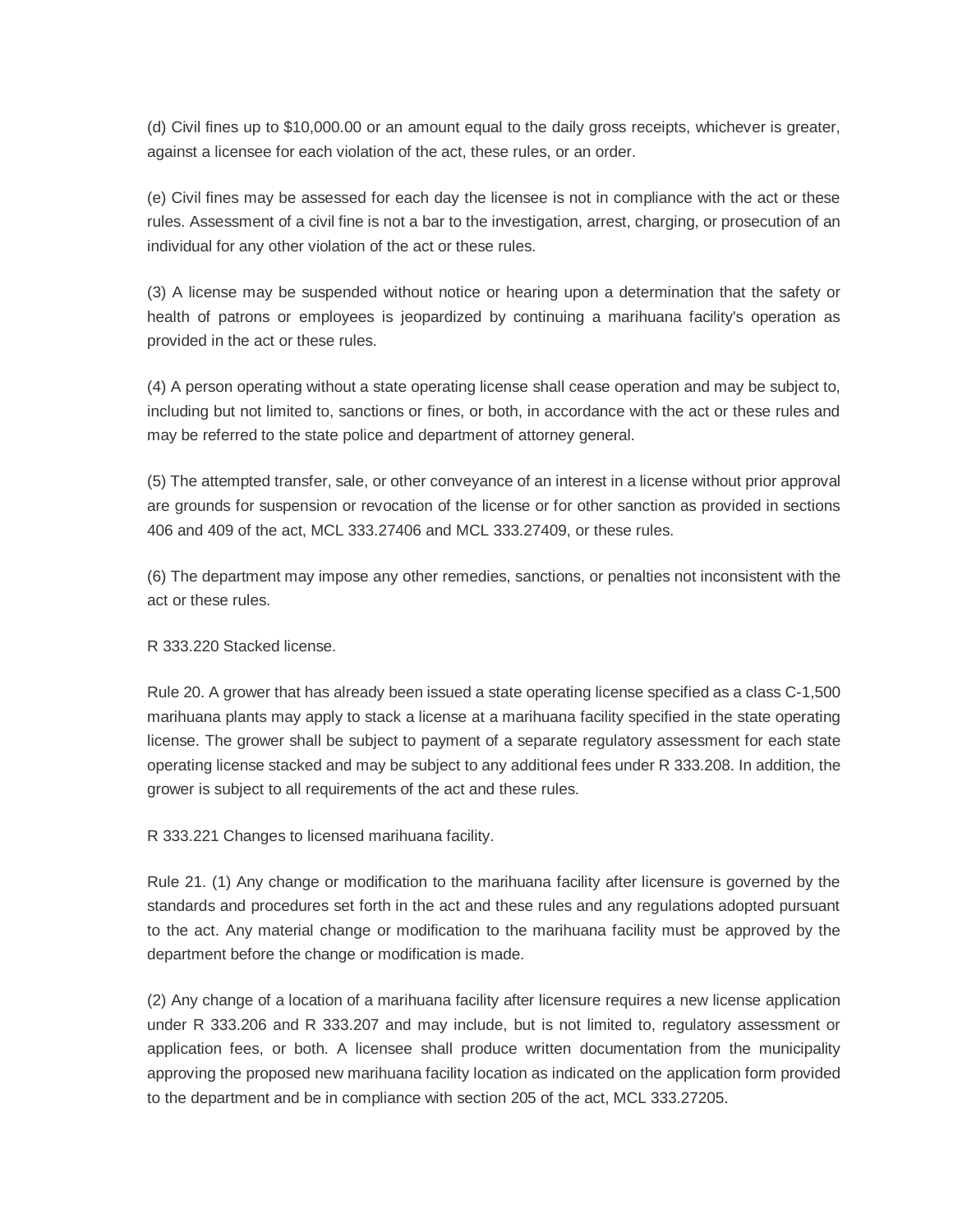## PART 3. OPERATIONS

R 333.231 State operating licenses; licensees; operations; general.

Rule 31. (1) A state operating license and a stacked license as described in R 333.220 are limited to the scope of the state operating license issued for that type of marihuana facility that is located within the municipal boundaries connected with the license.

(2) A licensee shall comply with all of the following:

(a) Marihuana facilities shall be partitioned from any other marihuana facility, activity, business, or dwelling. Marihuana facilities shall not allow onsite or as part of the marihuana facility any of the following:

(i) Sale, consumption, or serving of food except for as provided in R 333.281.

(ii) Sale, consumption, or use of alcohol or tobacco products.

(iii) Consumption, use, or inhalation of a marihuana product.

(b) A marihuana facility shall have distinct and identifiable areas with designated structures that are contiguous and specific to the state operating license.

(c) A marihuana facility shall have separate entrances and exits, inventory, record keeping, and point of sale operations, if applicable.

(d) Access to the marihuana facility is restricted to the licensee; employees of the licensee; and, the department through its investigators, agents, auditors, or the state police. A provisioning center may grant access as provided in R 333.233(3) to registered qualifying patients and registered primary caregivers with valid registry cards to a dedicated point of sale area. A separate waiting area may be created for visitors not authorized to enter the marihuana facility. The licensee shall maintain a log tracking all visitors to a marihuana facility. The visitor log must be available at all times for inspection by the department through its investigators, agents, auditors, or the state police to determine compliance with the act and these rules.

(e) Licensee records must be maintained and made available to the department upon request.

(f) The marihuana facility must be at a fixed location. Mobile marihuana facilities and drive through operations are prohibited. Any sales or transfers of marihuana product by internet or mail order, consignment, or at wholesale are prohibited.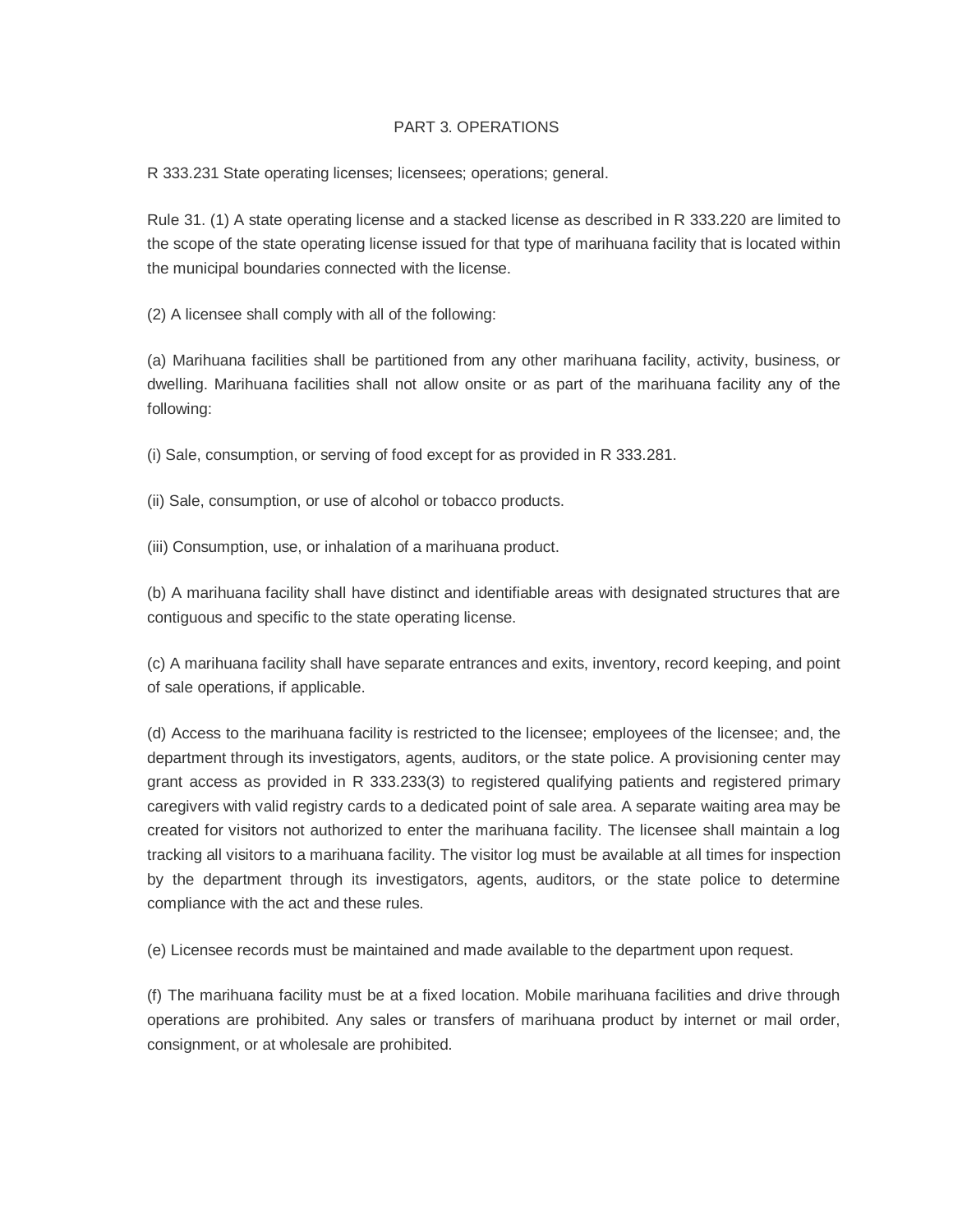(g) A state operating license issued under the act must be framed under a transparent material and prominently displayed in the marihuana facility.

(3) A marihuana facility must comply with any other operational measures requested by the department that are not inconsistent with the act and these rules.

R 333.232 Operation at same location.

Rule 32. (1) A licensee that has any combination of state operating licenses may operate separate marihuana facilities at the same location. For purposes of this rule, a stacked license is considered a single marihuana facility.

(2) To operate at the same location subject to subrule (1) of this rule, all of the following requirements must be met:

(a) The department has authorized the proposed operation at the same location.

(b) The operation at the same location is not in violation of any local ordinances or regulations.

(c) The operation at the same location does not circumvent a municipal ordinance or zoning regulation that limits the type or number of marihuana facilities under section 205 of the act, MCL 333.27205, or prohibits the operation at the same location.

(d) The licensee of each marihuana facility operating at the same location under this rule shall do all the following:

(i) Apply for and be granted separate state operating licenses and pay a separate regulatory assessment for each state operating license.

(ii) Have distinct and identifiable areas with designated structures that are contiguous and specific to the state operating license.

(iii) Have separate entrances and exits, inventory, record keeping, and point of sale operations, if applicable.

(iv) Post the state operating license on the wall in its distinct area and as provided in these rules.

(v) Obtain any additional inspections and permits required for local or state building inspection, fire services, and public health standards.

(vi) Comply with the provisions in the act and these rules.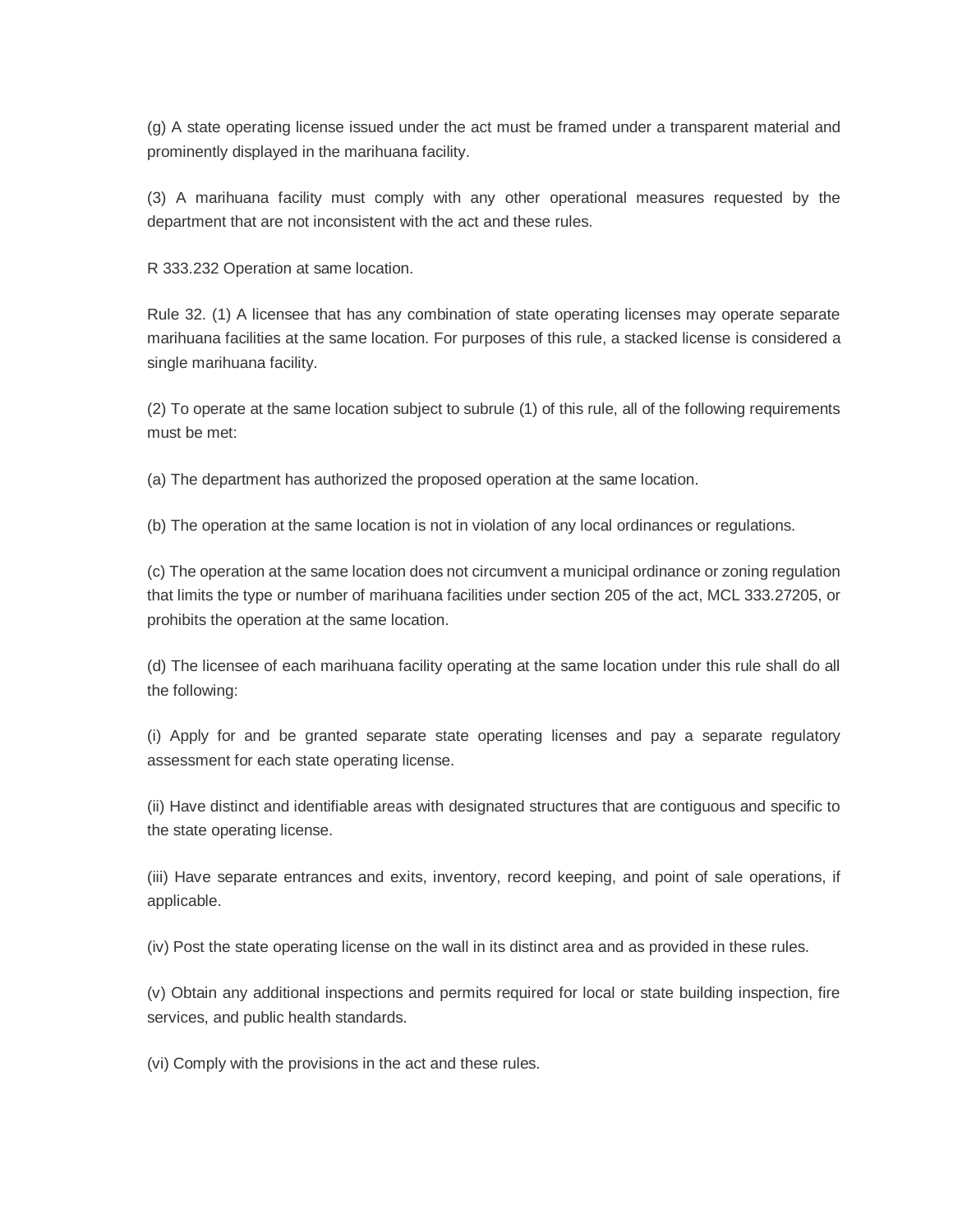(3) Operation of a state operating license at the same location that includes a licensed provisioning center shall have the entrance and exit to the licensed provisioning center marihuana facility and entire inventory physically separated from any of the other licensed marihuana facility or facilities so that individuals can clearly identify the retail entrance and exit.

R 333.233 Marihuana facilities; requirements.

Rule 33. (1) A grower shall operate a marihuana facility under either of the following conditions:

(a) The marihuana facility operations are within a building that meets the security requirements and passes the inspections in these rules and has a building permit pursuant to R 333.234 and these rules.

(b) The marihuana facility operations are within a building, except that cultivation may occur in an outdoor area, and all of the following conditions are met:

(i) The outdoor area containing the cultivation of marihuana plants is contiguous with the building, fully enclosed by fences or barriers that block outside visibility of the marihuana plants from the public view, with no marihuana plants growing above the fence or barrier that is visible to the public eye and the fences are secured and comply with the applicable security measures in these rules, including, but not limited to, locked entries only accessible to authorized persons or emergency personnel.

(ii) After the marihuana is harvested, all drying, trimming, curing, or packaging of marihuana occurs inside the building meeting all the requirements under these rules.

(iii) The building meets the security requirements and passes the inspections in these rules and has a building permit pursuant to R 333.234 and these rules.

(2) A secure transporter shall have a primary place of business as its marihuana facility that is operating in a municipality that has adopted an ordinance that meets the requirements of section 205 of the act, MCL 333.27205, and these rules and its marihuana facility must comply with the requirements prescribed by the act and these rules. A secure transporter shall hold a separate license for every marihuana facility location where a marihuana product is stored. A secure transporter may travel through any municipality to transport a marihuana product. A secure transporter shall comply with all of the following:

(a) The secure transporter may take physical custody of the marihuana or money but legal custody belongs to the transferor or transferee.

(b) A secure transporter shall not sell or purchase marihuana products.

(c) A secure transporter shall transport any marihuana product in a locked, secured, and sealed container that is not accessible while in transit. The container must be secured by a locked closed lid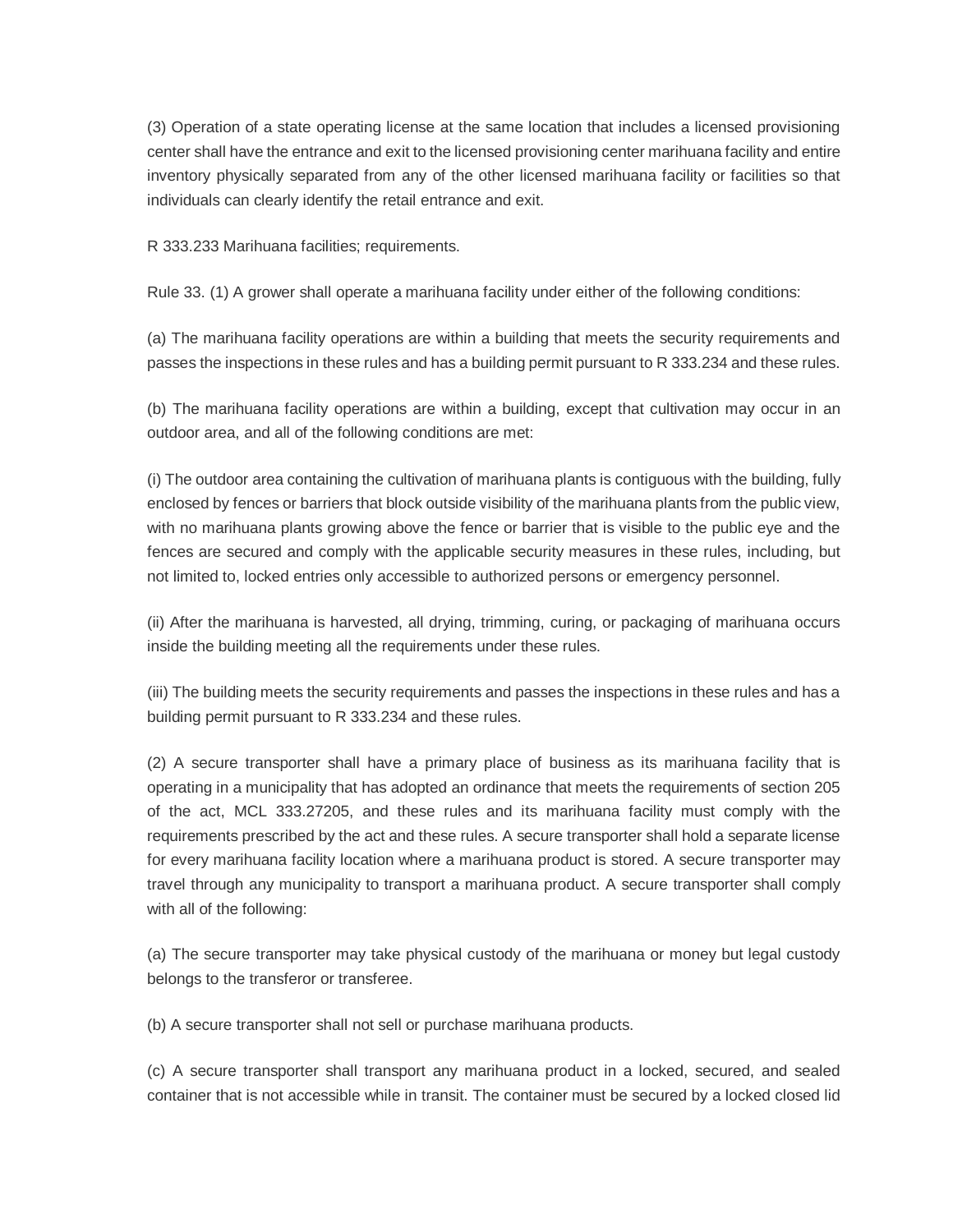or door. A secure transporter of marihuana product from separate marihuana facilities shall not comingle the marihuana product. All marihuana products must be labeled in accordance with these rules and kept in separate compartments or containers within the main locked, secured, and sealed container. If the secure transporter transports money associated with the purchase or sale of marihuana product between facilities, the secure transporter shall lock the money in a sealed container kept separate from the marihuana product and only accessible to the licensee and its employees.

(d) A secure transporter shall log and track all handling of money associated with the purchase or sale of marihuana between facilities. These records must be maintained and made available to the department upon request.

(e) A secure transporter shall have a route plan and manifest available for inspection by the department through its investigators, agents, auditors, or the state police to determine compliance with the act and these rules. A copy of the route plan and manifest must be carried with the secure transporter during transport between marihuana facilities. A secure transporter is subject to administrative inspection by a law enforcement officer at any point during the transportation of marihuana product pursuant to the act or these rules. A secure transporter shall carry a copy of a route plan and manifest in the transporting vehicle and shall present them to a law enforcement officer upon request.

(f) A secure transporter shall follow the manifest. In cases of emergencies, the secure transporter shall notify the transferor and transferee, update the statewide monitoring system, and revise the manifest to reflect the unexpected change to the original manifest.

(g) The timeframe for the secure transporter to maintain custody of the marihuana product must not be more than 48 hours or by permission of the department on a case-by-case basis.

(h) A secure transporter shall identify and record all vehicles with the department and have the required vehicle registration with the secretary of state as required under state law. A secure transporter's vehicles are subject to inspection at any time by the department, through its investigators, agents, auditors, or the state police to determine compliance with the act or these rules.

(3) A provisioning center shall have a separate room that is dedicated as the point of sale area for the transfer or sale of marihuana product as provided in the act and these rules. The provisioning center shall keep marihuana products behind a counter or other barrier to ensure that a registered qualifying patient or registered primary caregiver does not have direct access to the marihuana products. The sale or transfer of a marihuana product to a registered qualifying patient who is under the age of 18 must be made by the provisioning center to the registered qualifying patient's parent or legal guardian who serves as the registered qualifying patient's registered primary caregiver.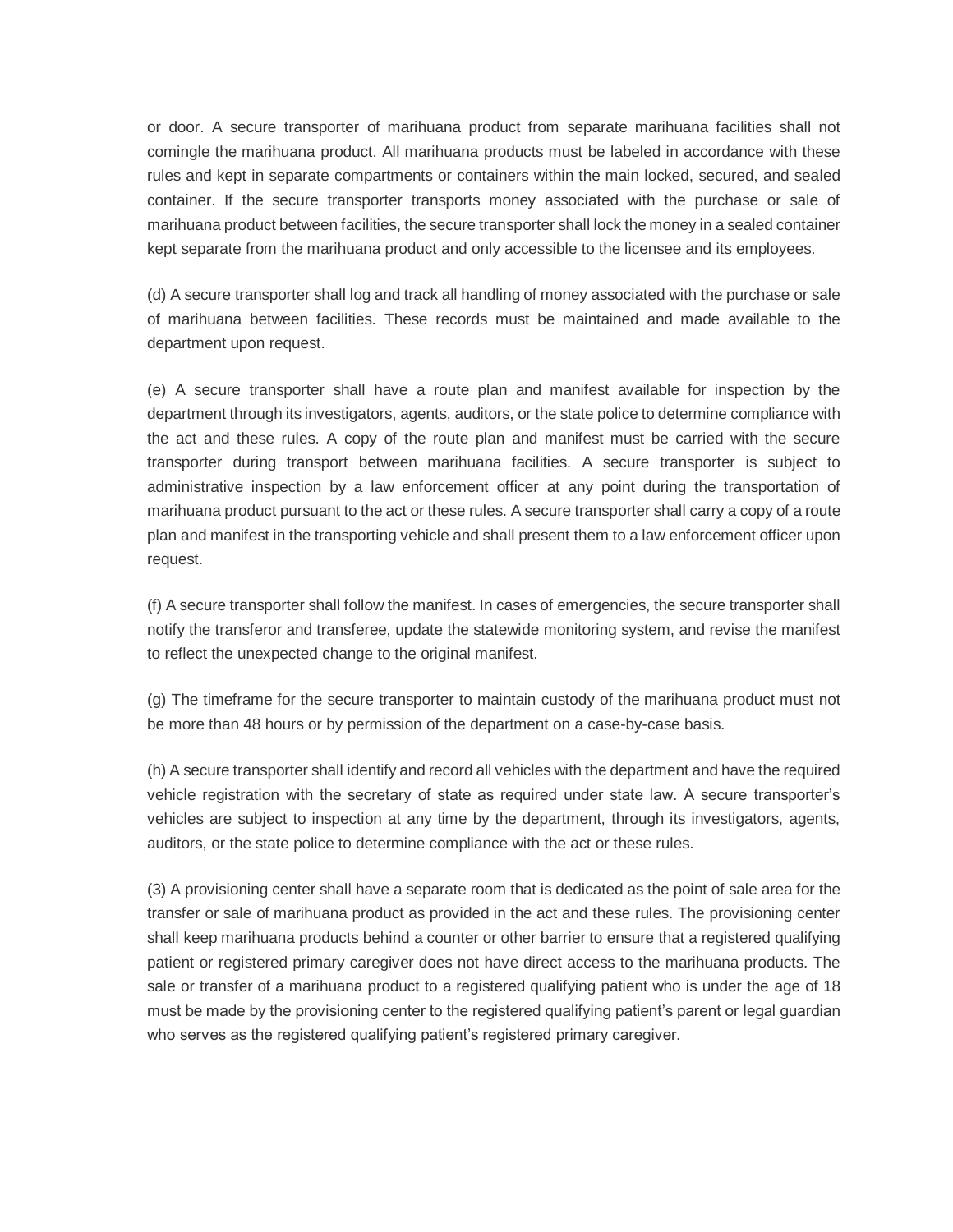(4) A marihuana facility shall ensure that the handling of marihuana product is done in compliance with current good manufacturing practice in manufacturing, packing, or holding human food, 21 CFR part 110.

(5) A marihuana facility shall enter in the statewide monitoring system all transactions including, but not limited to, current inventory. These records must be maintained and made available to the department upon request.

R 333.234 Building and fire safety.

Rule 34. (1) An applicant's proposed marihuana facility and a licensee's marihuana facility are subject to inspection by a state building code official, state fire official, or code enforcement official to confirm that no health or safety concerns are present.

(2) A state building code official, or his or her authorized designee, may conduct prelicensure and postlicensure inspections to ensure that applicants and licensees comply with the Stille-DeRossett-Hale single state construction code act, 1972 PA 230, MCL 125.1501 to 125.1531; the skilled trades regulation act, 2016 PA 407, MCL 339.5101 to 339.6133; the elevator safety board act, 1967 PA 227, MCL 408.801 to 408.824; and, the elevator licensing act, 1976 PA 333, MCL 338.2151 to 338.2160.

(3) An applicant or licensee shall not operate a marihuana facility unless a permanent certificate of occupancy has been issued by the appropriate enforcing agency. Before a certificate of occupancy is issued, work must be completed in accordance with the Stille-DeRossett-Hale single state construction code act, 1972 PA 230, MCL 125.1501 to 125.1531. An applicant or licensee shall comply with both of the following:

(a) An applicant or licensee shall obtain a building permit for any building utilized as a proposed marihuana facility or marihuana facility as provided in the act and these rules. The issuance, enforcement, and inspection of building permits under this act may remain with the governmental entity having jurisdiction under the Stille-DeRossett-Hale single state construction code act, 1972 PA 230, MCL 125.1501 to 125.1531.

(b) An applicant or licensee shall obtain a building permit for a change of occupancy for an existing building to be utilized as a proposed marihuana facility or marihuana facility as provided in the act and these rules.

(4) An applicant or licensee shall not operate a marihuana facility unless the proposed marihuana facility or marihuana facility has passed the prelicensure fire safety inspection by the BFS. The state fire marshal, or his or her authorized designee, may conduct pre-licensure and post-licensure inspections of a marihuana facility. An applicant or licensee shall comply with the all of the following: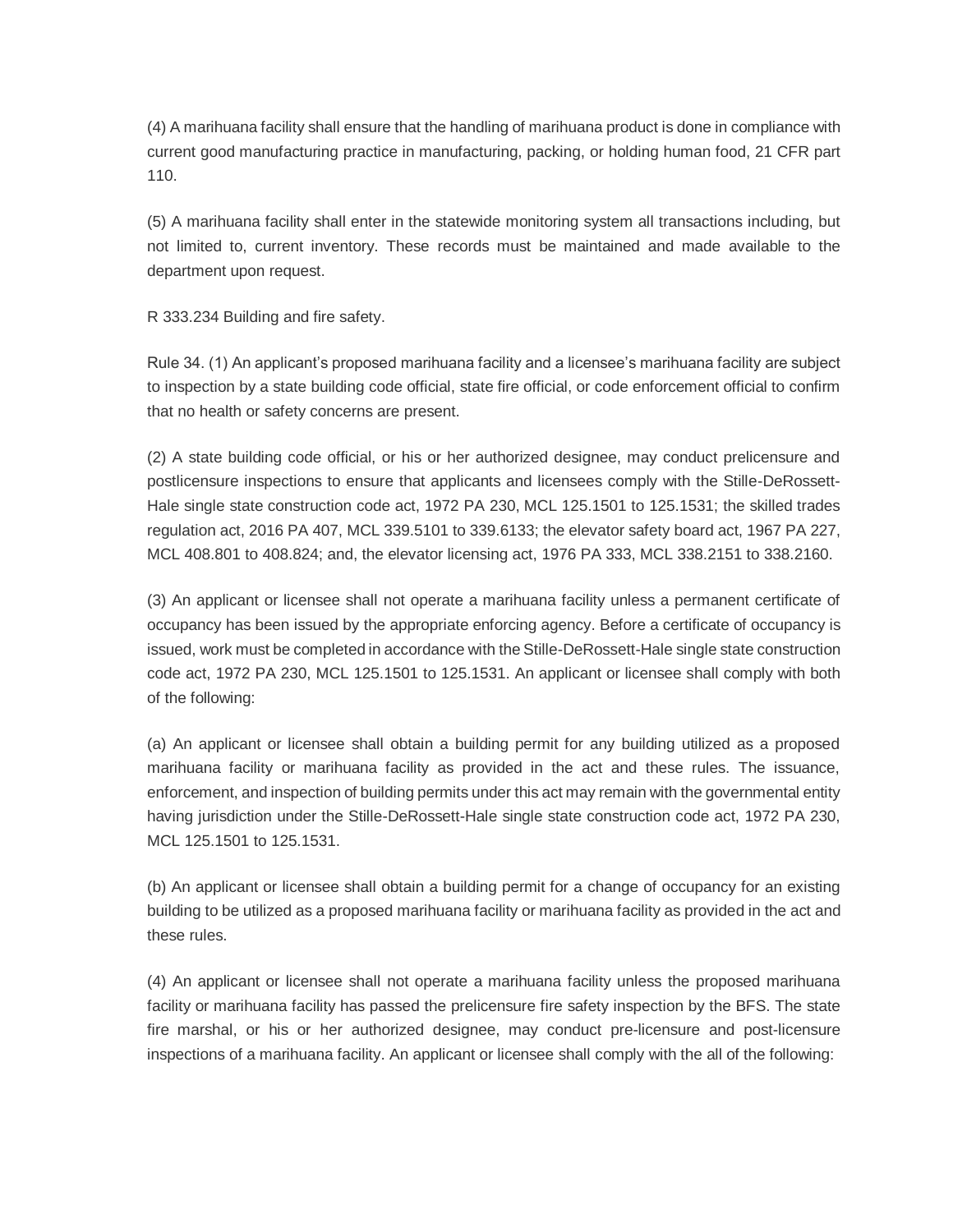(a) A BFS inspection may be conducted at any reasonable time to ensure fire safety compliance as provided in this rule and subrule (5) of this rule. A BFS inspection may be annual or biannual and may result in the required installation of fire suppression devices or other means necessary for adequate fire safety pursuant to state standards.

(b) The BFS may require marihuana facilities to obtain operational permits, including but not limited to, any of the following:

(i) Carbon dioxide systems used in beverage dispensing applications, amended for cultivation use and extraction.

- (ii) Compressed gases.
- (iii) Combustible fibers.
- (iv) Flammable and combustible liquids.
- (v) Fumigation and insecticidal fogging.
- (vi) Hazardous materials.
- (vii) High piled storage (high rack system cultivation).
- (viii) Liquefied petroleum (LP) gas.

(c) For specific installation or systems, BFS may require facilities to obtain construction permits, including but not limited to, any of the following:

- (i) Building construction.
- (ii) Electrical, mechanical, plumbing, boiler, and elevator.
- (iii) Compressed gases.
- (iv) Flammable and combustible liquids.
- (v) Hazardous materials.
- (vi) Liquified petroleum (LP) gas.
- (vii) Automatic fire extinguishing/suppression systems.
- (viii) Fire alarm and detections systems.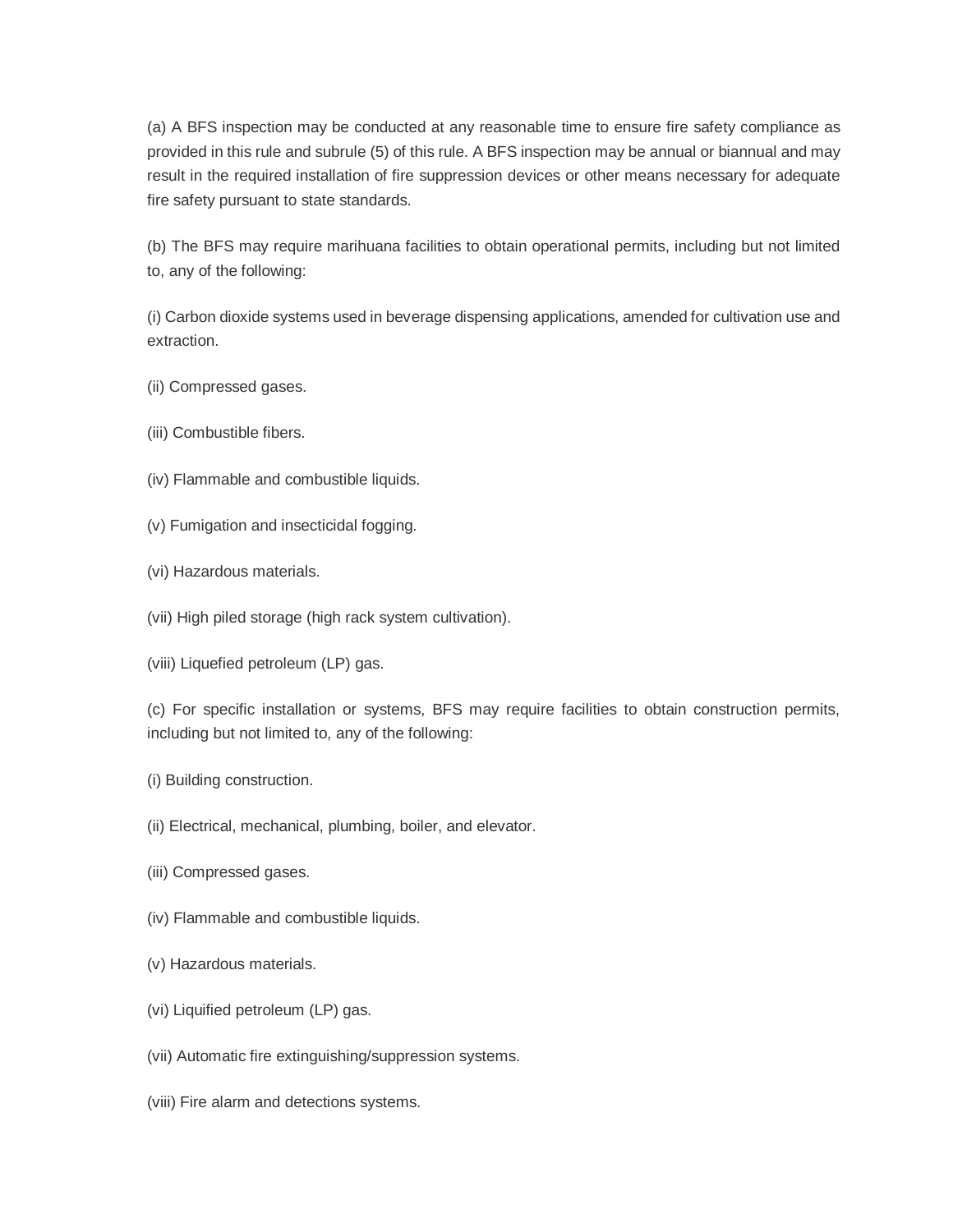(ix) Related equipment found during fire safety inspections.

(5) The state fire marshal, or his or her authorized designee, may conduct a BFS fire safety inspection of marihuana facility, at any reasonable time to ensure compliance with the national fire protection association (NFPA) standard 1, 2018 edition, entitled "fire code," which is adopted by reference in R 333.203. A licensee shall comply with the NFPA 1 as adopted and the following additional requirements:

(a) Ductwork must be installed with accordance with the Michigan mechanical code, R 408.30901 to R 408.30998.

(b) Suppression systems outlined in NFPA 1 and the Michigan mechanical code, R 408.30901 to R 408.30998, may be required to meet the suppression needs within a marihuana facility.

(c) Processors, growers, and safety compliance facilities shall implement appropriate exhaust ventilation systems to mitigate noxious gasses or other fumes used or created as part of any production process or operations. Exhaust and ventilation equipment must be appropriate for the hazard involved and must comply with NFPA 1 and Michigan mechanical code, R 408.30901 to R 408.30998.

(6) In addition to meeting all the requirements in subrules (1) to (5) of this rule, growers and processors shall also comply with all of the following:

(a) Permit the department or its authorized agents, or state fire marshal or his or her authorized designee, to enter and inspect a grower and processor marihuana facility at any reasonable time.

(b) Have conducted, in addition to any inspections required under the act and these rules, fire safety inspections that are required if any of the following occur:

(i) Modifications to the grow areas, rooms and storage, extraction equipment and process rooms, or marihuana-infused product processing equipment within a marihuana facility.

(ii) Changes in occupancy.

(iii) Material changes to a new or existing grower or processor facility including changes made prelicensure and postlicensure.

(iv) Changes in extraction methods and processing or grow areas and building structures may trigger a new inspection.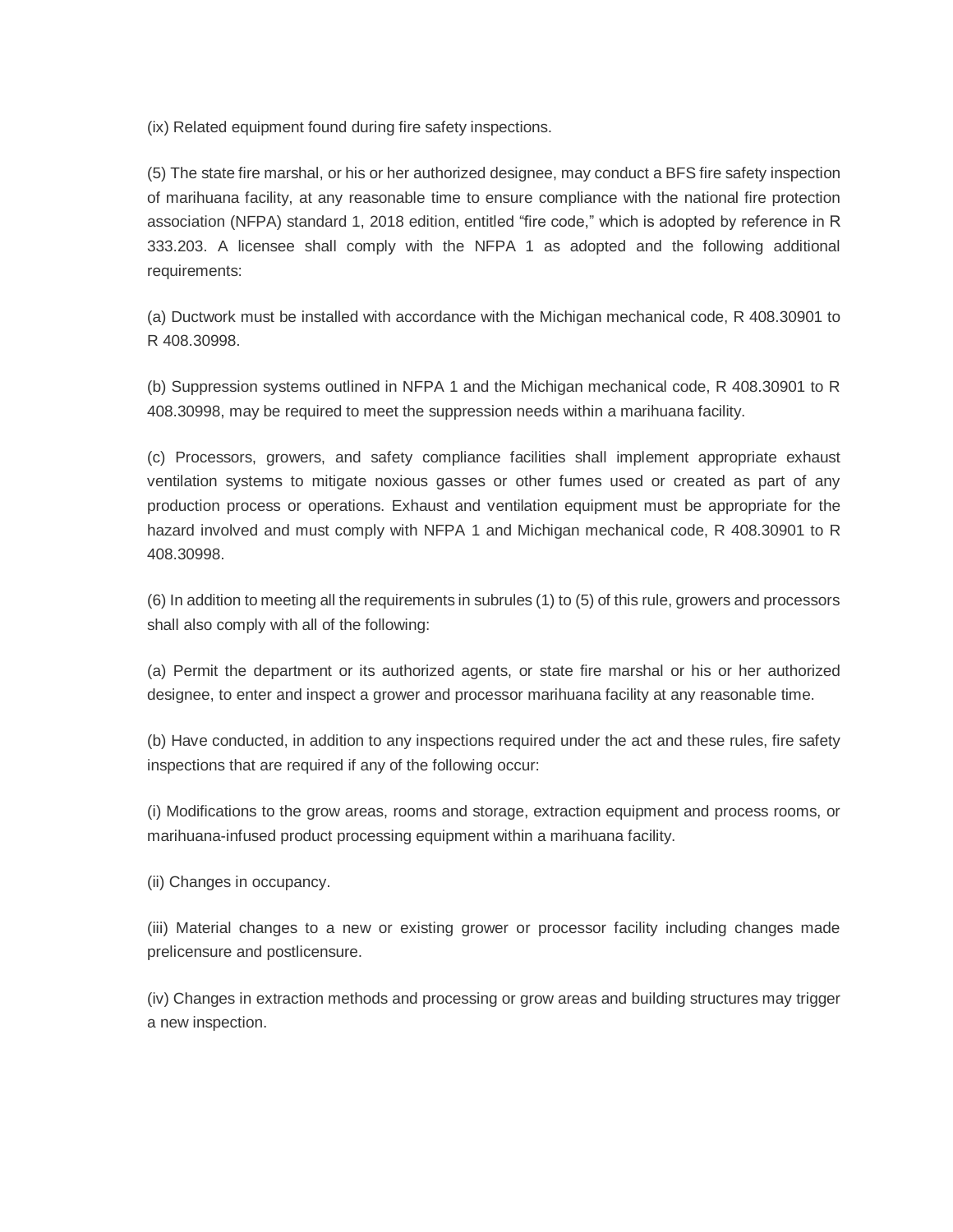(c) Ensure that extractions using compressed gases of varying materials including, but not limited to, butane, propane, and carbon dioxide that are used in multiple processes in cultivation or extraction meet all of the following:

(i) Flammable gases of varying materials may be used in multiple processes in cultivation or extraction and must meet the requirements in NFPA 58 and the international fuel gas code.

(ii) Processes that extract oil from marihuana plants and marihuana products using flammable gas or flammable liquid must have leak or gas detection measures, or both. All extraction equipment used in the marihuana facility and equipment used in the detection of flammable or toxic gases, or both, must be approved by the BFS and may require construction permits.

(iii) Marihuana facilities that have exhaust systems must comply with the NFPA 1 and the Michigan mechanical code, R 408.30901 to R 408.30998.

R 333.235 Security measures; required plan; video surveillance system.

Rule 35. (1) An applicant for a license to operate a proposed marihuana facility shall submit a security plan that demonstrates, at a minimum, the ability to meet the requirements of this rule.

(2) A licensee shall ensure that any person at the marihuana facility, except for employees of the licensee, are escorted at all times by the licensee or an employee of the licensee when in the limitedaccess areas at the marihuana facility.

(3) A licensee shall securely lock the marihuana facility, including all interior rooms, windows, and points of entry and exits, with commercial-grade, nonresidential door locks. Locks on doors that are required for egress shall meet the requirements of NFPA 1, local fire codes, and the Michigan building code.

(4) A licensee shall maintain an alarm system at the marihuana facility. Upon request, a licensee shall make available to the department all information related to the alarm system, monitoring, and alarm activity.

(5) A licensee shall have a video surveillance system that, at a minimum, consists of digital or network video recorders, cameras capable of meeting the recording requirements in this rule, video monitors, digital archiving devices, and a color printer capable of delivering still photos.

(6) A licensee shall ensure the video surveillance system does all the following:

(a) Records, at a minimum, the following areas: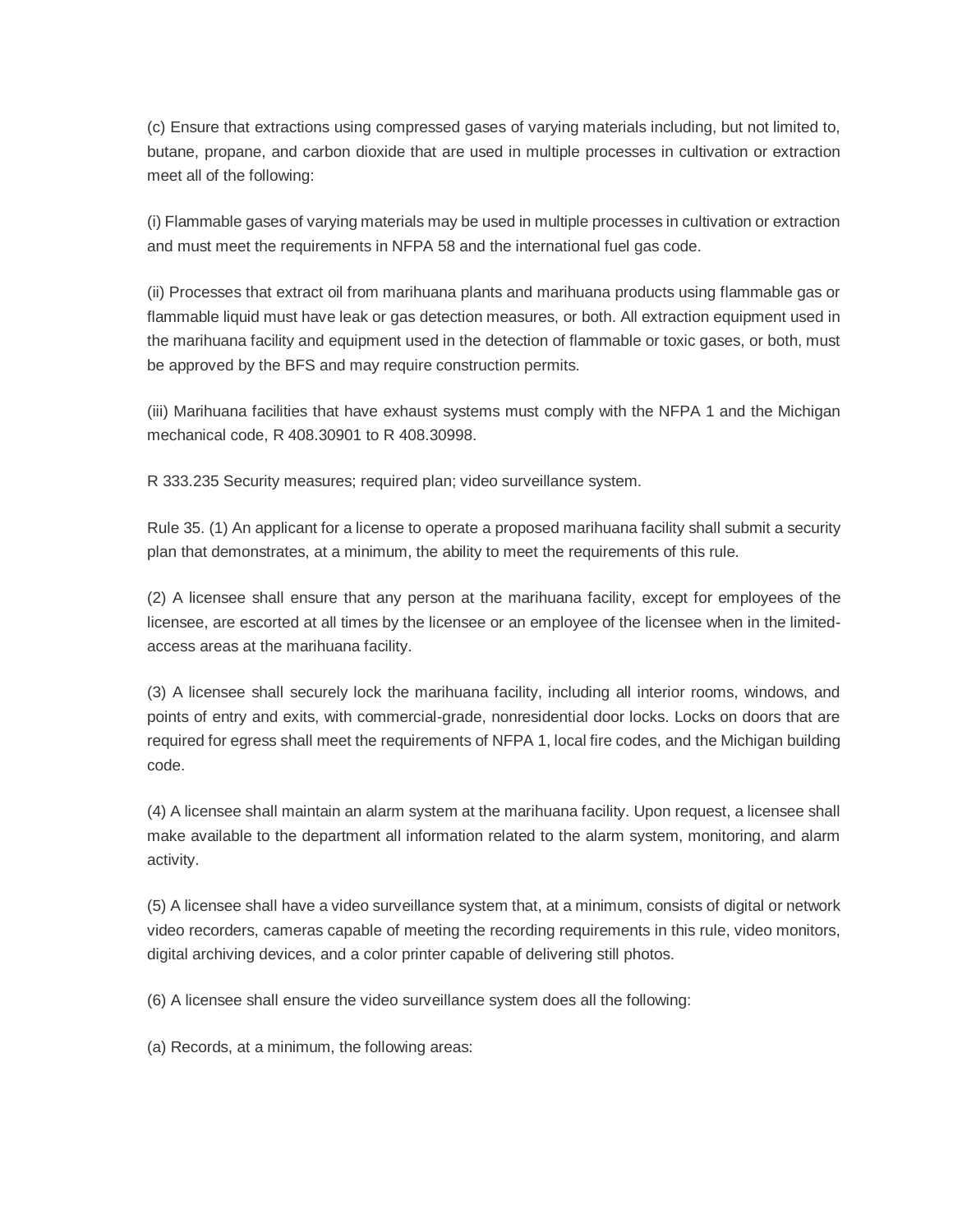(i) Any areas where marihuana products are weighed, packed, stored, loaded, and unloaded for transportation, prepared, or moved within the marihuana facility.

(ii) Limited-access areas and security rooms. Transfers between rooms must be recorded.

(iii) Areas storing a surveillance system storage device with not less than 1 camera recording the access points to the secured surveillance recording area.

(iv) The entrances and exits to the building must be recorded from both indoor and outdoor vantage points. The areas of entrance and exit between marihuana facilities at the same location if applicable, including any transfers between marihuana facilities.

(v) Point of sale areas where marihuana products are sold and displayed for sale.

(b) Records at all times images effectively and efficiently of the area under surveillance with a minimum of 720p resolution.

(7) A licensee shall install each camera so that it is permanently mounted and in a fixed location. Each camera must be placed in a location that allows the camera to clearly record activity occurring within 20 feet of all points of entry and exit on the marihuana facility and allows for the clear and certain identification of any person, including facial features, and activities, including sales or transfers, in all areas required to be recorded under these rules.

(8) A licensee shall have cameras that record continuously 24 hours per day and recorded images must clearly and accurately display the time and date.

(9) A licensee shall secure the physical media or storage device on which surveillance recordings are stored in a manner to protect the recording from tampering or theft.

(10) A licensee shall keep surveillance recordings for a minimum of 30 days, except in instances of investigation or inspection by the department, through its investigators, agents, auditors, or the state police, in which case the licensee shall retain the recordings until the time as the department notifies the licensee that the recordings may be destroyed.

(11) Surveillance recordings of the licensee are subject to inspection by the department, through its investigators, agents, auditors, or the state police, and must be kept in a manner that allows the department to view and obtain copies of the recordings at the marihuana facility immediately upon request. The licensee shall also send or otherwise provide copies of the recordings to the department upon request within the time specified by the department.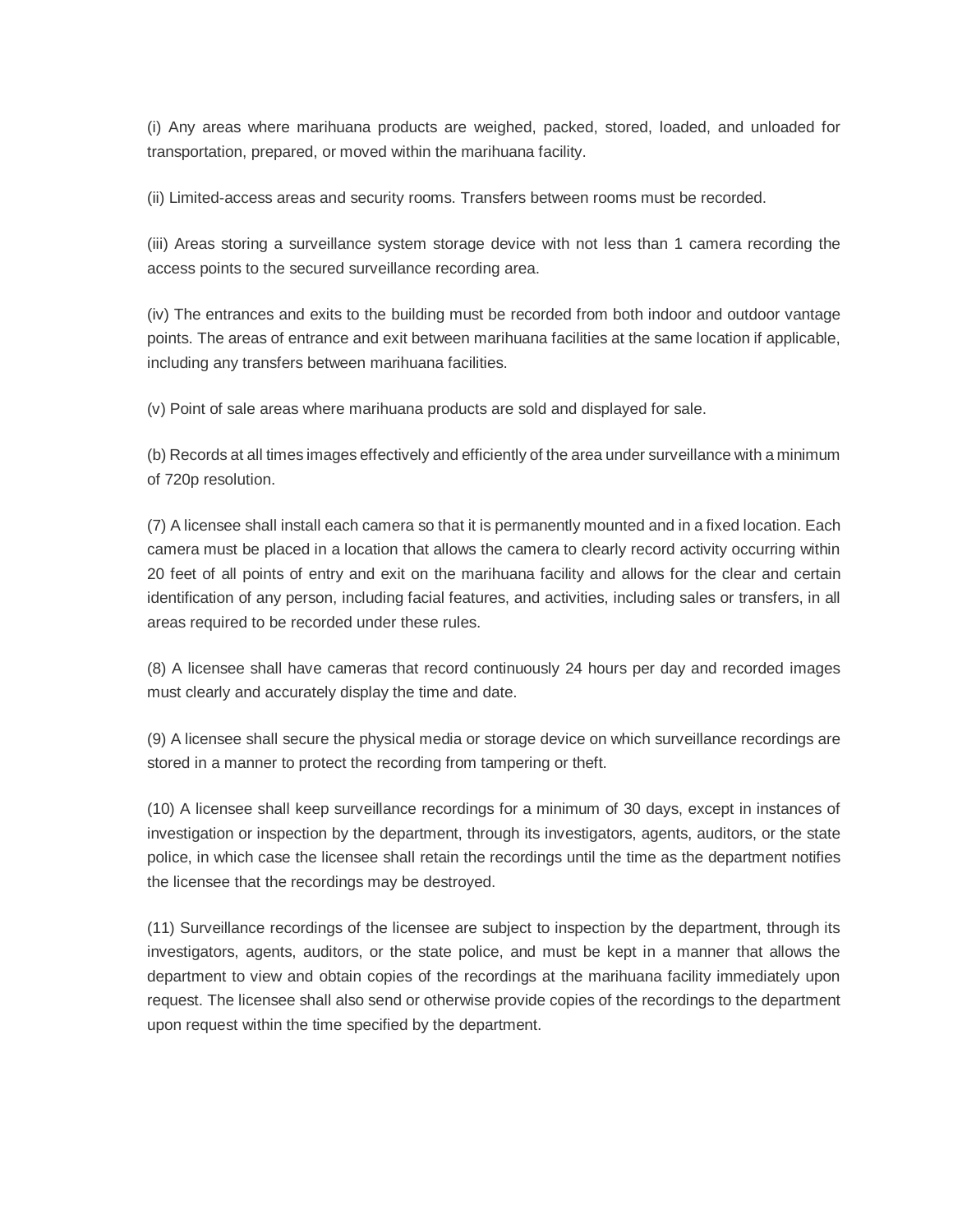(12) A licensee shall maintain a video surveillance system equipped with a failure notification system that provides notification to the licensee of any interruption or failure of the video surveillance system or video surveillance system storage device.

(13) A licensee shall maintain a log of the recordings, which includes all of the following:

(a) The identities of the employee or employees responsible for monitoring the video surveillance system.

(b) The identity of the employee who removed the recording from the video surveillance system storage device and the time and date removed.

(c) The identity of the employee who destroyed any recording.

R 333.236 Prohibitions.

Rule 36. (1) Marihuana products not identified and recorded in the statewide monitoring system pursuant to the act, the marihuana tracking act, or these rules must not be at a marihuana facility. A licensee shall not transfer or sell a marihuana product that is not identified in the statewide monitoring system pursuant to the act or these rules.

(2) Any marihuana product without a batch number or identification tag or label pursuant to these rules must not be at a marihuana facility. A licensee shall immediately tag, identify, or record as part of a batch in the statewide monitoring system any marihuana product as provided in these rules.

(3) A violation of these rules may result in sanctions or fines, or both, in accordance with the act or these rules.

R 333.237 Marihuana product destruction and waste management.

Rule 37. (1) A marihuana product that is to be destroyed or is considered waste must be rendered into an unusable and unrecognizable form through grinding and incorporating the marihuana product waste with the non-consumable solid waste specified in subdivisions (a) to (h) of this subrule so that the resulting mixture is not less than 50% non-marihuana product waste:

- (a) Paper waste.
- (b) Plastic waste.
- (c) Cardboard waste.
- (d) Food waste.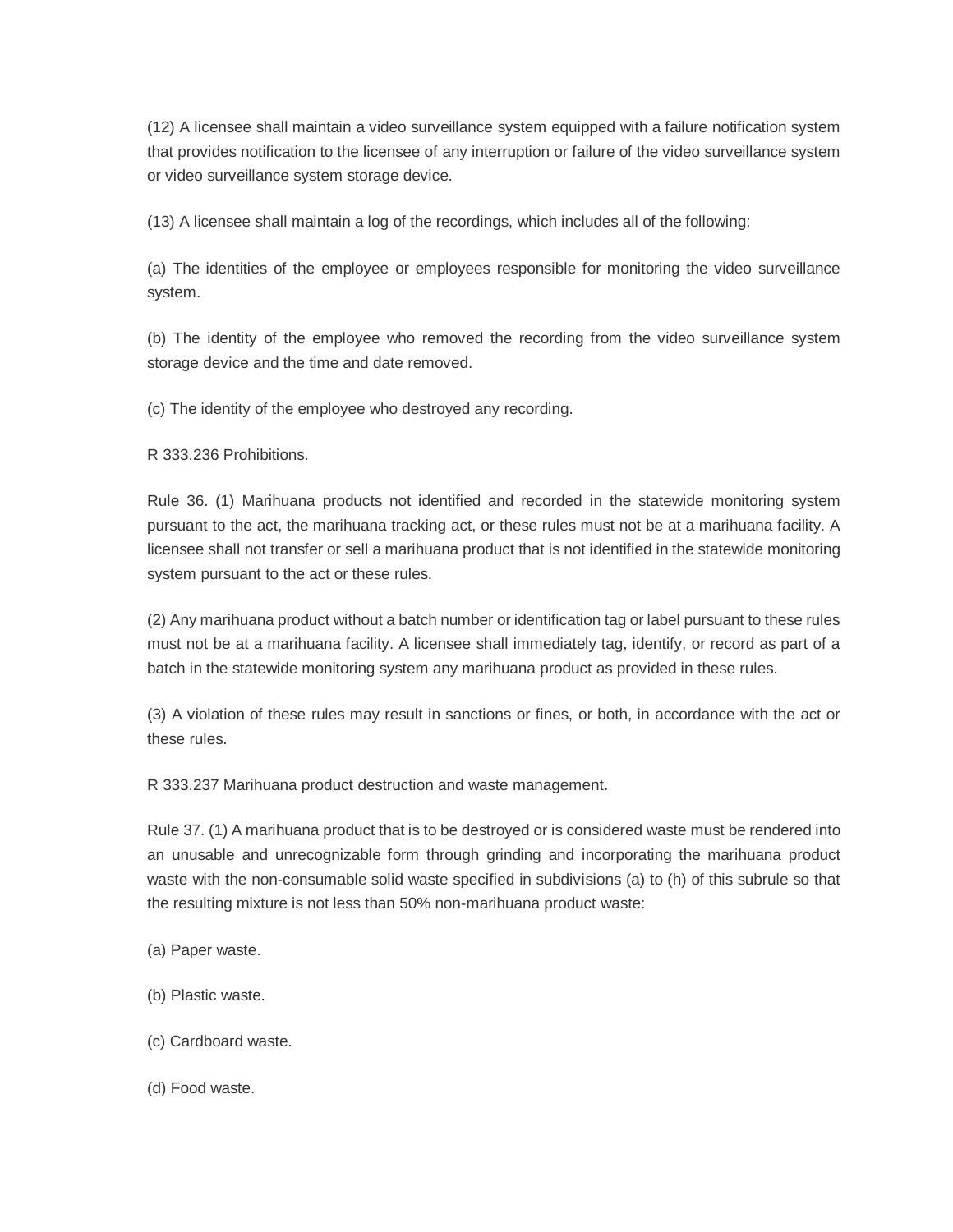(e) Grease or other compostable oil waste.

(f) Fermented organic matter or other compost activators.

(g) Other wastes approved by the department that will render the marihuana product waste unusable and unrecognizable.

(h) Soil.

(2) A marihuana product rendered unusable and unrecognizable and, therefore, considered waste, must be recorded in the statewide monitoring system.

(3) A licensee shall not sell marihuana waste or marihuana products that are to be destroyed, or that the department orders destroyed.

(4) A licensee shall manage all waste that is hazardous waste pursuant to part 111 of the natural resources and environmental protection act, 1994 PA 451, MCL 324.11101 to 324.11153.

(5) A licensee shall dispose of marihuana product waste in a secured waste receptacle using 1 or more of the following methods that complies with applicable state and local laws and regulations:

(a) A manned and permitted solid waste landfill.

(b) A manned compostable materials operation or facility.

(c) An in-vessel digester.

(d) An incineration method approved by state and local laws and regulations.

(6) A licensee shall dispose of wastewater generated during the cultivation of marihuana and the processing of marihuana products in a manner that complies with applicable state and local laws and regulations.

(7) A licensee shall maintain accurate and comprehensive records regarding marihuana product waste that accounts for, reconciles, and evidences all waste activity related to the disposal. The department may publish guidance on marihuana product waste management.

(8) For the purposes of this rule, "unrecognizable" means marihuana product rendered indistinguishable from any other plant material.

R 333.238 Storage of marihuana product.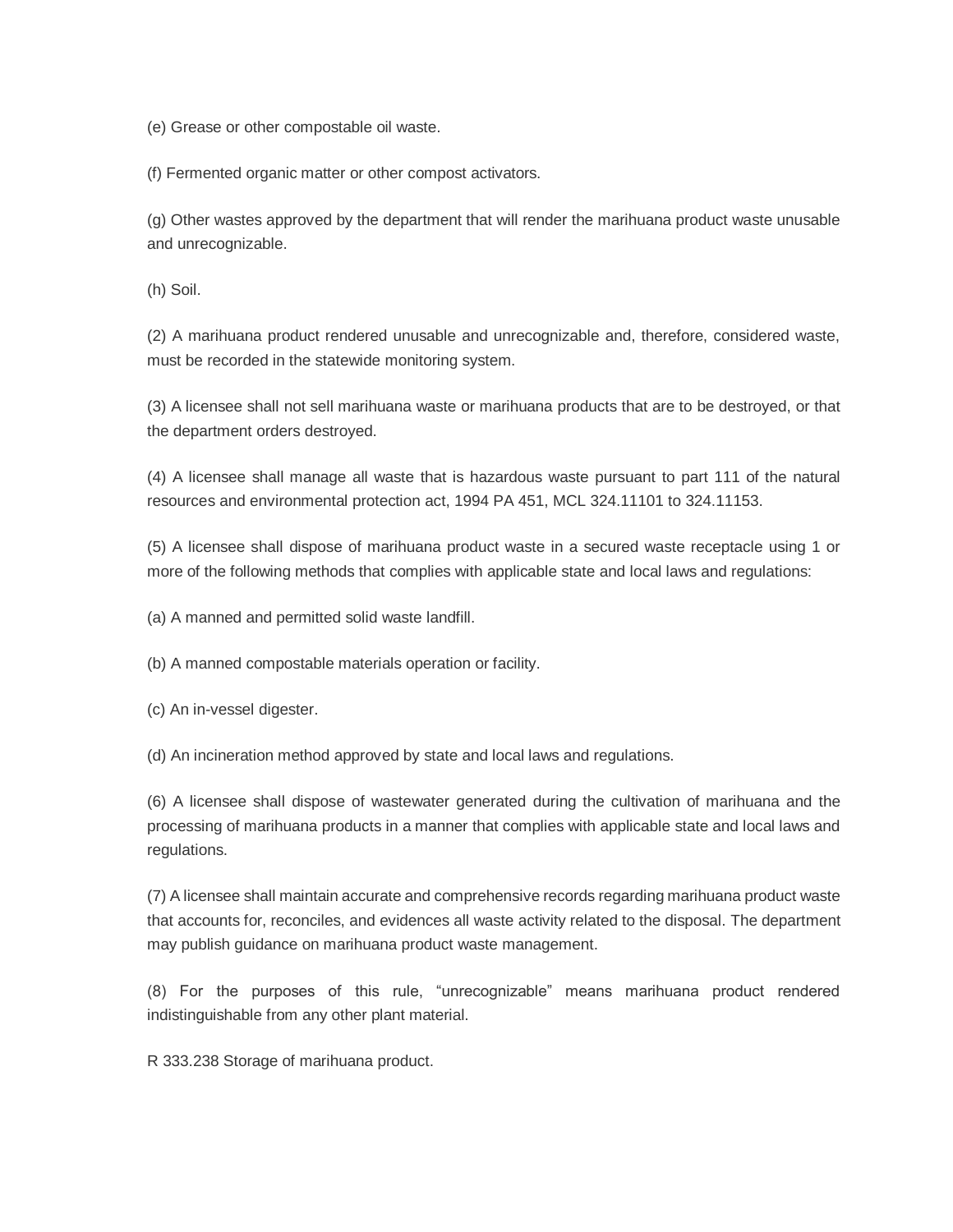Rule 38. (1) All inventories of marihuana products must be stored at a marihuana facility in a secured limited access area or restricted access area and must be identified and tracked consistently in the statewide monitoring system under the act, the marihuana tracking act, or these rules.

(2) All containers used to store marihuana products for transfer or sale between marihuana facilities must be clearly marked, labeled, or tagged, if applicable, and enclosed on all sides in secured containers. The secured containers must be latched or locked in a manner to keep all contents secured within. Each secured container must be identified and tracked in accordance with the act, the marihuana tracking act, and these rules.

(3) All chemicals or solvents must be stored separately from marihuana products and kept in locked storage areas.

(4) Marihuana-infused products, edible marihuana products, or materials used in direct contact with such marihuana-infused products or edible marihuana products, must have separate storage areas from toxic or flammable materials.

(5) Edible marihuana products must be stored in compliance with current good manufacturing practice in manufacturing, packing, or holding human food, 21 CFR part 110. Edible marihuana products not in final packaging must be stored separately from other types of marihuana product in compliance with these rules.

(6) A provisioning center shall store all marihuana products for transfer or sale behind a counter or other barrier separated from stock rooms.

(7) A safety compliance facility shall establish an adequate chain of custody and instructions for sample and storage requirements.

(8) A licensee shall ensure that any stock or storage room meets the security requirements of these rules and any other applicable requirements in the act and these rules.

### PART 4. TESTING

R 333.245 Plant batches; testing procedures.

Rule 45. (1) A grower shall uniquely identify each immature plant batch in the statewide monitoring system. Each immature plant batch must not consist of more than 100 immature plants.

(2) A grower shall tag each plant that is greater than 8 inches in height from the growing or cultivating medium or more than 8 inches in width with an individual plant tag and record the identification information in the statewide monitoring system.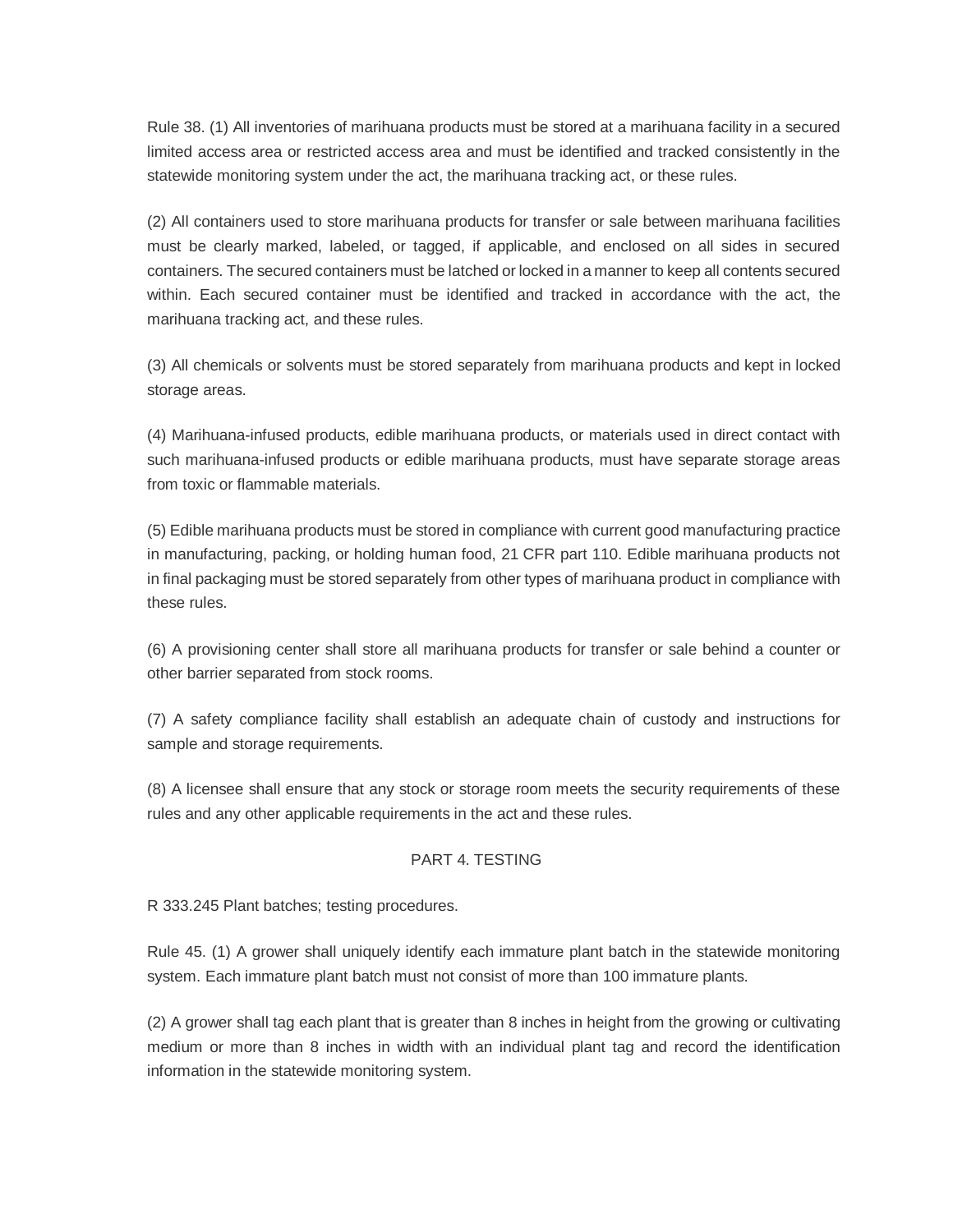(3) A grower shall delineate or separate the plants as the plants go through different growth stages and ensure that the plant tag is always identified with the plant throughout the growth span so that all plants can be easily identified and inspected pursuant to the act and these rules. A grower shall ensure that identification information is recorded in the statewide monitoring system in accordance with the act, the marihuana tracking act, and these rules.

(4) After a tagged plant is harvested, it is part of a harvest batch so that a sample of the harvest batch can be tested by a safety compliance facility. A grower shall quarantine a harvest batch from other plants or batches that has test results pending. A harvest batch must be easily distinguishable from other harvest batches until the batch is broken down into packages.

(5) Before the marihuana product can leave the grower facility, a sample of the harvest batch must be tested by a licensed safety compliance facility as provided in R 333.247 and R 333.248. All test results must indicate passed in the statewide monitoring system before the marihuana can be packaged. A marihuana product from harvest batches must not be transferred or sold until tested, packaged, and tagged as required under subrule (4) of this rule. A marihuana product from a harvest batch that fails safety testing may only be sold or transferred under the remediation protocol as provided in R 333.246(4). A failed test for pesticides cannot be remediated. A marihuana product that fails testing and is remediated may only be sold or transferred once approved by the department.

(6) After test results show a passed test and the harvest batch is packaged, the grower shall destroy the individual plant tags. Each package must have a package tag attached. A grower shall ensure this information is placed in the statewide monitoring system in accordance with the act, the marihuana tracking act, and these rules.

(7) A grower shall not transfer or sell any marihuana product that has not been packaged with a package tag attached and recorded in the statewide monitoring system in accordance with the act, the marihuana tracking act, and these rules.

(8) After a processor receives or purchases a package in the statewide monitoring system, and the processor proceeds to process the marihuana product in accordance with the scope of a processor license, the act, and these rules, the processor shall give the marihuana product a new package tag anytime the marihuana product changes form or is incorporated into something else.

(9) After a package is created by a processor of the marihuana product in its final state, the processor shall have the sample tested pursuant to R 333.247 and R 333.248. The processor shall not transfer or sell a final package until after test results indicate a passed test.

(10) After a provisioning center receives or purchases a marihuana product in the statewide monitoring system, a licensee may sell or transfer marihuana product only to a registered qualifying patient or registered primary caregiver under both of the following conditions: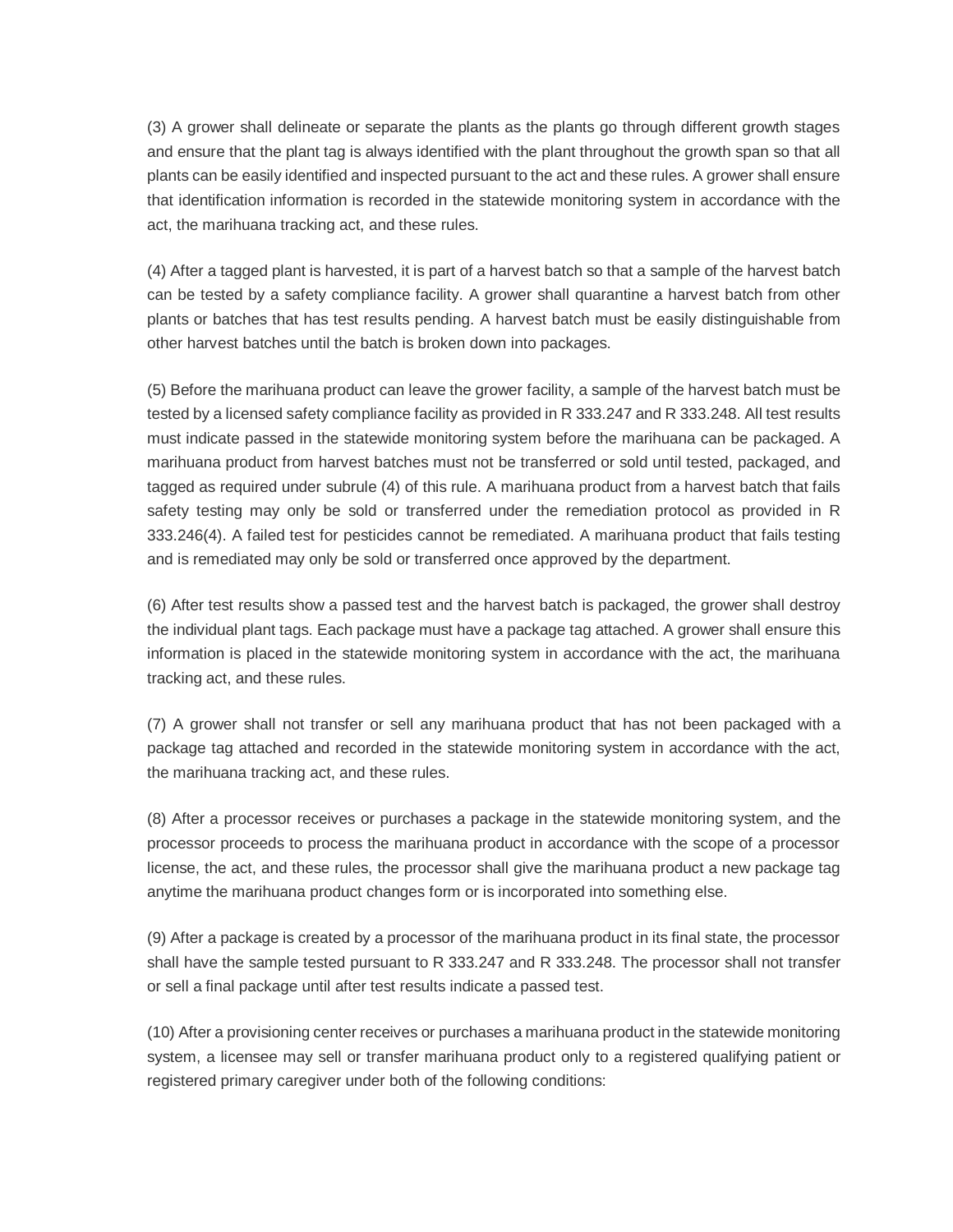(a) The marihuana product has received passing test results in the statewide monitoring system. If the information cannot be confirmed, the marihuana product must be tested by a safety compliance facility and receive passing test results before sale or transfer.

(b) The marihuana product bears the label required for retail sale under the act and these rules.

## R 333.246 Retesting.

Rule 46. (1) A safety compliance facility may test or retest a sample to validate the results of a failed safety test except as indicated under subrule (2) of this rule. A failed safety test must include documentation detailing the initial failure and the corrective action in the statewide monitoring system. The marihuana facility that provided the sample is responsible for all costs involved in a retest.

(2) A failed test sample must pass 2 separate retests consecutively to be eligible to proceed to sale or transfer. If both retests pass, the batch is out of quarantine and eligible for sale or transfer. If 1 or both retests fail, the marihuana product must be destroyed as provided in these rules.

(3) A marihuana product is prohibited from being retested in all the following circumstances:

(a) The marihuana product is in a final package.

(b) A final test for chemical residue failed pursuant to these rules. If the amount of chemical residue or chemical residue active ingredient found is not permissible by the department, the marihuana product is ineligible for retesting and the product must be destroyed.

(c) A final failed test for microbials on marihuana-infused product is ineligible for retesting and the product must be destroyed.

(4) The department may publish a remediation protocol including, but not limited to, the sale or transfer of marihuana product after a failed safety test as provided in these rules.

R 333.247 Testing; safety compliance facility.

Rule 47. (1) A safety compliance facility shall use analytical testing methodologies for the required safety tests in subrule (2) of this rule that may be monitored on an ongoing basis by the department or a third party, including either of the following:

(a) The most current version of the Cannabis Inflorescence: Standards of Identity, Analysis, and Quality Control monograph published by the American Herbal Pharmacopoeia and adopted by reference pursuant to R 333.203.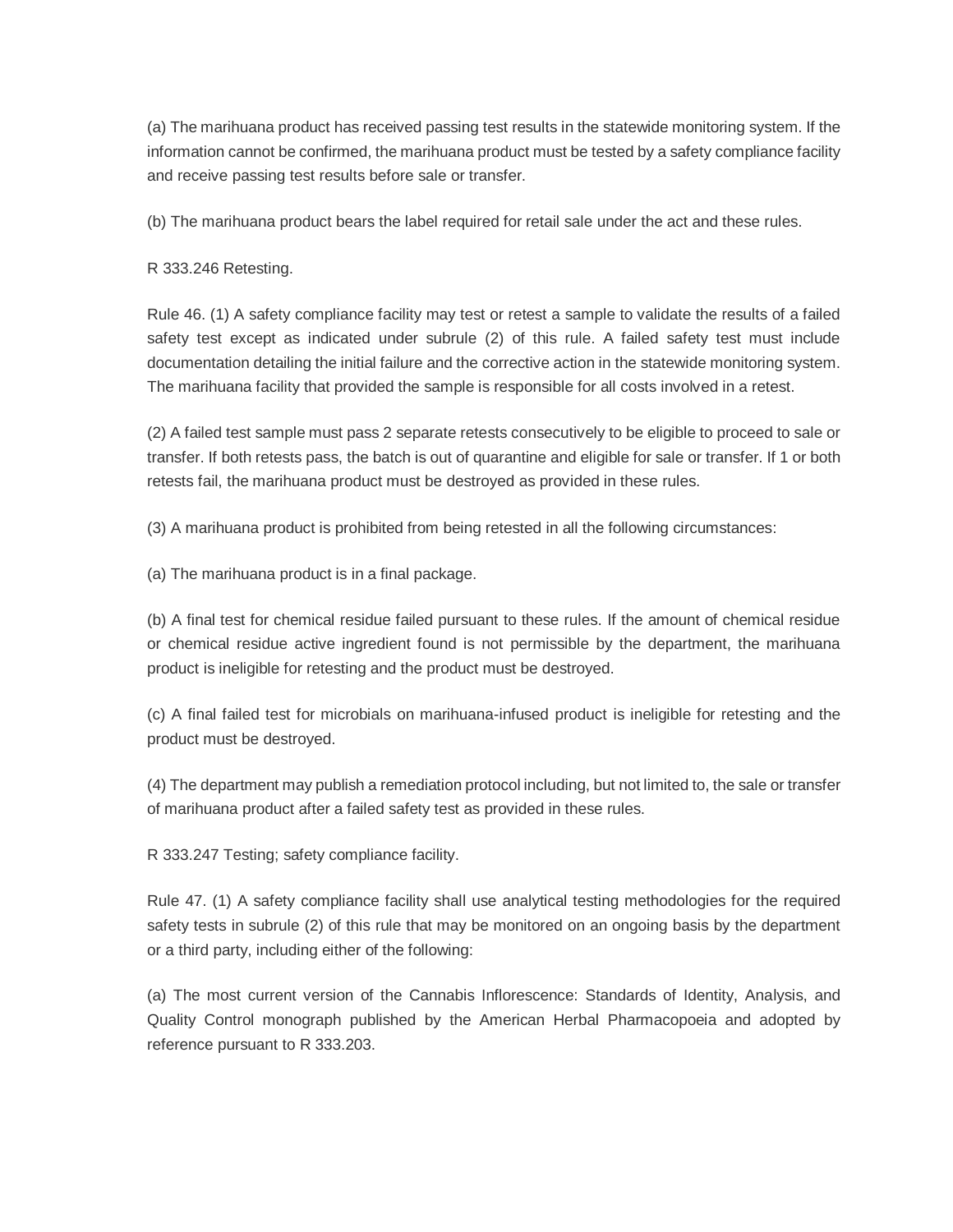(b) An alternative testing methodology approved by the department and validated by an independent third party that the methodology followed by the laboratory produces scientifically accurate results for each safety test it conducts.

(2) A safety compliance facility shall conduct all of the required safety tests specified in subdivisions (a) to (h) of this subrule on the marihuana product that is part of the harvest batch as specified in R 333.245. After the testing on the harvest batch is completed, the department may publish a guide indicating which of the following safety tests are required based on product type when the marihuana product has changed form:

(a) Potency analysis that includes all of the following:

- (i) Tetrahydrocannabinol level.
- (ii) Tetrahydrocannabinol acid level.
- (iii) Cannabidiol level.
- (iv) Cannabidiol acid levels.
- (b) Foreign matter inspection.
- (c) Microbial screening.
- (d) Chemical residue testing that includes all of the following:
- (i) Pesticides.
- (ii) Fungicides.
- (iii) Insecticides.
- (e) Heavy metals testing as required in this rule.

(f) Residual solvent levels. The department may publish a list of required residual solvents and the action limits or levels.

(g) Water activity including moisture content.

(h) Mycotoxin screening if requested by the department.

(3) Except as otherwise provided, if a sample collected pursuant to R 333.248 or provided to a safety compliance facility pursuant to these rules does not pass the required safety tests for water activity,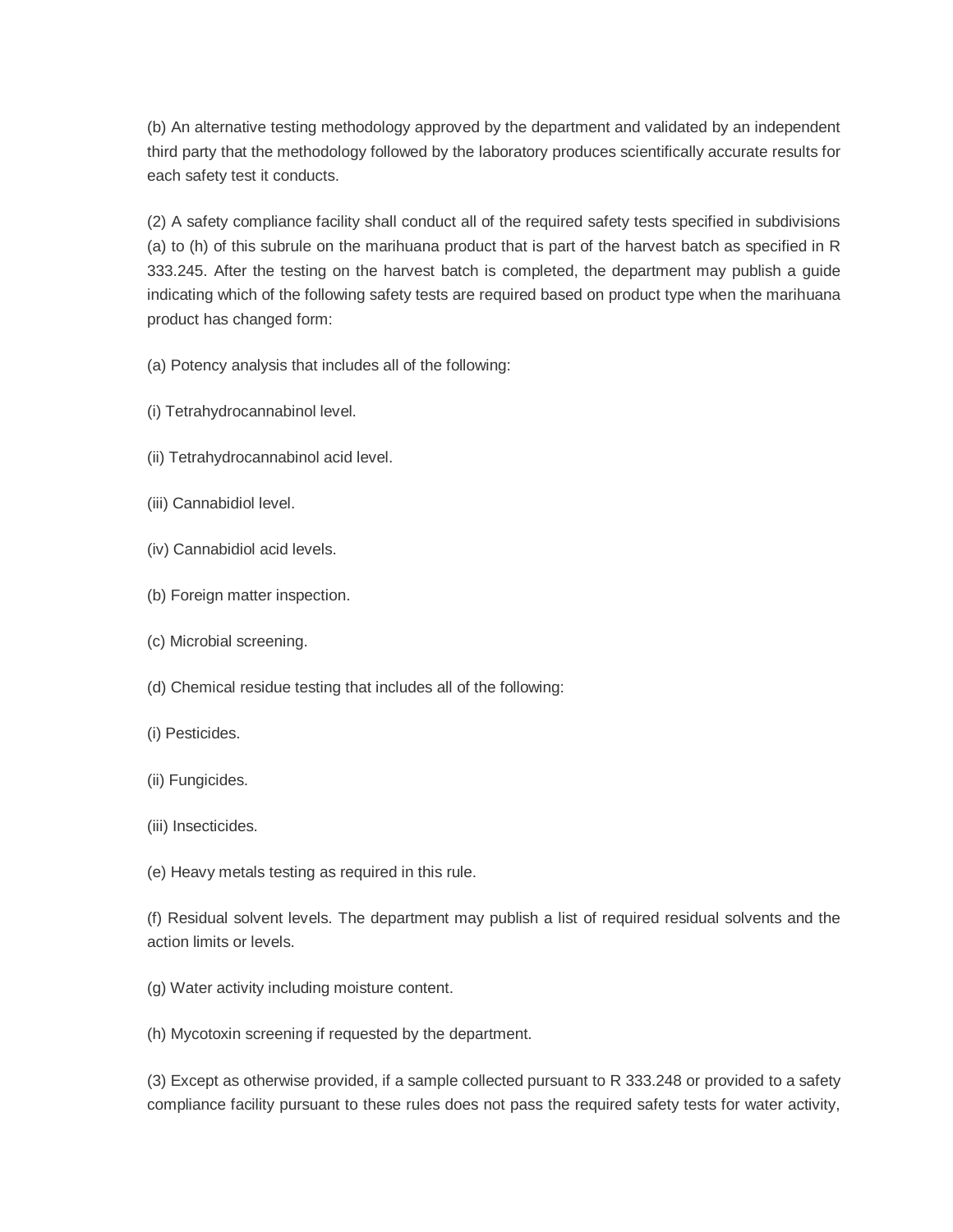microbial screening, foreign matter inspection, heavy metals, chemical residue, and residual solvents levels based on these rules, the marihuana facility that provided the sample shall dispose of the entire batch from which the sample was taken and document the disposal of the sample using the statewide monitoring system pursuant to the act, marihuana tracking act, and these rules.

(4) For the purposes of the microbial screening and foreign matter inspection, a sample provided to a safety compliance facility pursuant to this rule is deemed to have passed if it satisfies the standards in the Cannabis Inflorescence: Standards of Identity, Analysis, and Quality Control monograph adopted by reference pursuant to R 333.203.

(5) For the purposes of the mycotoxin testing, the department may request this testing. A marihuana sample with a value that exceeds the published acceptable level is considered to be a failed sample. A marihuana sample that is below the acceptable value is considered to be a passing sample.

(6) For the purposes of the heavy metal testing, the department shall publish a list of acceptable levels. A marihuana sample with a value that exceeds the published acceptable level is considered to be a failed sample. A marihuana sample that is below the acceptable value is considered to be a passing sample.

(7) For the purposes of the residual solvent test, the department shall publish a list of acceptable levels. A marihuana sample with a value that exceeds the published acceptable level is considered to be a failed sample. A marihuana sample that is below the acceptable value is considered to be a passing sample.

(8) For the purposes of the chemical residue test, the department shall publish a list of acceptable levels. A marihuana sample with a value that exceeds the published acceptable level is considered to be a failed sample. A marihuana sample that is below the acceptable value is considered to be a passing sample.

(9) A safety compliance facility shall do all of the following:

(a) Become provisionally accredited under subdivision (b) of this subrule within 6 months after the issuance of a license. A safety compliance facility may be ordered to cease operations if provisional accreditation is not received within 6 months.

(b) Become fully accredited to the International Organization for Standardization (ISO), ISO/IEC 17025:2005 or 17025:2017 by an International Laboratory Accreditation Cooperation (ILAC) recognized accreditation body or by an entity approved by the department within 1 year after the date the license is issued and agree to have the inspections and reports of the International Organization for Standardization made available to the department.

(c) Maintain internal standard operating procedures.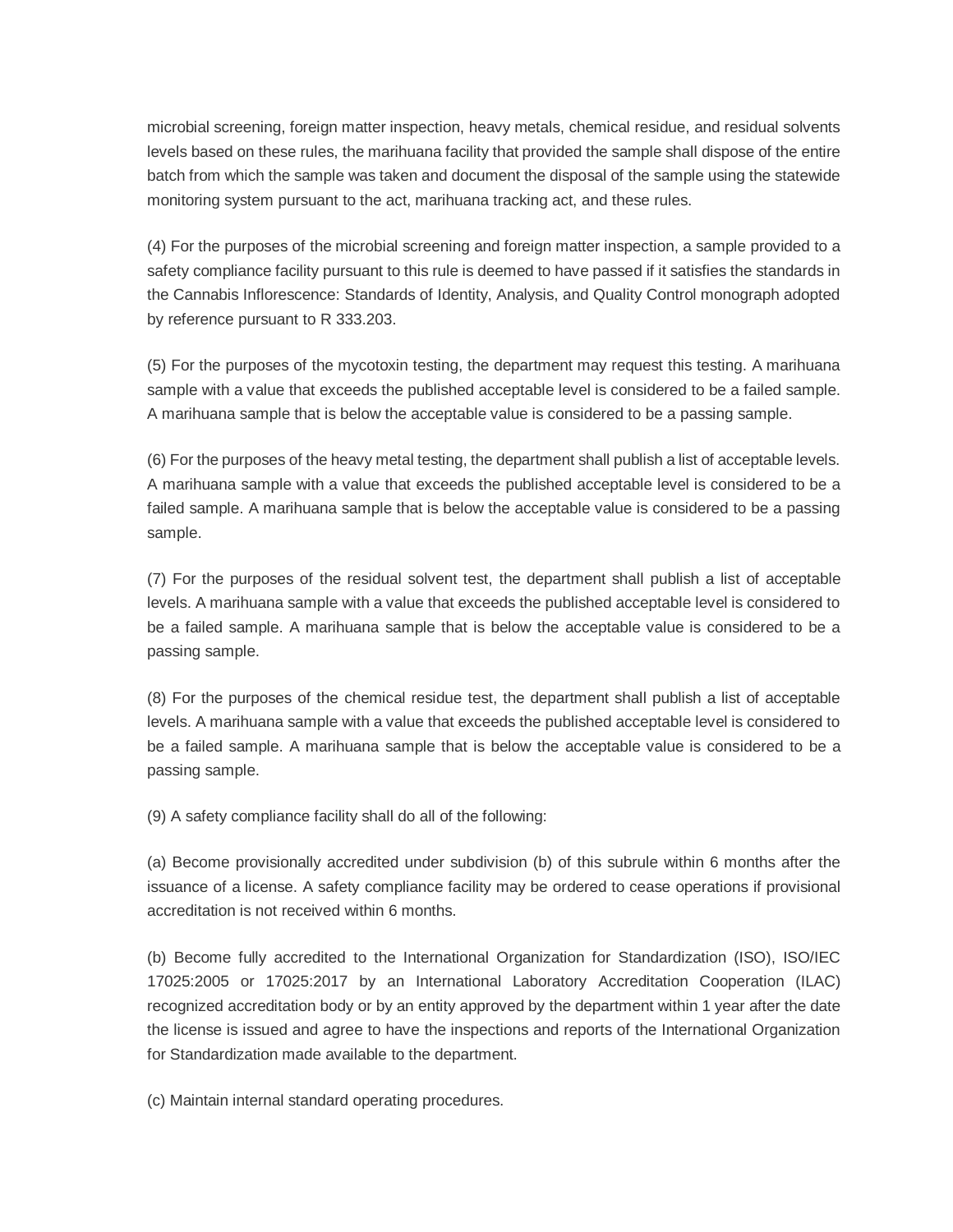(d) Maintain a quality control and quality assurance program that conforms to ISO/IEC 17025:2005 or 17025:2017 standards.

(10) The department shall establish a proficiency testing program and designate safety compliance facility participation. A safety compliance facility shall analyze proficiency test samples using the same procedures with the same number of replicate analyses, standards, testing analysts and equipment as used for marihuana product testing. A safety compliance facility shall successfully analyze a set of proficiency testing samples not less than annually. A safety compliance facility shall submit copies of annual proficiency testing to the department for review. All failed proficiency tests must include corrective action documentation and an additional acceptable proficiency test. Proficiency test results must be conveyed as numerical accuracy percentages, not simply as PASS/FAIL results. Actual PASS/FAIL results must be calculated based on accuracy thresholds generated by reproducibility studies specific to each assay.

(11) The department shall publish a list of approved chemical residue active ingredients for growers to use in the cultivation and production of marihuana plants and marihuana products to be sold or transferred in accordance with the act or these rules.

(12) The department shall publish a list of banned chemical residue active ingredients, the list for acceptable action limits must meet those set forth in legal regulations for tolerances and exemptions for chemical residues in food, 40 CFR part 180, subpart C, or the federal insecticide fungicide, and rodenticide act, 7 USC 136 to 136y, whichever is more stringent.

(13) If a sample provided to a safety compliance facility pursuant to this rule and R 333.248 passes the safety tests required under subrule (2) of this rule, the safety compliance facility shall enter the information in the statewide monitoring system of passed test results. Passed test results must be in the statewide monitoring system for a batch to be released for immediate processing, packaging, and labeling for transfer or sale in accordance with the act and these rules.

(14) A safety compliance facility shall enter the results into the statewide monitoring system and file with the department an electronic copy of each safety compliance facility test result for any batch that does not pass the required tests while it transmits those results to the facility that provided the sample. In addition, a safety compliance facility shall maintain the test results and make them available to the department upon request.

(15) The department shall take immediate disciplinary action against any safety compliance facility that fails to comply with the provisions of this rule or falsifies records related to this rule, including any sanctions or fines, or both.

(16) A safety compliance facility shall not do any of the following:

(a) Desiccate samples unless performing moisture analysis on the sample.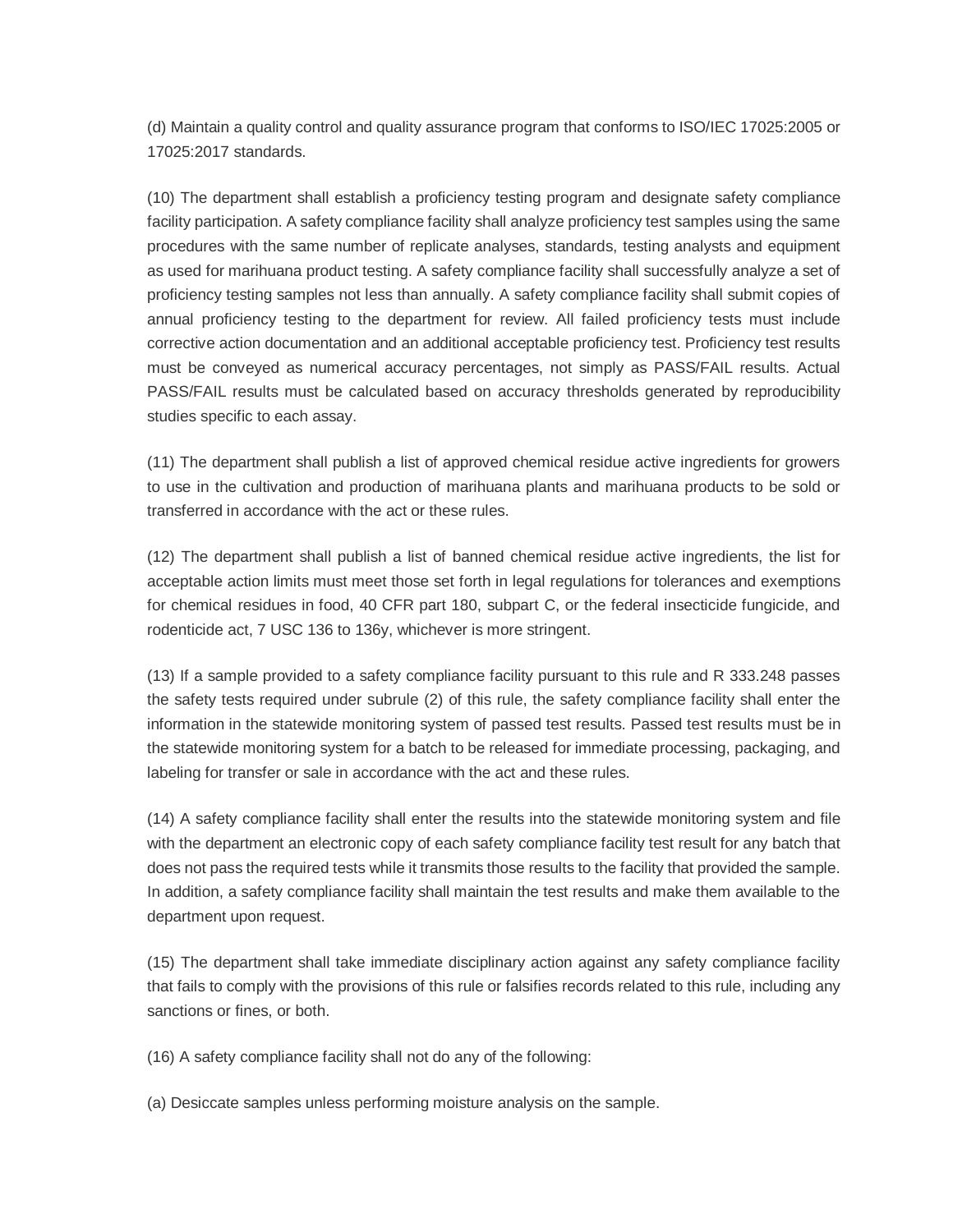(b) Dry label samples.

(c) Pre-test samples.

(17) A safety compliance facility shall comply with random quality assurance compliance checks upon the request of the department. The department or its authorized agents may collect a random sample of a marihuana product from a safety compliance facility or designate another safety compliance facility to collect a random sample of a marihuana product in a secure manner to test that sample for compliance pursuant to this rule.

(18) A safety compliance facility may perform terpene analysis on a marihuana product using an ISO accredited method. There are no established safety standards for this analysis.

(19) A safety compliance facility shall comply with the Cannabis Inflorescence: Standards of Identity, Analysis, and Quality Control monograph published by the American Herbal Pharmacopoeia, which is adopted by reference in R 333.203, unless these rules provide otherwise.

R 333.248 Sampling.

Rule 48. (1) A safety compliance facility shall test samples as provided in the act, the Michigan medical marihuana act, and these rules.

(2) A safety compliance facility shall collect samples of a marihuana product from another marihuana facility according to the following requirements:

(a) The safety compliance facility shall physically collect samples of a marihuana product from

another marihuana facility to be tested at the safety compliance facility. The safety compliance facility shall ensure that samples of the marihuana product are placed in secured, sealed containers that bear the labeling information as required under these rules.

(b) The safety compliance facility shall collect a sample size sufficient to complete all analyses required, but the sample shall not be less than 0.5% of the weight of the batch. The maximum batch size must be 15 pounds. The department may publish recommendations for this subdivision based on the type of marihuana product being tested.

(c) The safety compliance facility shall enter in the statewide monitoring system the marihuana product sample that was collected from a grower, processor, or provisioning center, including the date and time the marihuana product is collected, transferred, tested, and recorded.

(d) If a testing sample is collected from a marihuana facility for testing in the statewide monitoring system, that marihuana facility shall quarantine the marihuana product that is undergoing the testing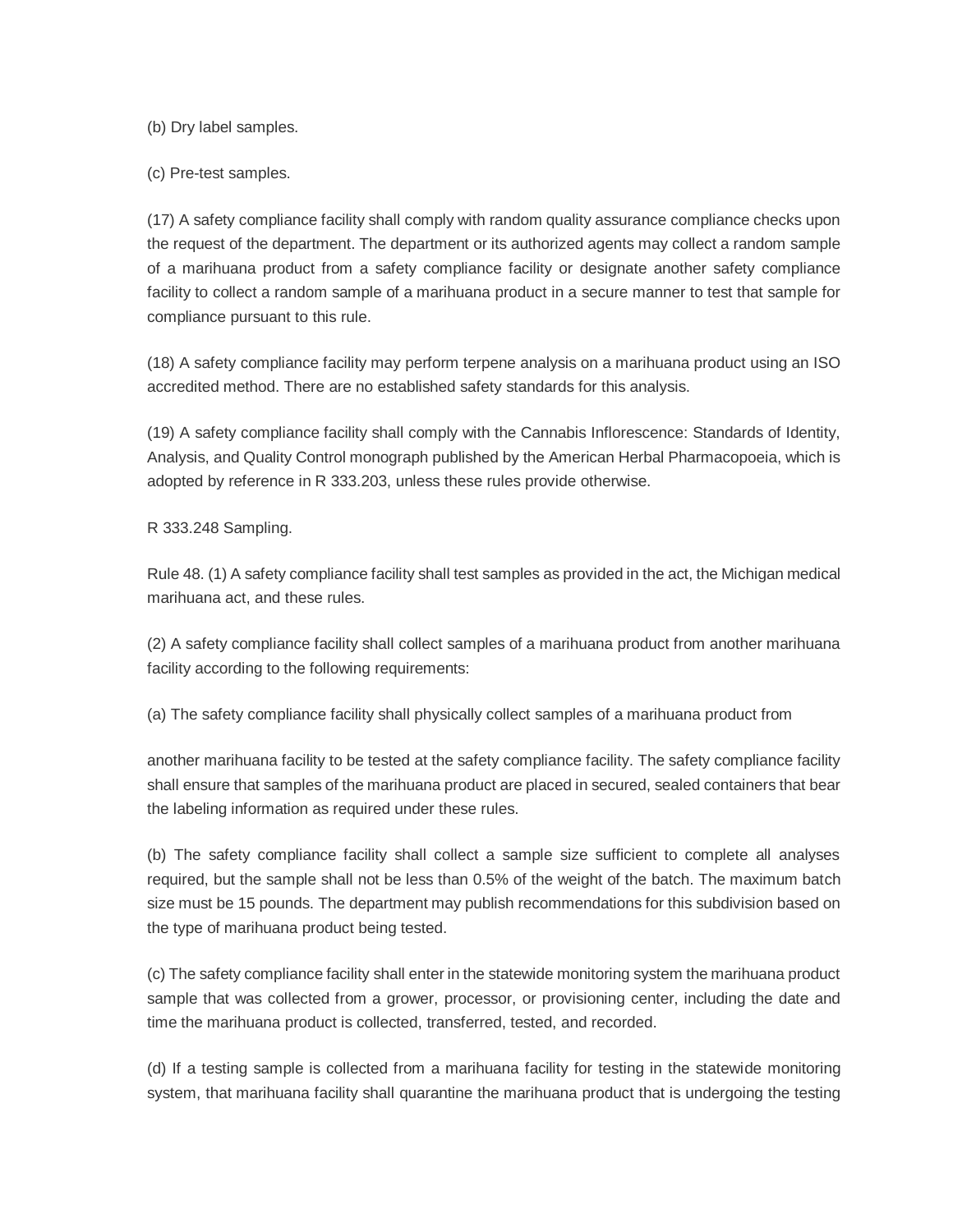from any other marihuana product at the marihuana facility. The marihuana facility shall indicate the sample being tested in the statewide monitoring system. The quarantined marihuana product must not be transferred or sold until testing results pass as provided under these rules.

(e) Any marihuana product that a safety compliance facility collects for testing from a licensee under this rule must not be transferred or sold to any other marihuana facility other than the licensee from whom the sample was collected.

(f) A safety compliance facility may request additional sample material from the same licensee from which the sample was collected for the purposes of completing the required safety tests as long as the requirements of this rule are met.

PART 5: MARIHUANA-INFUSED PRODUCTS AND EDIBLE MARIHUANA PRODUCT

R 333.261 Requirements and restrictions on marihuana-infused products; edible marihuana product.

Rule 61. (1) A processor shall prepackage and properly label marihuana-infused products before sale or transfer.

(2) Marihuana-infused products processed under these rules must be homogenous. The allowable variation for weight and delta-9 tetrahydrocannabinol (THC) potency between the actual results and the intended serving is to be  $+$  or  $-$  15%. The department shall publish guidelines for a processor to follow to verify the marihuana-infused product is homogeneous.

(3) A processor of marihuana-infused products shall list and record the THC level of marihuanainfused products, as provided in R 333.262, in the statewide monitoring system and indicate the THC level on the label along with the tag identification as required under these rules. Items that are part of a product recall issued in the statewide monitoring system, or by the department, or other state agency, if applicable, must be immediately pulled from production by the processor of the marihuana-infused products and not sold or transferred.

(4) Marihuana-infused products must be stored and secured as prescribed under these rules.

(5) At a minimum, a processor shall label any marihuana-infused product it produces or packages with all of the following:

(a) The name and address of the marihuana facility that processes or packages the marihuana-infused product.

(b) The name of the marihuana-infused product.

(c) The ingredients of the marihuana-infused product, in descending order of predominance by weight.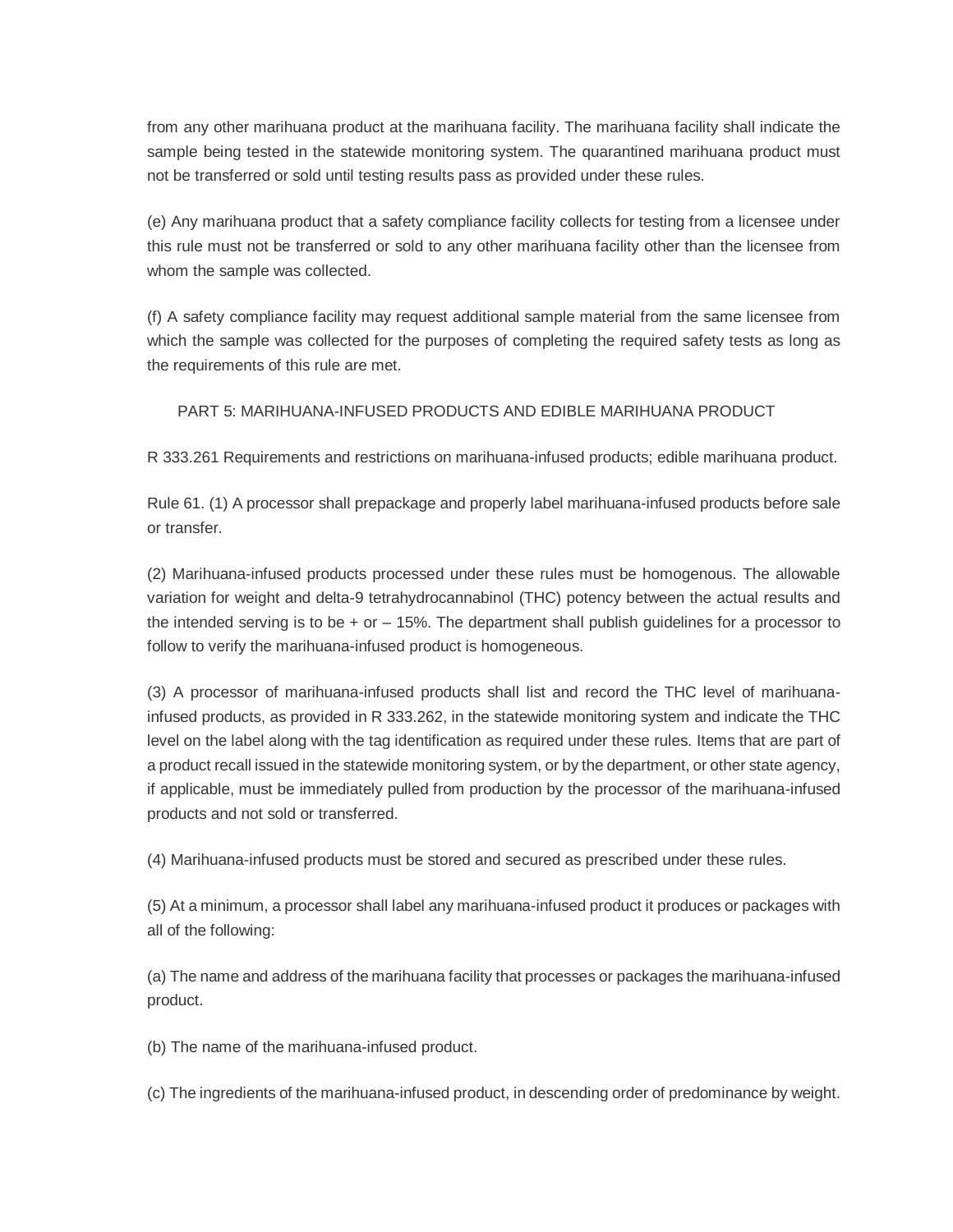(d) The net weight or net volume of the product.

(e) For an edible marihuana product, the processor shall comply with subdivisions (a) to (d) of this subrule and all of the following:

(i) Allergen labeling as specified by the Food and Drug Administration (FDA), Food Allergen Labeling and Consumer Protection Act of 2004 (FALCPA), 21 USC 343.

(ii) If any nutritional claim is made, appropriate labeling as specified by Code of Federal Regulations, Food Labeling, Title 21, Part 101, 21 CFR part 101 (2017).

(iii) The following statement printed in at least the equivalent of 11-point font size in a color that provides a clear contrast to the background: "Made in a marihuana facility."

(6) A processor of edible marihuana product shall comply with all the following to ensure safe preparation:

(a) 21 CFR part 110. Any potentially hazardous ingredients used to process shelf-stable edible marihuana products must be stored at 40 degrees Fahrenheit, 4.4 degrees Celsius, or below.

(b) Provide employee training on safe food handling and demonstrate an employee's completion of this training by providing proof of food handler certification that includes documentation of employee food handler training, including, but not limited to, allergens and proper sanitation and safe food handling techniques. Any course taken pursuant to this rule must be conducted for not less than 2 hours and cover the following subjects:

(i) Causes of foodborne illness, highly susceptible populations, and worker illness.

- (ii) Personal hygiene and food handling practices.
- (iii) Approved sources of food.
- (iv) Potentially hazardous foods and food temperatures.
- (v) Sanitization and chemical use.
- (vi) Emergency procedures, including, but not limited to, fire, flood, and sewer backup.

(c) A licensee, to ensure compliance with the safe preparation standards under this subrule, shall comply with 1 or more of the following:

(i) The FDA food safety modernization act, 21 USC chapter 27.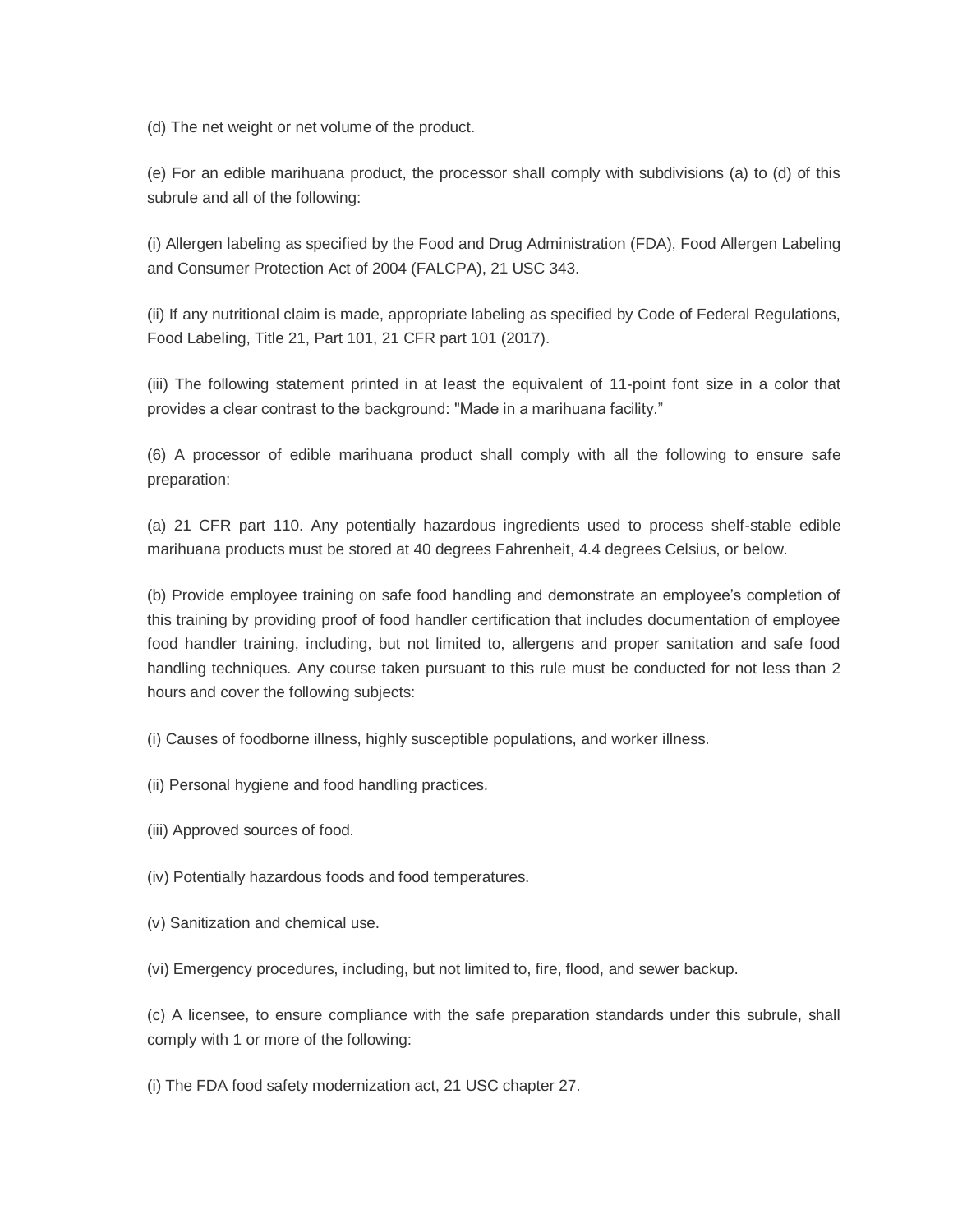(ii) Safe Quality Food (SQF), 7.2 edition adopted by reference pursuant to R 333.203.

(iii) The International Organization for Standardization (ISO), ISO 22000/ISO/TS 22002-1 adopted by reference pursuant to R 333.203.

(d) The department may request in writing documentation to verify certifications and compliance with these rules.

(7) A processor of edible marihuana product shall comply with all the following:

(a) No edible marihuana product package can be in a shape or labeled in a manner that would appeal to minors aged 17 years or younger. No edible marihuana product can be associated with or have cartoons, caricatures, toys, designs, shapes, labels, or packaging that would appeal to minors.

(b) No edible marihuana product can be easily confused with commercially sold candy. The use of the word candy or candies on the packaging or labeling is prohibited. No edible marihuana product can be in the distinct shape of a human, animal, or fruit or a shape that bears the likeness or contains characteristics of a realistic or fictional human, animal, or fruit, including artistic, caricature, or cartoon renderings. Edible marihuana products that are geometric shapes and simply fruit flavored are permissible.

(c) An edible marihuana product must be in resealable, opaque, child-resistant packages or containers that meet the effectiveness specifications outlined in 16 CFR 1700.15.

(8) A processor shall not produce an edible marihuana product that requires time or temperature control for safety. The department may publish validation guidelines for shelf-life edible marihuana product. The department may request to review the validation study for a shelf-life edible marihuana product. The end product must be a stable shelf-life edible marihuana product and state the following information:

(a) Expiration or use-by date. A product expiration date, upon which the marihuana product is no longer fit for consumption, or a use-by date, upon which the marihuana product is no longer optimally fresh. Once a label with an expiration or use-by date has been affixed to a marihuana product, a licensee shall not alter that expiration or use-by date or affix a new label with a later expiration or useby date.

(9) As used in this rule, the term "edible marihuana product" means any marihuana-infused product containing marihuana that is intended for human consumption in a manner other than smoke inhalation.

(10) This rule does not affect the application of any applicable local, state, or federal laws or regulations.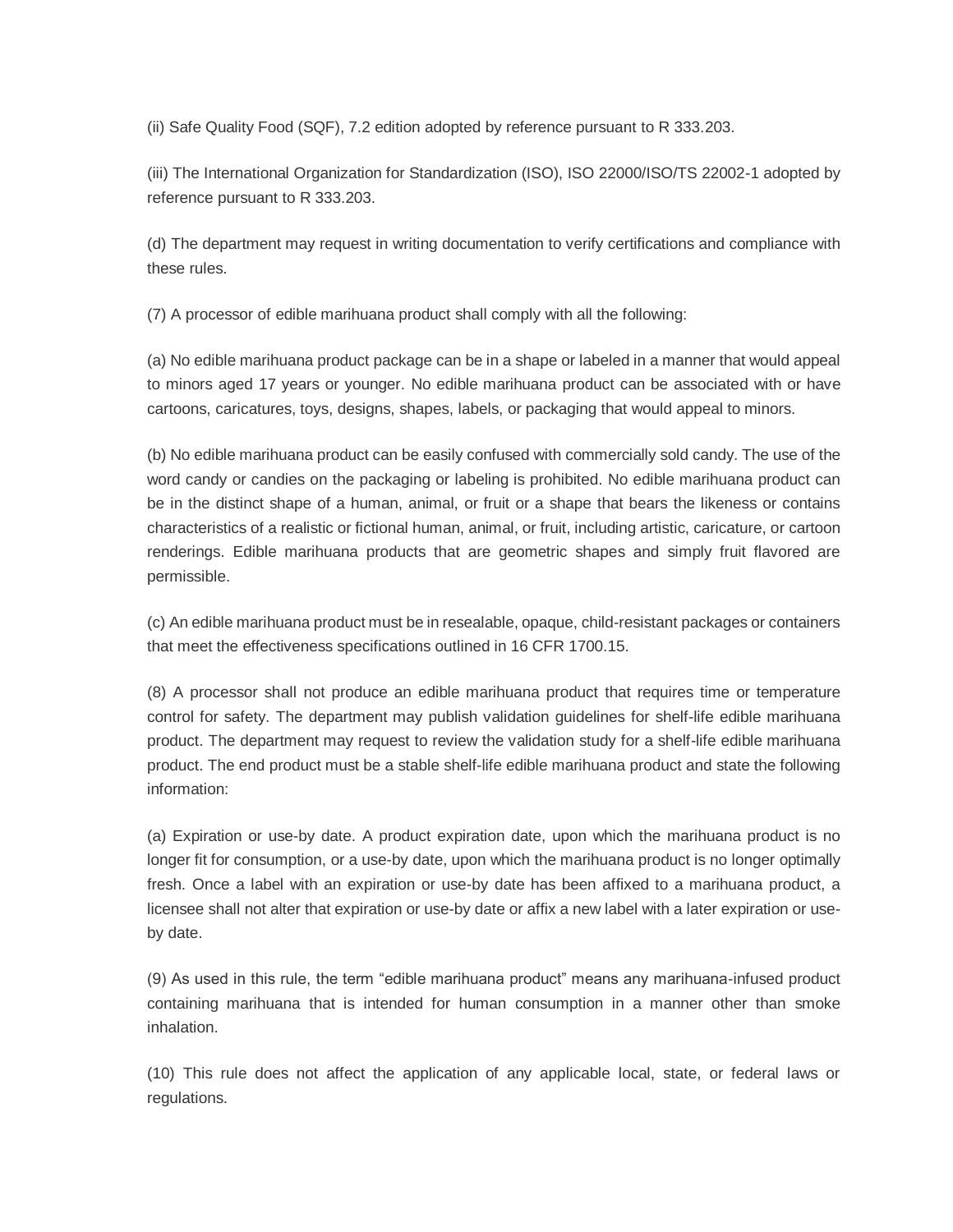R 333.262 Maximum THC levels for marihuana-infused products.

Rule 62. Marihuana-infused products processed, sold, or transferred through provisioning centers must not exceed the maximum THC levels as established by the department. For the purposes of maximum THC levels for marihuana-infused products, the department shall publish a list of maximum THC concentration and serving size limits.

## PART 6: SALE OR TRANSFER

R 333.271 Tracking identification; labeling requirements; general.

Rule 71. (1) All marihuana products sold or transferred between marihuana facilities must have the tracking identification numbers that are assigned by the statewide monitoring system affixed, tagged, or labeled and recorded, and any other information required by the department, the act, and these rules.

(2) To ensure access to safe sources of marihuana products, the department, if alerted in the statewide monitoring system, may recall any marihuana products, issue safety warnings, and require a marihuana facility to provide information material or notifications to a registered qualifying patient or registered primary caregiver at the point of sale.

R 333.272 Marihuana plant; tracking requirements.

Rule 72. Before a marihuana plant is sold or transferred, a package tag must be affixed to the plant or plant container and enclosed with a tamper proof seal that includes all of the following information:

(a) Business or trade name, licensee number, and the RFID package tag assigned by the statewide monitoring system that is visible.

- (b) Name of the strain.
- (c) Date of harvest, if applicable.
- (d) Seed strain, if applicable.
- (e) Universal symbol, if applicable.

R 333.273 Marihuana product sale or transfer; labeling and packaging requirements.

Rule 73. (1) Before a marihuana product is sold or transferred to or by a provisioning center, the container, bag, or product holding the marihuana product must have a label and be sealed with all of the following information: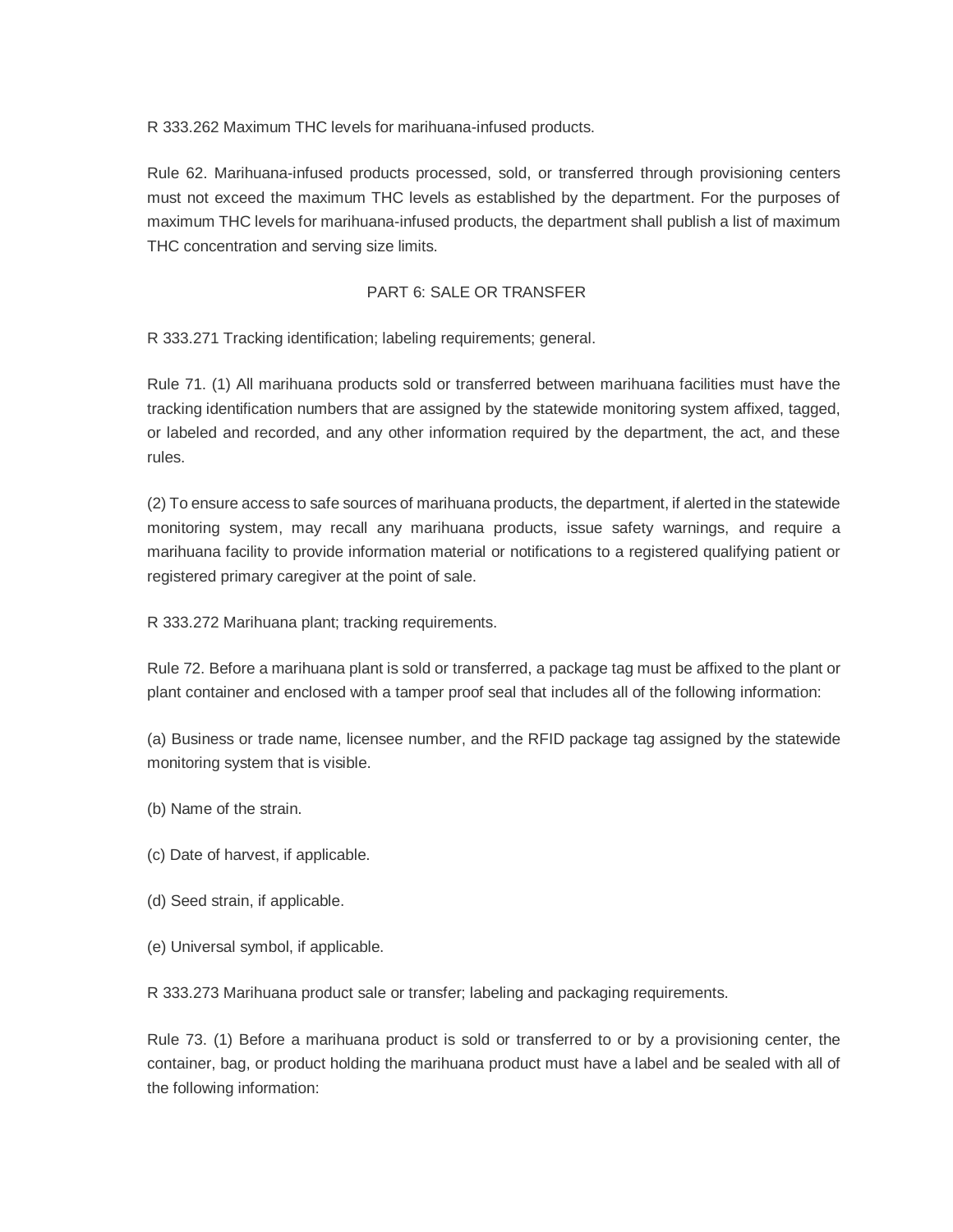(a) The name of the licensee and the license number of the producer, including business or trade name, and tag or source number as assigned by the statewide monitoring system.

(b) The name of the licensee and the license number including business or trade name of licensee that packaged the product, if different from the processor of the marihuana product.

(c) The unique identification number for the package or the harvest, if applicable.

- (d) Date of harvest, if applicable.
- (e) Name of strain, if applicable.
- (f) Net weight in United States customary and metric units.
- (g) Concentration of THC and cannabidiol (CBD).
- (h) Activation time expressed in words or through a pictogram.

(i) Name of the safety compliance facility that performed any test, any associated test batch number, and any test analysis date.

(j) The universal symbol for marihuana product published on the department's website.

- (k) A warning that states all the following:
- (i) "For use by registered qualifying patients only. Keep out of reach of children."
- (ii) "It is illegal to drive a motor vehicle while under the influence of marihuana."
- (iii) "National Poison Control Center 1-800-222-1222."
- (2) An edible marihuana product sold by a provisioning center must comply with R 333.261(7).
- R 333.274 Sale or transfer; provisioning centers.

Rule 74. (1) A provisioning center may sell or transfer a marihuana product to a registered qualifying patient or a registered primary caregiver if all of the following are met:

(a) The licensee verifies with the statewide monitoring system that the registered qualifying patient or a registered primary caregiver holds a valid, current, unexpired, and unrevoked registry identification card.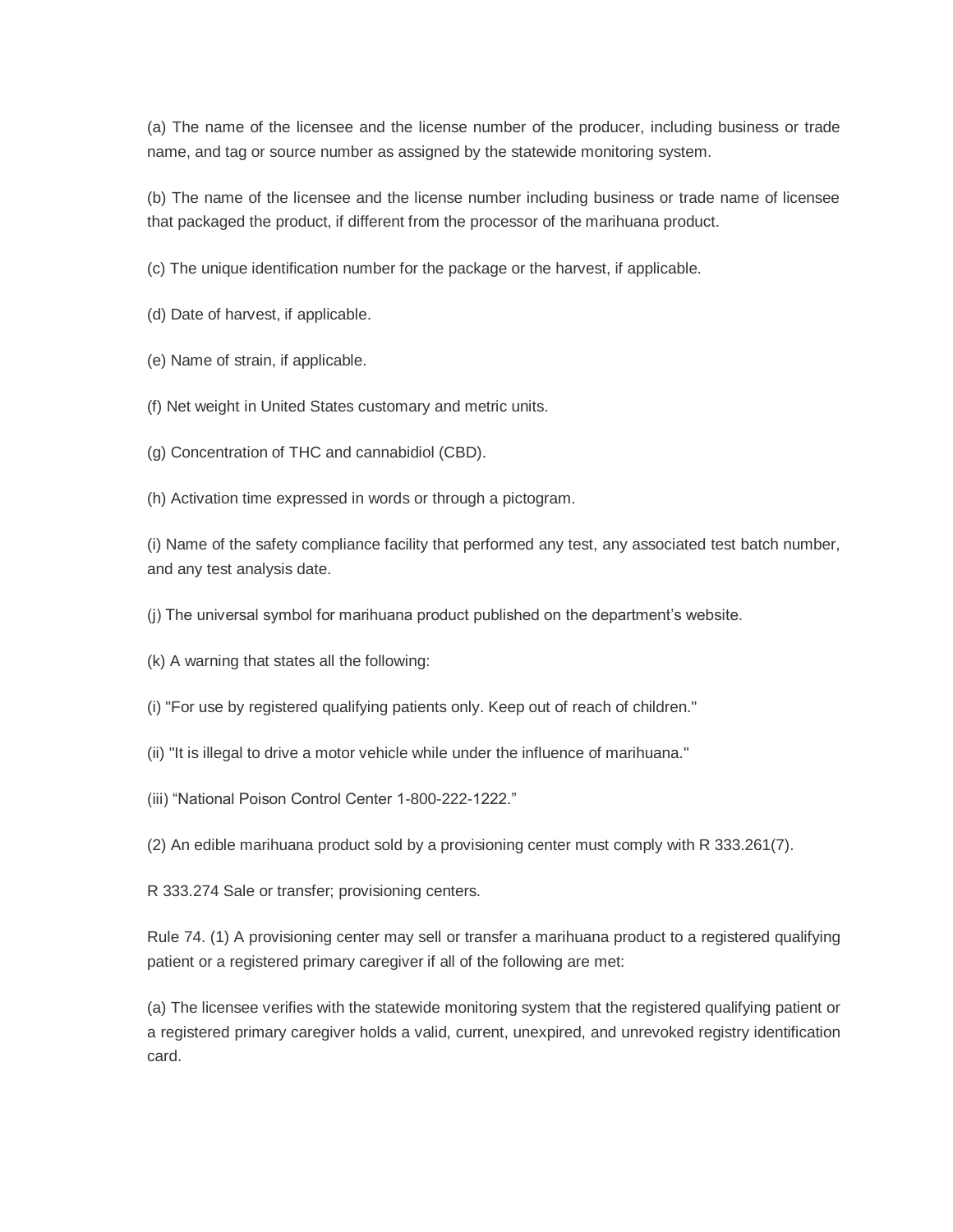(b) The licensee confirms that the registered qualifying patient or the registered primary caregiver presented his or her valid driver license or government-issued identification card that bears a photographic image of the qualifying patient or primary caregiver.

(c) The licensee determines, if completed, any transfer or sale will not exceed the purchasing limit prescribed in R 333.275.

(d) Any marihuana product that is sold or transferred under this rule has been tested and is labelled and packaged for sale or transfer in accordance with R 333.273.

(2) A provisioning center may sell or transfer a marihuana product to a visiting qualifying patient if all of the following are met:

(a) The licensee verifies that the visiting qualifying patient has a valid unexpired medical marihuana registry card, or its equivalent issued in another state, district, territory, commonwealth, or insular possession of the United States that allows the medical use of marihuana.

(b) The licensee confirms that the visiting qualifying patient presented his or her valid driver license or government-issued identification card that bears a photographic image of the visiting qualifying patient.

(c) The licensee determines, if completed, that any transfer or sale will not exceed the purchasing limit prescribed in R 333.275.

(d) Any marihuana product that is sold or transferred under this rule has been tested and is labelled and packaged for sale or transfer in accordance with R 333.273.

(e) As used in this subrule, "visiting qualifying patient" means that term as defined in section 3 of the Michigan medical marihuana act, 2008 IL 1, MCL 333.26423.

(3) A provisioning center shall enter all transactions, current inventory, and other information required by these rules in the statewide monitoring system in compliance with the act, marihuana tracking act, and these rules. The provisioning center shall maintain appropriate records of all sales or transfers under the act and these rules and make them available to the department through its investigators, agents, auditors, or the state police upon request.

R 333.275 Daily purchasing limits; monthly purchasing limits; provisioning center.

Rule 75. (1) Before the sale or transfer of marihuana product to a registered qualifying patient or registered primary caregiver, the licensee shall verify in the statewide monitoring system that the sale or transfer does not exceed either of the daily purchasing limits as follows: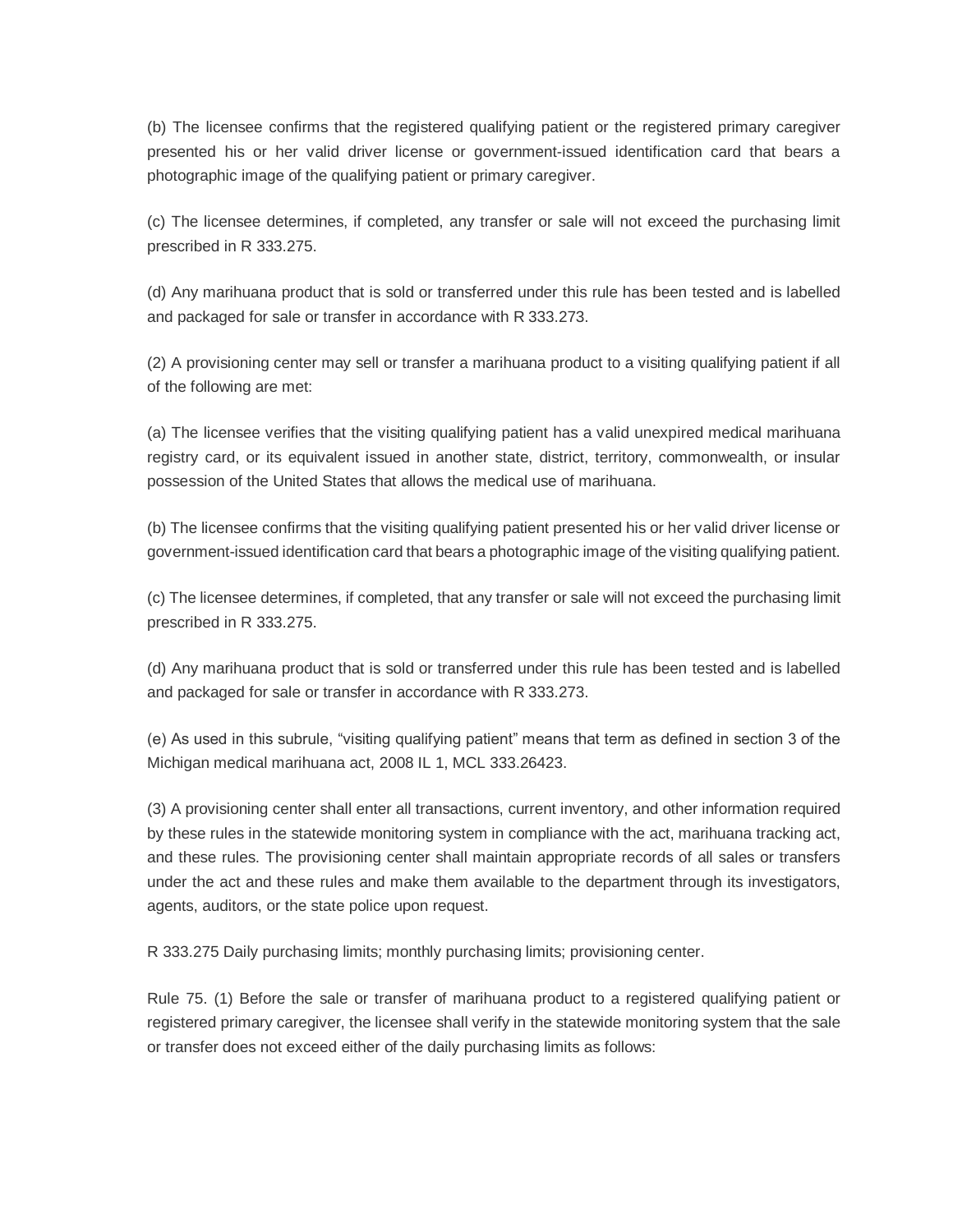(a) For a registered qualifying patient, an amount of marihuana product that does not, in total, exceed 2.5 ounces per day.

(b) For a registered primary caregiver, an amount of marihuana product that does not, in total, exceed 2.5 ounces per day for each registered qualifying patient with whom he or she is connected through the department's registration process.

(2) Before the sale or transfer of marihuana product to a registered qualifying patient or registered primary caregiver, the licensee shall verify in the statewide monitoring system that the sale or transfer does not exceed the monthly purchasing limit of 10 ounces of marihuana product per month to a qualifying patient, either directly or through the qualifying patient's registered primary caregiver.

R 333.276 Marketing and advertising restrictions.

Rule 76. (1) A marihuana facility shall comply with all municipal ordinances, state law, and these rules that regulate signs and advertising.

(2) A licensee shall not engage in advertising that is deceptive, false, or misleading. A licensee shall not make any deceptive, false, or misleading assertions or statements on any marihuana product, any sign, or any document provided.

(3) A licensee shall not advertise a marihuana product where the advertisement is visible to members of the public from any street, sidewalk, park, or other public place. A licensee shall not advertise or market a marihuana product to members of the public unless the licensee has reliable evidence that no more than 30 percent of the audience or readership for the television program, radio program, internet web site, or print publication, is reasonably expected to be aged 17 years or younger. Any marihuana product advertised or marketed under this rule shall include the warnings listed in R 333.273(1)(k).

(4) A marihuana product must be marketed or advertised as "medical marihuana" for use only by registered qualifying patients or registered primary caregivers.

(5) A marihuana product must not be marketed or advertised to minors aged 17 years or younger. Sponsorships targeted to members aged 17 years or younger are prohibited.

## PART 7: EMPLOYEES

R 333.281 Employees; requirements.

Rule 81. (1) A licensee shall conduct a criminal history background check on any prospective employee before hiring that individual pursuant to section 405 of the act, MCL 333.27405. A licensee shall keep records of the results of the criminal history background checks. A licensee shall record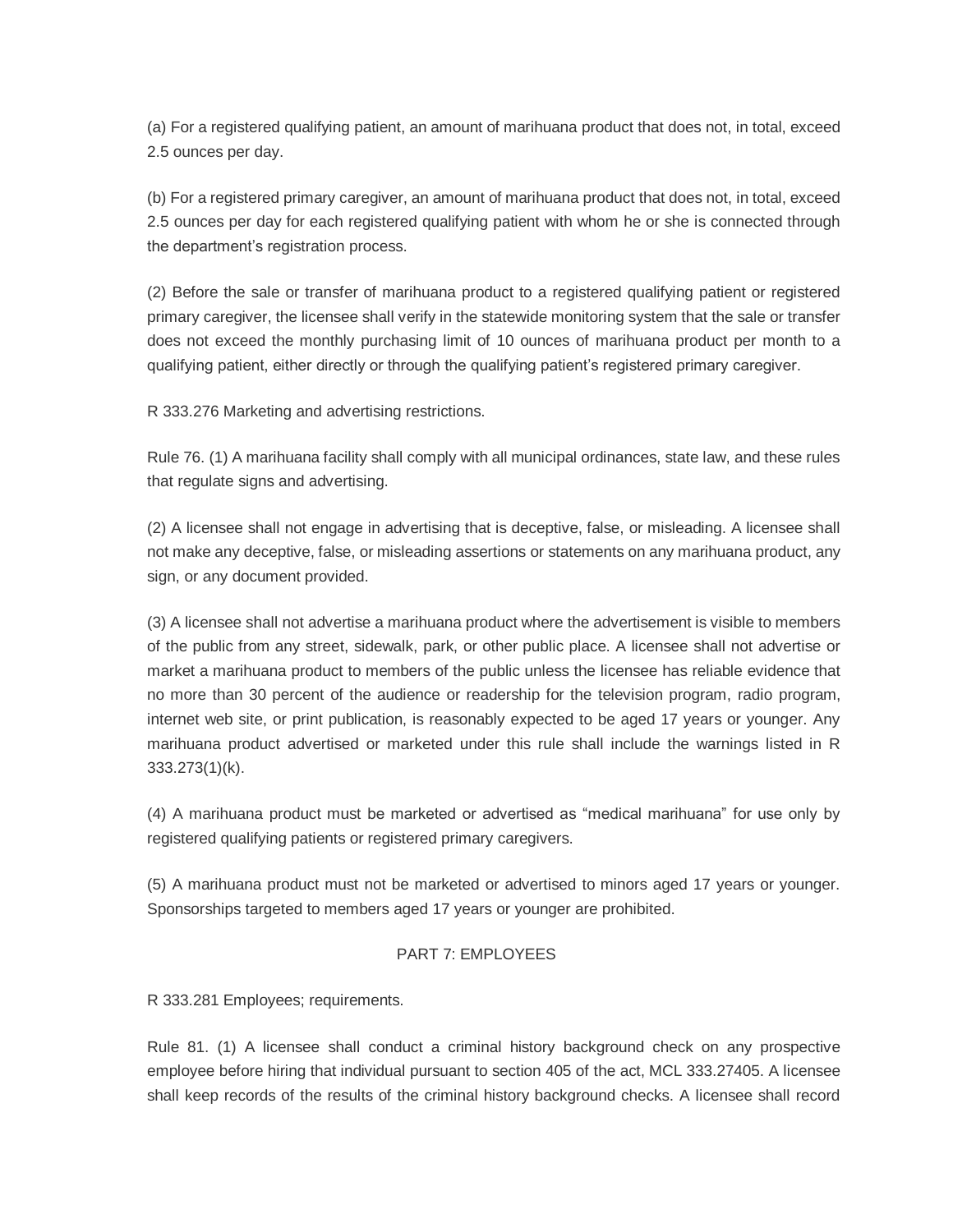confirmation of criminal history background checks and make the confirmation available for inspection upon request by the department through its investigators, agents, auditors, or the state police.

(2) A licensee shall comply with all of the following:

(a) Have a policy in place that requires employees to report any new or pending charges or convictions. If an employee is charged or convicted for a controlled substance-related felony or any other felony, the licensee shall report it immediately to the department.

(b) Enter in the statewide monitoring system the employee's information and level of statewide monitoring system access within 7 business days of hiring for the system to assign an employee identification number. The licensee shall update in the statewide monitoring system employee information and changes in status or access within 7 business days.

(c) If an employee is no longer employed by a licensee, the licensee shall remove that employee's access and permissions to the marihuana facility and the statewide monitoring system.

(d) Train employees and have an employee training manual that includes, but is not limited to, employee safety procedures, employee guidelines, security protocol, and educational training, including, but not limited to, marihuana product information, dosage and purchasing limits if applicable, or educational materials.

(e) Establish point of sale or transfer procedures for employees at provisioning centers performing any transfers or sales to registered qualifying patients and registered primary caregivers. The point of sale or transfer procedures must include, but are not limited to, training in dosage, marihuana product information, health or educational materials, point of sale training, purchasing limits, CBD and THC information, serving size, and consumption information including any warnings.

(f) Screen prospective employees against a list of excluded employees based on a report or investigation maintained by the department.

(g) When a registered primary caregiver is hired as an employee of a grower, processor, or secure transporter, the licensee or the individual shall withdraw registration as a registered primary caregiver in a manner established by the department.

(h) A licensee shall ensure that employees handle marihuana product in compliance with current good manufacturing process in manufacturing, packing, or holding human food, 21 CFR part 110, as specified in R. 333.233.

(3) If an individual is present at a marihuana facility or in a secure transporter vehicle who is not identified as a licensee or an employee of the licensee in the statewide monitoring system or is in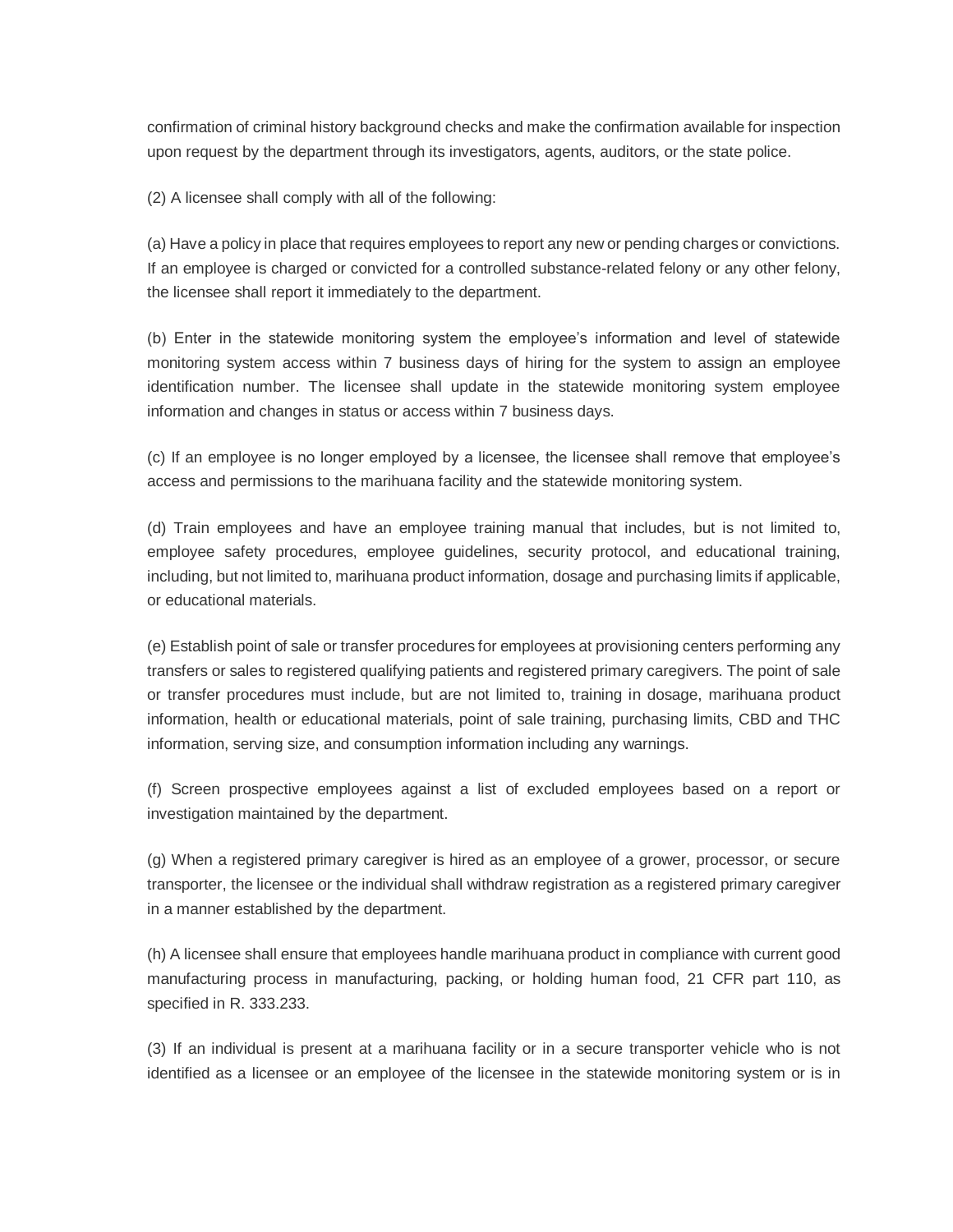violation of the act or these rules, the department, through its investigators, agents, auditors, or the state police may take any action permitted under the act and these rules.

(4) Employee records are subject to inspection or examination by the department, through its investigators, agents, auditors, or the state police to determine compliance with the act or these rules.

(5) Consumption of food by employees is prohibited where marihuana product is stored, processed or packaged or where hazardous materials are used, handled or stored unless the marihuana facility has an employee designated area that includes, but is not limited to, a room with floor to ceiling walls and a door that separates the room from any marihuana product.

(6) As used in this rule "employee" includes, but is not limited to, hourly employees, contract employees, trainees, or any other person given any type of employee credentials or authorized access to the marihuana facility. Trade services provided by individuals not normally engaged in the operation of a marihuana facility, except for those individuals required to have employee credentials under this rule, must be reasonably monitored, logged in as a visitor, and escorted through any limited access areas.

R 333.282 Provisioning center home delivery employees; patient home delivery; limited circumstances.

Rule 82. (1) A provisioning center may employ an individual to engage in the home delivery of a marihuana product for sale or transfer to a registered qualifying patient.

(2) A provisioning center that employs an individual under subrule (1) of this rule shall establish procedures as specified in this rule to allow an employee of the provisioning center to deliver a marihuana product to a patient at the patient's home address. All of the following procedures apply to the home delivery procedures established by a provisioning center:

(a) For the purposes of this rule only, a licensee may accept an online order of a marihuana product and payment for the order that will be delivered to the home of the registered qualifying patient as provided in this rule. An online order and payment must be received through a secure website that authenticates access by the registered qualifying patient. A provisioning center shall ensure that only an authenticated and verified registered qualifying patient may view on the provisioning center's website a marihuana product that is available for home delivery.

(b) The provisioning center creates a home delivery procedure that is subject to inspection and examination including, but not limited to, record keeping and tracking requirements. The department may publish guidelines on the recommended procedure.

(c) The home delivery employee meets the requirements in R 333.281 and is an employee of the provisioning center.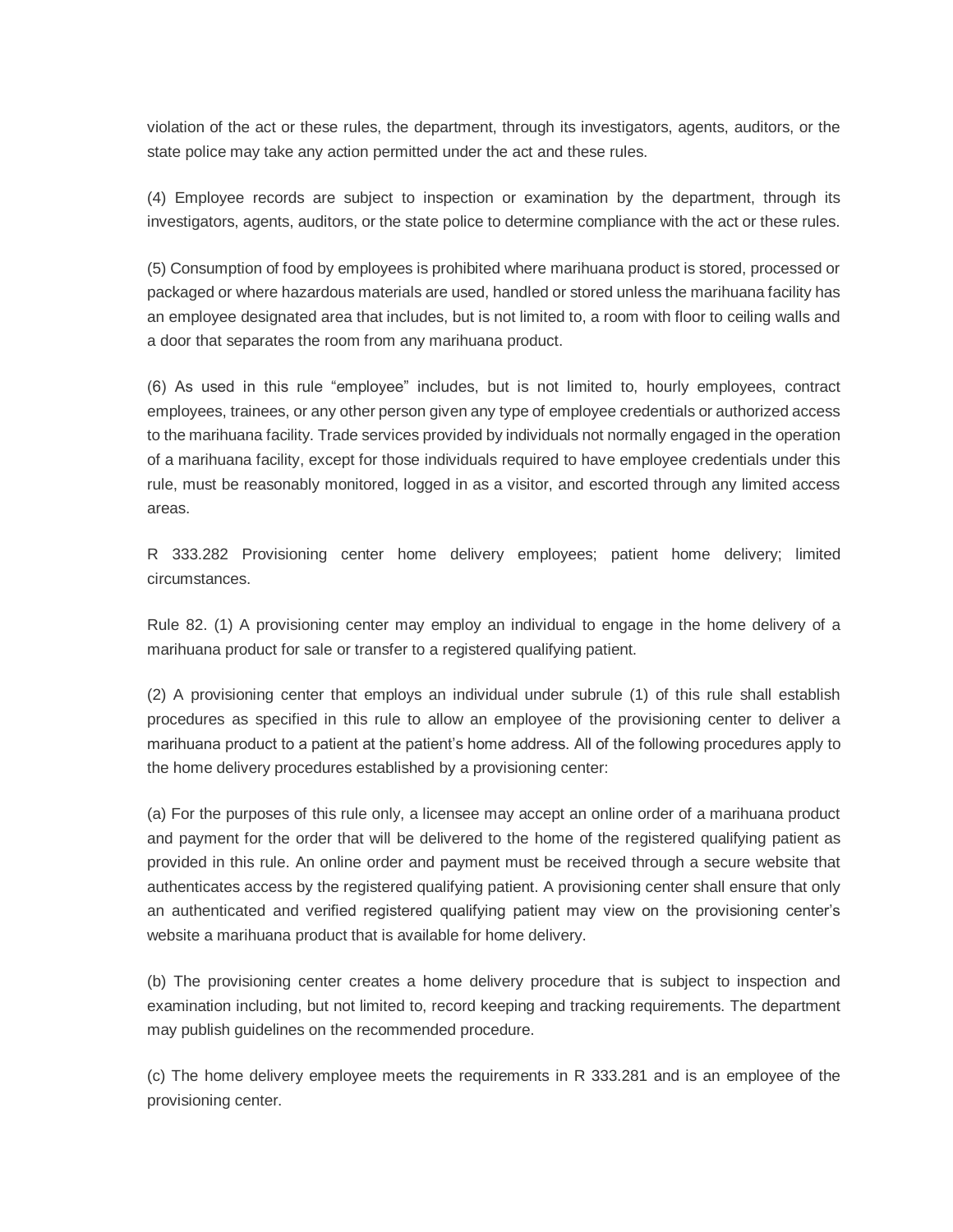(d) Any other home delivery procedures required in this rule.

(e) The department has authorized the provisioning center licensee's proposed registered qualifying patient home delivery procedure.

(3) A provisioning center that has received authorization under subrule (2) of this rule shall comply with all of the following:

(a) The provisioning center shall verify that the sale or transfer to the registered qualifying patient is in accordance with R 333.274 and this rule. The home delivery employee may take cash payment upon delivery and shall deliver the marihuana product only to the physical home address of the registered qualifying patient.

(b) The amount of marihuana product that may be delivered is limited to the daily and monthly purchase limits of the registered qualifying patient as provided in R 333.275.

(c) The provisioning center shall record all transactions in the statewide monitoring system as required in the act and these rules.

(d) An employee of the provisioning center shall make home deliveries only to a registered qualifying patient. Ahome delivery employee shall verify that the person taking delivery is the registered qualifying patient who has been recorded in the statewide monitoring system.

(e) The authorization granted to a provisioning center pursuant to subrule (2) of this rule may be denied, suspended, or withdrawn by the department. The provisioning center may be subject to other sanctions and fines as provided in the act and these rules.

(4) A provisioning center shall maintain records of all of the following that are required to be made available to the department through its investigators, agents, auditors, or the state police upon request:

(a) Verification in the statewide monitoring system that the registered qualifying patient holds a valid, current, unexpired, and unrevoked registry identification card as required in R 333.274 and this rule.

(b) Confirmation that the registered qualifying patient presented his or her valid driver license or government-issued identification card that bears a photographic image of the patient as required in R 333.274 at the time of home delivery.

(c) Validation that the address for home delivery of a marihuana product is the home address of the registered qualifying patient.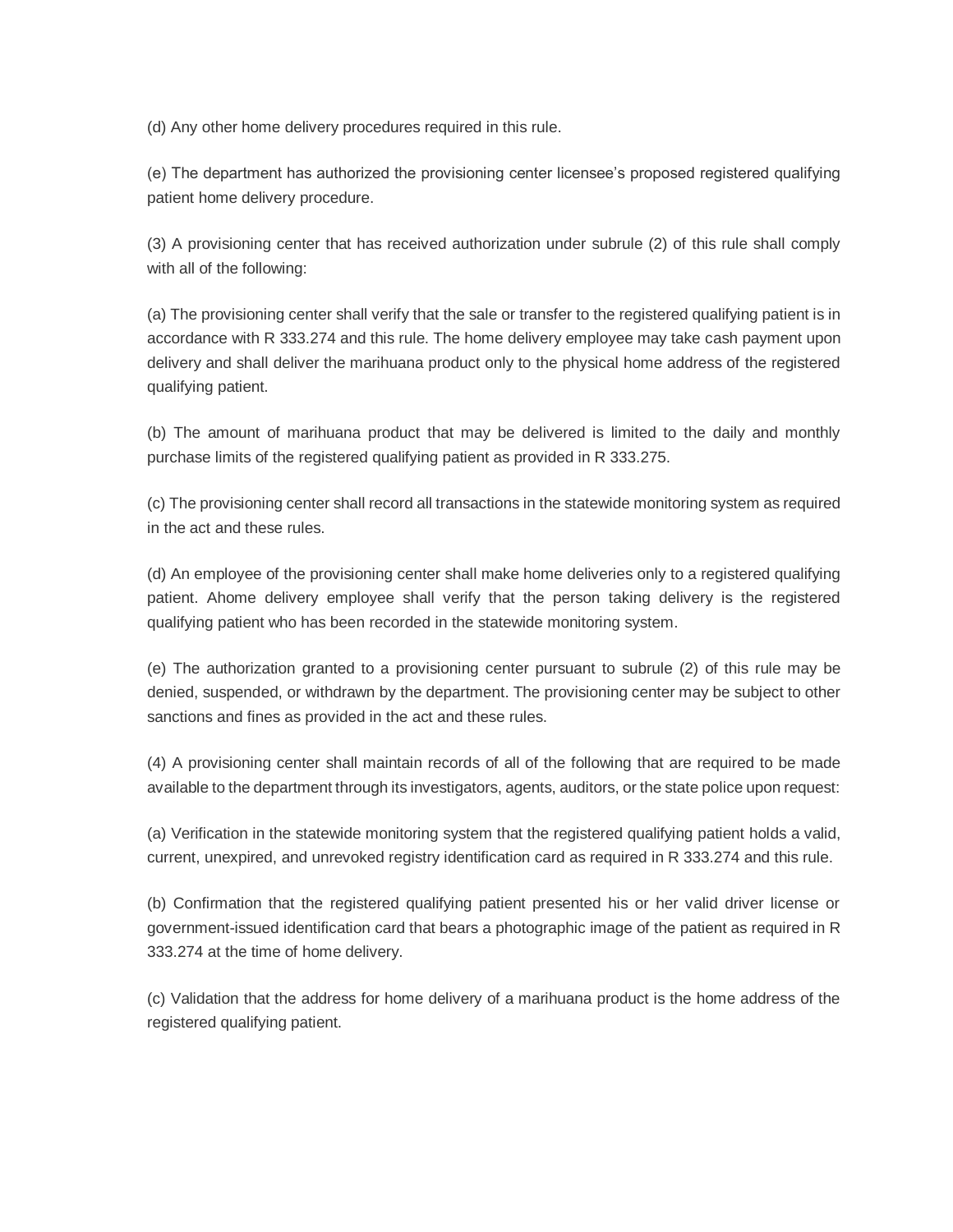(d) Documentation that the registered qualifying patient has consented to the home delivery of marihuana product. The consent must include an acknowledgement by the patient for the release of information necessary in fulfilling the home delivery.

(e) Maintenance of the following records for any motor vehicle used for home delivery and the making of the records available to the department through its investigators, agents, auditors, or the state police upon request: the vehicle's make, model, color, vehicle identification number, license plate number, and vehicle registration.

(5) A home delivery employee shall carry a copy of all of the following information and shall make these records available to the department through its investigators, agents, auditors, or the state police upon request:

(a) The employee identification number required under R 333.281.

(b) The provisioning center licensee license number.

(c) The address of the provisioning center licensee.

(d) Contact information of the provisioning center licensee.

(e) A copy of the provisioning center's home delivery log as required in subrule (10) of this rule.

(6) A home delivery employee shall have access to a secure form of communication with the provisioning center licensee, such as a cellular telephone, at all times in the vehicle or on his or her person.

(7) To ensure the integrity of the provisioning center operation, a home delivery employee shall comply with all the following:

(a) During home delivery, the home delivery employee shall maintain a physical or electronic copy of the home delivery request and shall make the home delivery request available to the department through its investigators, agents, auditors, or the state police upon request.

(b) A home delivery employee shall not leave a marihuana product in an unattended motor vehicle unless the motor vehicle is locked and equipped with an active vehicle alarm system.

(c) A home delivery employee's vehicle must contain a global positioning system (GPS) device for identifying the geographic location of the delivery vehicle. The device must be either permanently or temporarily affixed to the delivery vehicle while the delivery vehicle is in operation, and the device must remain active and in the possession of the delivery employee at all times during delivery. At all times, the provisioning center must be able to identify the geographic location of all home delivery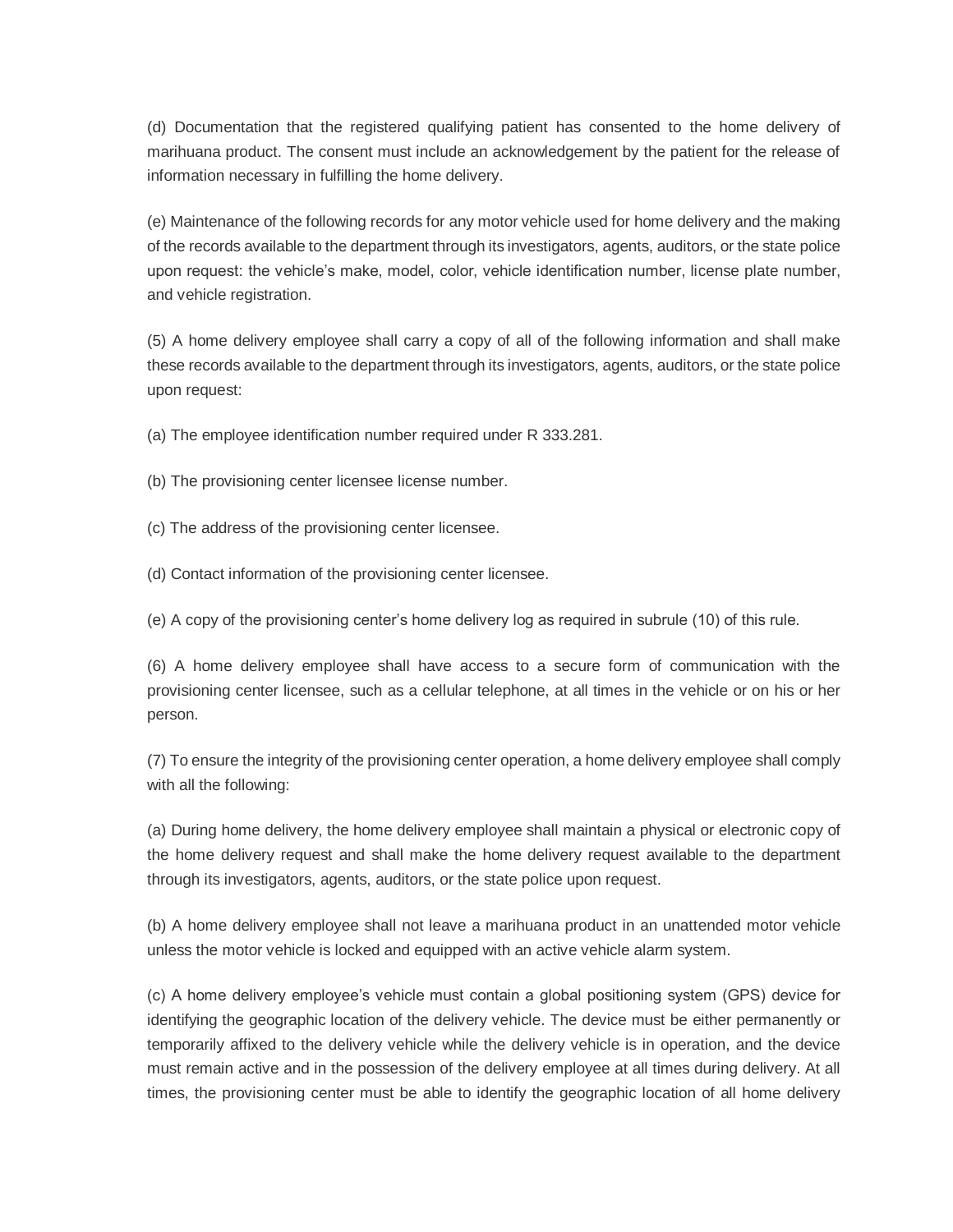vehicles and home delivery employees who are making home deliveries for the provisioning center and shall provide that information to the department through its investigators, agents, auditors, or the state police upon request.

(d) While making home deliveries, a home delivery employee shall travel only from the provisioning center's licensed marihuana facility to the delivery addresses and back to the provisioning center. A home delivery employee shall make no more than 10 registered qualifying patient home deliveries per trip before returning to the provisioning center. A home delivery employee shall not deviate from the home delivery limit or delivery path described in this subrule except in an emergency that is reported to the provisioning center and documented in the statewide monitoring system. A home delivery employee may refuel the vehicle during a stop that is reported and documented in the statewide monitoring system.

(e) While making home deliveries, a home delivery employee shall not a carry marihuana product valued in excess of the amount of the registered qualifying patient's delivery of the marihuana product at any time. A provisioning center shall have a procedure subject to department approval that establishes the amount of money a home delivery employee is allowed to have on his or her person at any 1 time during the home delivery process. All transactions must be completed in 1 business day and any money collected during the delivery process must be returned to the provisioning center.

(f) A home delivery employee of a provisioning center shall not be employed as a home delivery employee for multiple provisioning centers.

(8) A provisioning center shall ensure that home deliveries are completed in a timely and efficient manner as provided on the home delivery request and log. All home deliveries must occur within the business hours of the provisioning center.During a home delivery, a home delivery employee shall not store a marihuana product in a vehicle used for home deliveries other than in a secured compartment. Marihuana product for home delivery must be packaged separately per home delivery order and not comingled during the delivery and stored within a secured compartment that is clearly marked, latched or locked in a manner to keep all contents secured within.

(9) The process of home delivery begins when the delivery employee leaves the provisioning center's marihuana facility with the marihuana product for delivery. The process of home delivery ends when the delivery employee returns to the provisioning center's licensed marihuana facility after delivering the marihuana product to the registered qualifying patient.

(10) A provisioning center shall maintain a record of each delivery of a marihuana product in a home delivery log, which may be a hard copy or electronic format, and make the home delivery log available to the department through its investigators, agents, auditors, or the state police upon request. For each delivery, the home delivery log must record all of the following:

(a) The date and time that the delivery began and ended.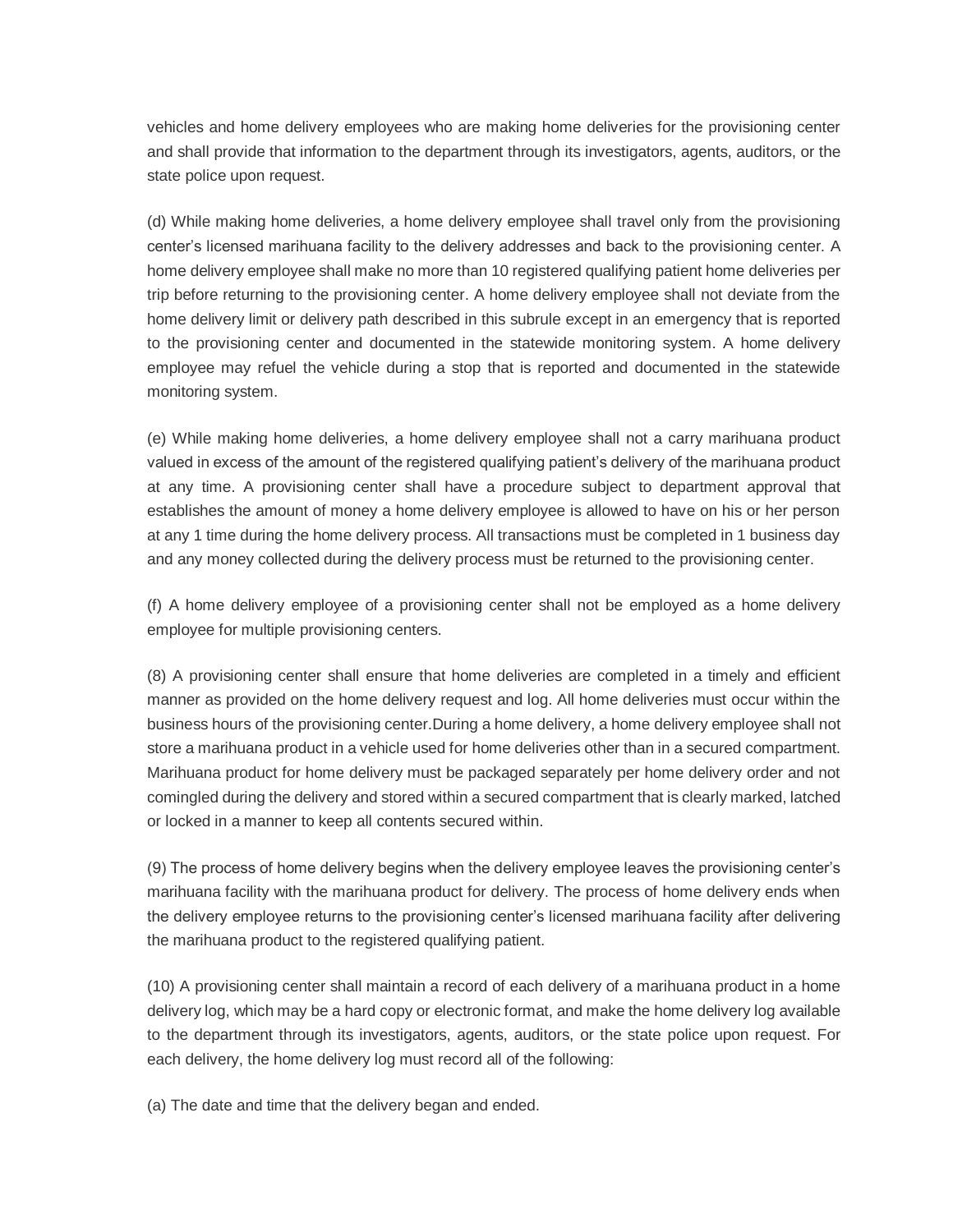(b) The name of the home delivery employee.

(c) The amount of marihuana product allowed to be possessed for delivery.

(d) The lot number of the marihuana product and the name of the strain of that marihuana product.

(e) The signature of the registered qualifying patient who accepted delivery.

(11) A provisioning center shall notify the department, state police, or local law enforcement of any theft, loss of marihuana product, or criminal activity as provided in R 333.216. A provisioning center shall report to the department and law enforcement, if applicable, any other event occurring during home delivery that violates the home delivery procedure as provided in this rule, including delivery vehicle accidents and diversion of marihuana product.

(12) This rule does not affect the application of any applicable local, state, or federal laws or regulations.

#### PART 8. HEARINGS

R 333.291 Definitions.

Rule 91. These rules use terms as defined in R 333.201, sections 101 and 102 of the act, MCL 333.27101 and 333.27102, and sections 1 to 3 of the APA, MCL 24.201 to 24.203. In addition, as used in this part:

(a) "Agency" means the department, bureau, board, authority, or officer created by the constitution, statute, or agency action.

(b) "APA" means the administrative procedures act of 1969, 1969 PA 306, MCL 24.201 to 24.328.

(c) "Contested case hearing" means an administrative hearing conducted by an administrative law judge within the MAHS on behalf of the agency in accordance with MCL 333.27407(4) and 333.27302(i).

(d) "MAHS" means the Michigan administrative hearing system within the department of licensing and regulatory affairs.

(e) "MAHS general hearing rules" means the administrative hearing rules promulgated by the Michigan administrative hearing system set forth in R 792.10101 to R 792.10137 of the Michigan administrative code.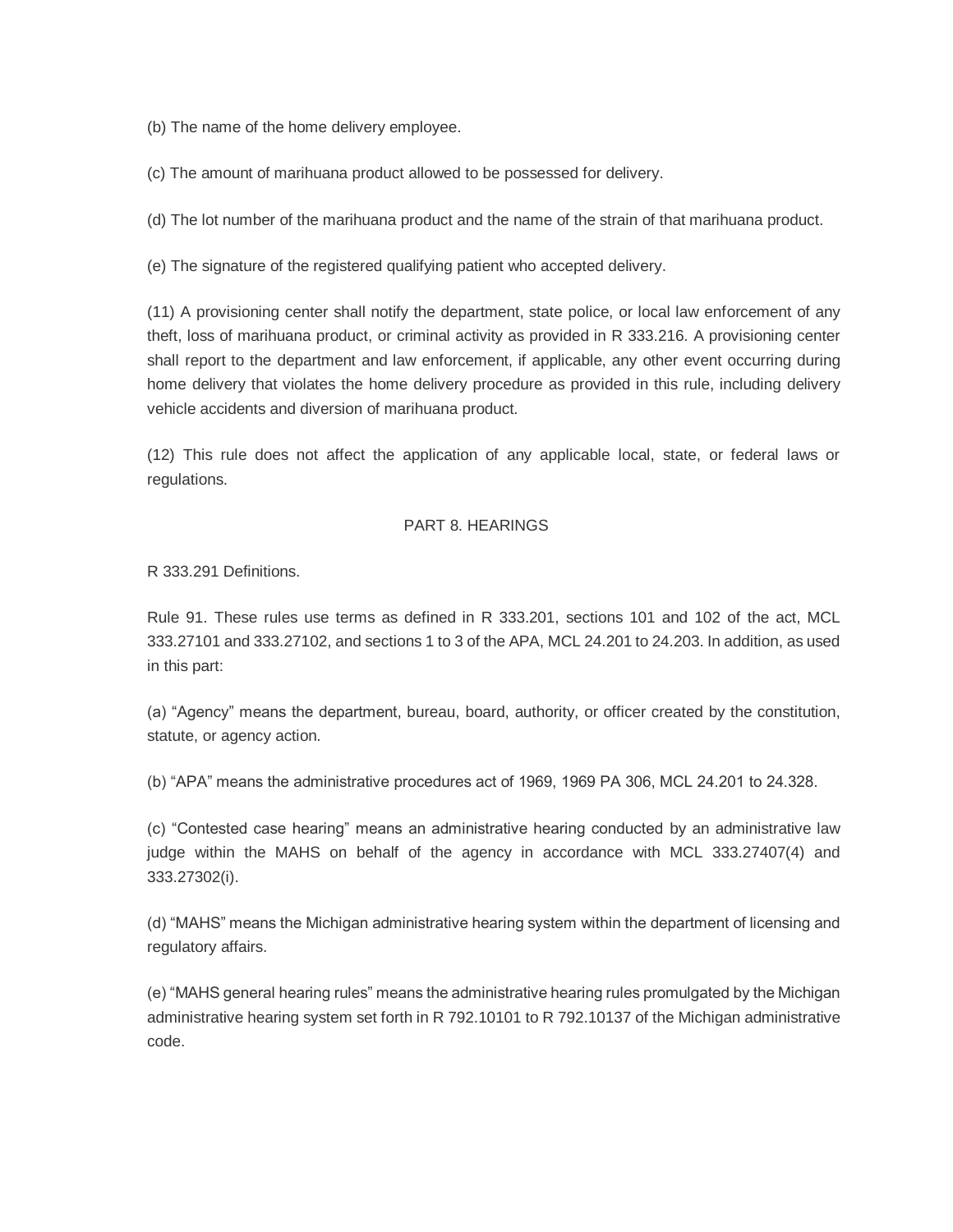(f) "Public investigative hearing" means a proceeding before the medical marihuana licensing agency to provide an applicant an opportunity to present testimony and evidence to establish suitability for a license, in accordance with section 407(3) of the act, MCL 333.27407.

R 333.292 Hearing procedures; scope and construction of rules.

Rule 92. (1) These rules apply to hearings under the jurisdiction of the agency involving the denial of a license or other licensing action pursuant to section 407 of the act, MCL 333.27407 or involving complaints brought by licensees pursuant to section 302 of the act, MCL 333.27302.

(2) These rules are construed to secure a fair, efficient, and impartial determination of the issues presented in a manner consistent with due process.

(3) If the rules do not address a specific procedure, the MAHS general hearing rules, the Michigan court rules, and the contested case provisions of sections 71 to 87 of the APA, MCL 24.271 to 24.287, apply.

R 333.293 Hearing on license denial.

Rule 93. (1) An applicant denied a license by the agency may request a public investigative hearing in writing within 21 days of service of notice of the denial.

(2) After the agency receives notice of an applicant's request for a public investigative hearing, the agency shall provide an opportunity for this hearing at which the applicant may present testimony and evidence to establish suitability for a license.

(3) The agency shall provide the applicant with written notice of the public investigative hearing not less than 2 weeks before the hearing date. The notice must include all of the following information:

(a) A statement of the date, hour, place, and nature of the hearing.

(b) A statement of the legal authority and jurisdiction under which the hearing is to be held.

(c) A short and plain statement of the issues involved, and reference to the pertinent sections of the act and rules involved.

(d) A short description of the order and manner of presentation for the hearing.

(4) Not less than 2 weeks before the hearing, the agency shall post notice of the public investigative hearing at its business office in a prominent place that is open and visible to the public.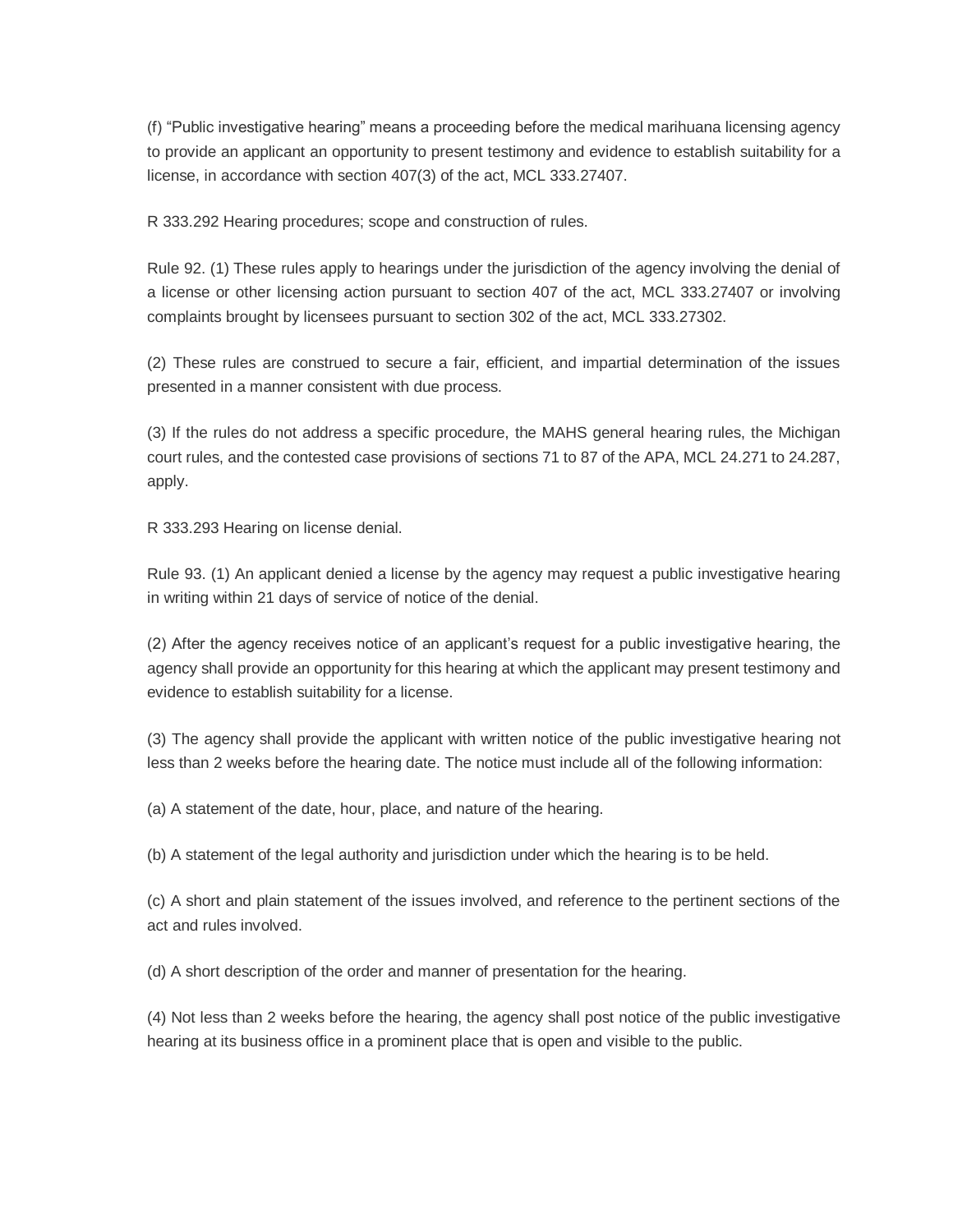(5) The agency, or 1 or more administrative law judges designated and authorized by the agency, shall conduct and preside over the public investigative hearing and shall do all of the following:

(a) Administer oaths or affirmations to witnesses called to testify at the hearing.

(b) Receive evidence in the form of testimony and exhibits.

(c) Establish and regulate the order of presentation and course of the public investigative hearing; set the time and place for continued hearings; and fix the time for filing written arguments, legal briefs, and other legal documents.

(d) Accept and consider relevant written and oral stipulations of fact and law that are made part of the hearing record.

(6) Upon timely request of the applicant or the agency in accordance with the Michigan court rules, the agency or the agency's designated administrative law judge may issue subpoenas duces tecum for the production of books, ledgers, records, memoranda, electronically retrievable data, and other pertinent documents and administer oaths and affirmations to witnesses as appropriate to exercise and discharge the powers and duties under the act.

(7) During the public investigative hearing, the applicant and the agency must be given a full opportunity to present witnesses, ask questions or cross-examine the opposing party's witnesses, and present all relevant information to the agency regarding the applicant's eligibility and suitability for licensure.

(8) The applicant shall at all times have the burden of establishing, by clear and convincing evidence, its eligibility and suitability for licensure under the act and these rules.

(9) The agency shall record the public investigative hearing at its direction, stenographically or by other means, to adequately ensure preservation of an accurate record of the hearing.

(10) Following the public investigative hearing, the matter must be considered by a quorum at a regular or emergency meeting properly noticed in accordance to the open meetings act, 1976 PA 267, MCL 15.261 to 15.275, at which the agency shall decide whether to affirm, reverse, or modify in whole or in part the denial of license.

(11) The agency's decision to affirm, reverse, or modify in whole or in part the denial of license must be based on the whole record before the agency and not be limited to testimony and evidence submitted at the public investigative hearing, in accordance with section 407(3) of the act, MCL 333.27407.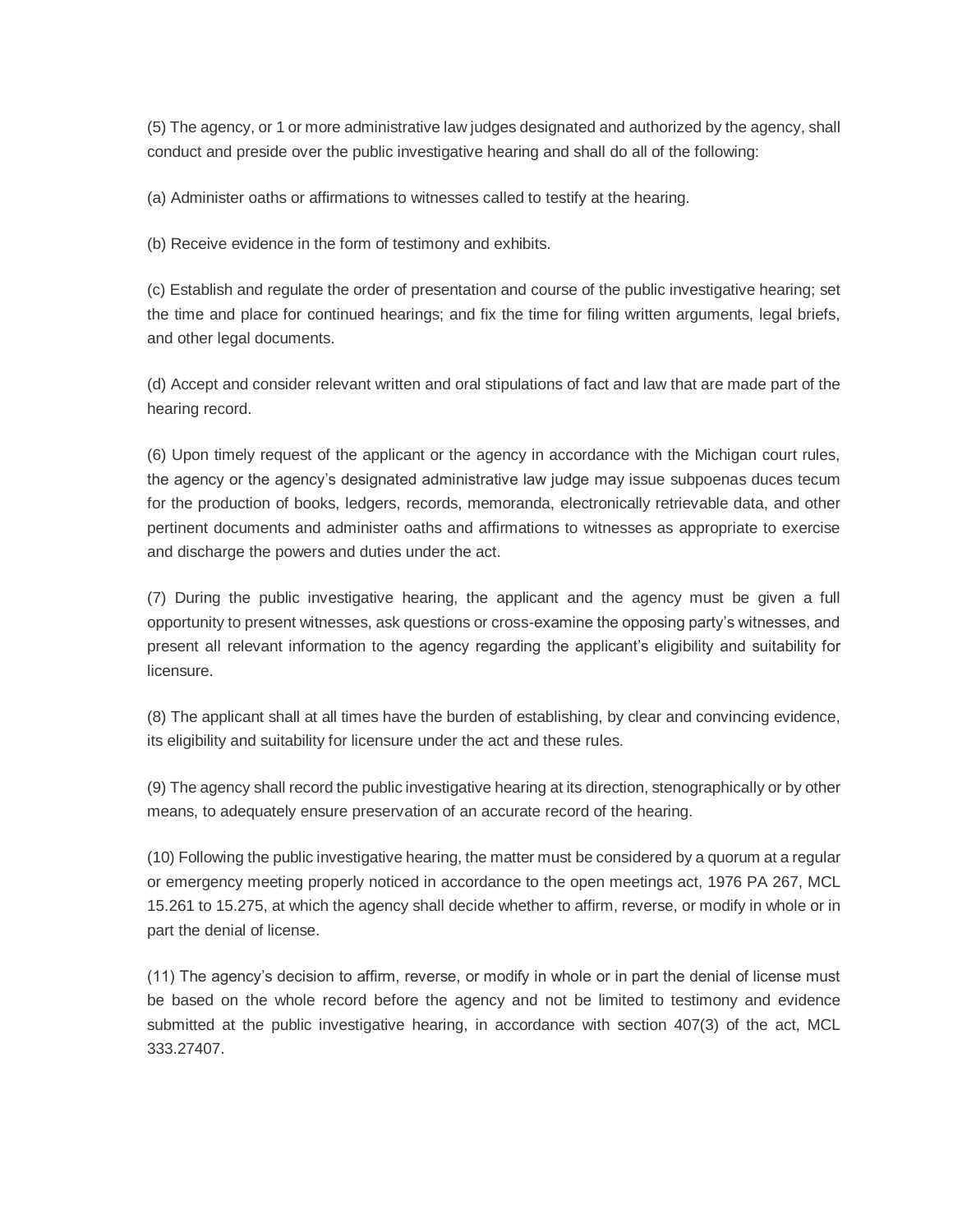(12) The agency's decision to affirm, reverse, or modify in whole or in part the denial of license must be reduced to writing and served upon the applicant and agency within a reasonable time.

R 333.294 Review of licensing action.

Rule 94. (1) A licensee who has been notified of a license violation, or of the agency's intent to suspend, revoke, restrict, or refuse to renew a license or impose a fine, may be given an opportunity to show compliance with the requirements before the agency taking action as prescribed by the act or these rules.

(2) A licensee aggrieved by an action of the agency to suspend, revoke, restrict, or refuse to renew a license, or to impose a fine, may request a contested case hearing in writing within 21 days after service of notice of the intended action.

(3) Upon receipt of a timely request,the agency shall provide the licensee an opportunity for a contested case hearing in accordance with sections 71 to 87 of the APA, MCL 24.271 to 24.287, and the MAHS general hearing rules.

(4) The contested case hearing must be conducted by an administrative law judge or judges within the MAHS.

(5) Upon timely request of the licensee or the agency in accordance with the Michigan court rules, an assigned administrative law judge may issue subpoenas duces tecum for the production of books, ledgers, records, memoranda, electronically retrievable data, and other pertinent documents, and administer oaths and affirmations to witnesses as appropriate to exercise and discharge the powers and duties under the act.

(6) The agency has the burden of proving, by a preponderance of the evidence, that sufficient grounds exist for the intended action to suspend, revoke, restrict, or refuse to renew a license, or to impose a fine, or summarily suspend a license.

R 333.295 Summary suspension.

Rule 95. (1) If the agency summarily suspends a license under section 407(2) of the act, MCL 333.27407, without notice or hearing upon a determination that the safety or health of patrons or employees is jeopardized by continuing a marihuana facility's operation, a post-suspension hearing must be held promptly to determine if the suspension should remain in effect, in accordance with section 92 of the APA, MCL 24.292, and the MAHS general hearing rules.

(2) At the post-suspension hearing, the agency has the burden of proving by a preponderance of the evidence that the summary suspension should remain in effect because the safety or health of patrons or employees is jeopardized by continuing a marihuana facility's operation.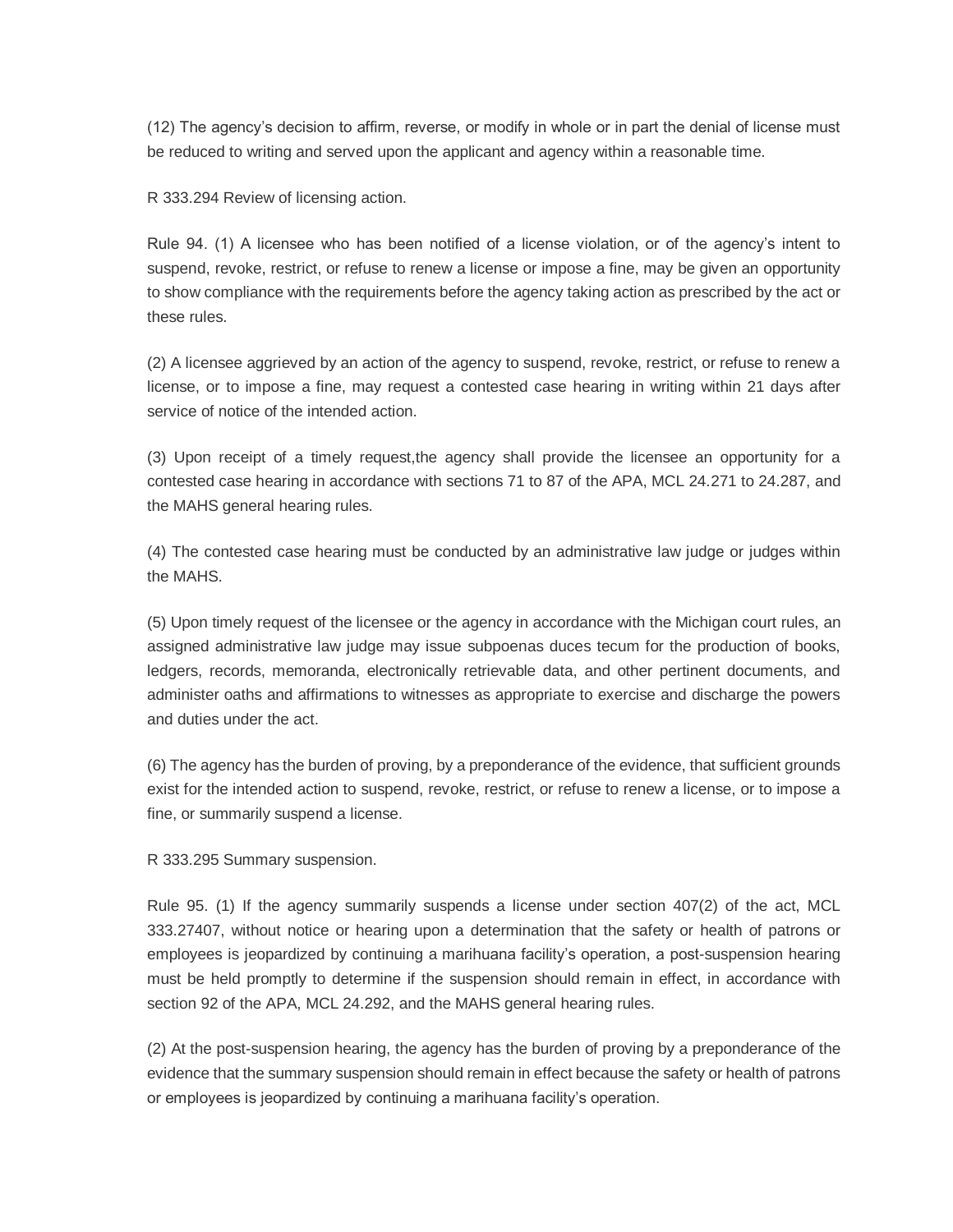(3) Immediately after the post-suspension hearing, the administrative law judge assigned to hear the matter shall issue a written order granting or denying dissolution of the summary suspension.

(4) If the licensee fails to appear at the post-suspension hearing, the administrative law judge shall find that the safety or health of patrons or employees is jeopardized by continuing a marihuana facility's operation and continue the order of summary suspension.

(5) The record created at the post-suspension hearing becomes a part of the record at any subsequent hearing in the contested case.

R 333.296 Complaint by licensee.

Rule 96. (1) A licensee may file a written complaint with the agency regarding any investigative procedures of this state that he or she believes to be unnecessarily disruptive of marihuana facility operations, as provided in section 302 of the act, MCL 333.27302.

(2) The agency may delegate to a subcommittee of the agency the authority to hear, review, or rule on a licensee complaint.

(3) The agency or its subcommittee may delegate authority to an administrative law judge to hear a licensee's complaint as a contested case in accordance with sections 71 to 79 of the APA, MCL 24.271 to 24.279, and the MAHS general hearing rules.

(4) As the complaining party, a licensee has the burden of proving by a preponderance of the evidence that the investigative procedures of this state unreasonably disrupted its marihuana facility operations.

R 333.297 Proposal for decision.

Rule 97. Following an opportunity for a public investigative hearing or contested case hearing and closure of the record after submission of briefs, if any, the administrative law judge shall prepare and serve upon the parties a proposal for decision containing proposed findings of fact and conclusions of law, in accordance with section 81 of the APA, MCL 24.281.

R 333.298 Final order.

Rule 98. (1) The agency shall consider the entire public investigative or contested case record and may affirm, reverse, or modify all or part of the proposal for decision.

(2) The agency's decision must be reduced to writing and served upon the licensee within a reasonable time.